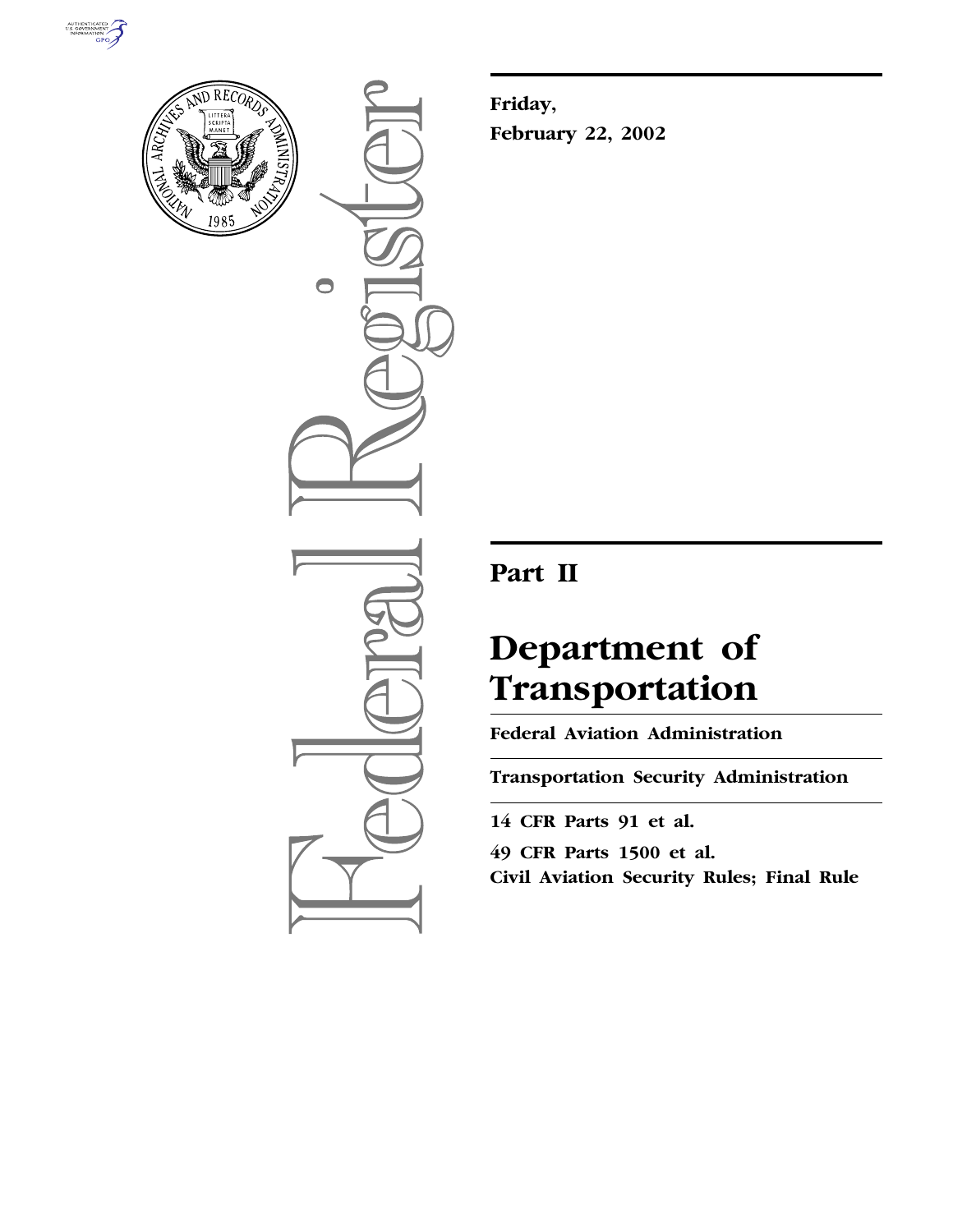## **DEPARTMENT OF TRANSPORTATION**

#### **Federal Aviation Administration**

**14 CFR Parts 91, 107, 108, 109, 121, 129, 135, 139, and 191**

## **Transportation Security Administration**

**49 CFR Parts 1500, 1510, 1520, 1540, 1542, 1544, 1546, 1548, 1550**

**[Docket No. TSA–2002–11602; Amendment Nos. 91–272; 107–15; 108–20; 109–4; 121– 289; 129–31; 135–83; 139–24; 191–5]**

## **RIN 2110–AA03**

#### **Civil Aviation Security Rules**

**AGENCY:** Federal Aviation Administration (FAA) and Transportation Security Administration (TSA), DOT.

## **ACTION:** Final rule.

**SUMMARY:** This rulemaking transfers the FAA's rules governing civil aviation security to TSA. This rulemaking also amends those rules to enhance security as required by recent legislation. This rulemaking also requires additional qualifications, training, and testing of individuals who screen persons and property that are carried in passenger aircraft. It is intended to improve the quality of screening conducted by aircraft operators and foreign air carriers. This rule is being adopted to improve the qualifications of individuals performing screening, and thereby to improve the level of security in air transportation. This will help ensure a smooth transition of aviation security from the FAA to TSA, and will avoid disruptions in air transportation due to any shortage of qualified screeners.

**DATES:** This rule is effective February 17, 2002. The incorporation by reference of certain publications in the rule is approved by the Director of the Federal Register as of February 17, 2002. Submit comments by March 25, 2002.

**ADDRESSES:** You may obtain a copy of this final rule from the DOT public docket through the Internet at *http:// dms.dot.gov/*, docket number TSA– 2002–11602. If you do not have access to the Internet, you may obtain a copy of the working draft by United States mail from the Docket Management System, U.S. Department of Transportation, Room PL401, 400 Seventh Street, SW., Washington, DC 20590–0001. You must identify Docket Number TSA–2002–11602 and request a copy of the final rule entitled ''Civil Aviation Security Rules.''

You may also review the public docket in person in the Docket Office between 9 a.m. and 5 p.m., Monday through Friday, except Federal holidays. The Docket Office is on the plaza level of the Department of Transportation.

**FOR FURTHER INFORMATION CONTACT:** Scott Cummings, telephone 202–267– 3413. For Part 1542—Brian Reed; for Part 1544—Lon M. Siro; for Part 1546— Nouri Larbi; for Part 1548—John F. DelCampo; Transportation Security Administration, Department of Transportation, Washington, DC 20591; telephone 202–267–3413. **SUPPLEMENTARY INFORMATION:**

## **Comments Invited**

This final rule is being adopted without prior notice and prior public comment. The Regulatory Policies and Procedures of the Department of Transportation (DOT) (44 FR 1134; Feb. 26, 1979), however, provides that to the maximum extent possible, operating administrations for the DOT should provide an opportunity for public comment on regulations issued without prior notice. Accordingly, interested persons are invited to participate in this rulemaking by submitting written data, views, or arguments. Comments relating to environmental, energy, federalism, or international trade impacts that might result from this amendment also are invited. Comments must include the regulatory docket or amendment number and must be submitted in duplicate to the address above. All comments received, as well as a report summarizing each substantive public contact with FAA or TSA personnel on this rulemaking, will be filed in the public docket. The docket is available for public inspection before and after the comment closing date.

TSA and the FAA will consider all comments received on or before the closing date for comments. Late-filed comments will be considered to the extent practicable. This final rule may be amended in light of the comments received.

See **ADDRESSES** above for information on how to submit comments.

## **Abbreviations and Terms Used In This Document**

- ASIA 2000—Airport Security
- Improvement Act of 2000 ATSA—Aviation and Transportation Security Act
- Computer Assisted Passenger Prescreening System (CAPPS)
- GED—General Equivalency Diploma
- Screening company NPRM—Notice of Proposed Rulemaking, Certification of Screening Companies, 65 FR 560 (January 5, 2000)
- SIDA—Security identification display areas
- SSI—Sensitive security information
- TIP—Threat image projection

TSA—Transportation Security

## Administration

## **Background**

## *Regulatory and Legislative Context*

The current aviation security rules are in title 14 of the Code of Federal Regulations. Part 107 governs airport operators that serve certain passenger operations of air carriers and commercial operators. Part 108 is for certain aircraft operators that hold U.S. air carrier or commercial operator certificates. Part 109 prescribes rules for indirect air carriers such as freight forwarders. Several sections in part 129 govern certain foreign air carriers that operate to, from, and within the United States. Aircraft operators and foreign air carriers are responsible for screening passengers and property that are carried on their aircraft. Part 191 covers the protection of sensitive security information. In addition, Special Federal Aviation Regulation 91 (SFAR 91) covers certain other aircraft operators. These rules were issued by the Administrator of the Federal Aviation Administration.

On January 5, 2000, the FAA published a Notice of Proposed Rulemaking (NPRM) that proposed to require FAA-certification for all companies that provide screening under 14 CFR parts 108, 109, and 129. See 65 FR 560. The screening company NPRM proposed such additional measures as improved training, FAA tests, and monitoring of the tests by aircraft operators. Further, the Airport Security Improvement Act of 2000 (ASIA 2000), Public Law 106–528, provided in part that training for screeners must include at least 40 hours of classroom instruction, with certain exceptions. The final rule on certification of screening companies was approved for publication shortly before the terrorist attacks of September 11, 2001, occurred.

## *September 11 Terrorist Attacks, and the Continuing Threat to Aviation Security*

The September 11, 2001, terrorist attacks involving four U.S. commercial aircraft that resulted in the tragic loss of human life at the World Trade Center, the Pentagon, and southwest Pennsylvania, demonstrate the need for increased air transportation security measures. The Al-Qaeda organization, which was responsible for the attacks, possesses a near global network. The leaders of the groups constituting this organization have publicly stated that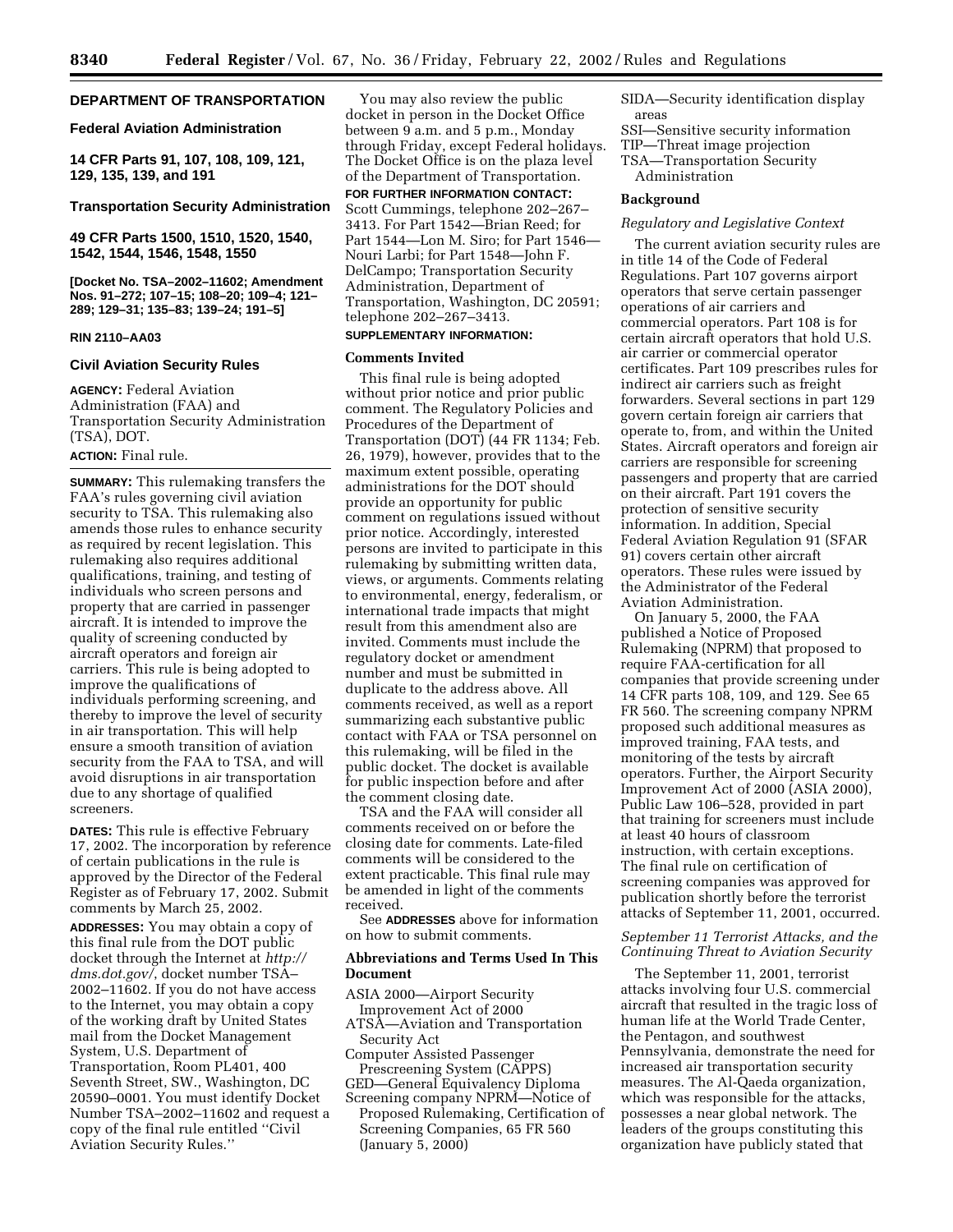they will attack the United States, its institutions, and its individual citizens. They retain a capability and willingness to conduct airline bombings, hijackings, and suicide attacks against U.S. targets: the December 22, 2001, attempted bombing of a U.S. carrier on a flight from Paris illustrates the continuing danger. Finally, it should be underscored that, although other potential threats to U.S. civil aviation may be overshadowed at present, they are no less important. For example, the uncertain course of the Middle East peace process, negative reactions to the U.S.-led military campaign in Afghanistan, and Iraqi opportunism in response to continued United Nations sanctions are among the developments that could give rise to attacks by groups or individuals not linked to the September 11 atrocities.

## *Aviation and Transportation Security Act*

The September 11, 2001, attacks led Congress to enact the Aviation and Transportation Security Act (ATSA), Public Law 107–71, November 19, 2001. ATSA provides additional qualifications for screeners, including U.S. citizenship and increased training and testing of screeners.

Under ATSA, by November 19, 2002, the responsibility for inspecting persons and property carried by aircraft operators and foreign air carriers will be transferred to the Under Secretary of Transportation for Security, who heads a new agency created by that statute, the Transportation Security Administration (TSA).

ATSA requires TSA to make a number of improvements to aviation security. The improvements include that by November 19, 2002, screening of individuals and property in the United States be conducted by TSA employees and companies under contract with TSA. ATSA requires enhanced qualifications and training of individuals who perform screening functions. It requires that Federal law enforcement officers be present at screening locations.

Screening by TSA will make the certification of screening companies unnecessary. However, the screening company NPRM proposed enhanced screener qualifications and training, and enhanced aircraft operator and foreign air carrier oversight that remain relevant. First, until these duties are transferred, it is important to ensure that aircraft operators and foreign air carriers improve the qualifications, training, and testing of screeners in order to improve aviation security. Second, aircraft operators will continue to conduct some

screening at foreign locations, which must be done in accordance with enhanced standards.

## *Current Rulemaking*

This rulemaking serves several purposes. It transfers to TSA rules the current FAA rules governing civil aviation security. Further, it includes certain improved standards, most notably for screener qualifications and training.

This rule does not include all of the improvements in security required under ATSA, but is an important step towards full compliance with that Act. It is intended to respond to the ATSA mandate for increased screener qualifications, by ensuring that aircraft operators and foreign air carriers improve the qualifications, training, and testing for newly hired screeners. It also makes related changes, in part as proposed in the screening company NPRM, and as required in ASIA 2000.

Beginning February 17, 2002, TSA will be assuming responsibility for screening that is currently the responsibility of aircraft operators. TSA will require the screening companies to comply with essentially the same enhanced screener qualifications and training that is applied to the aircraft operators and foreign air carriers in this rule. Until TSA takes over responsibility for all these screening duties, it is important that the aircraft operators improve the training and qualifications of screeners.

Most of the new screener qualification requirements come directly from ATSA. We intend by this action to make an immediate improvement in screening in response to the ongoing threat of terrorism to aviation security. At the same time we recognize the importance of an orderly transition as TSA assumes responsibility for contracting with screening companies, hiring screeners, and conducting screening. An inefficient transition would adversely affect security and would be costly and disruptive to the industry. As TSA begins to hire screeners, it will use a hiring process to select the most qualified personnel among all applicants. However, by acting now to ensure that hired screeners newly hired by aircraft operators and foreign air carriers meet many of the increased standards, a substantial number of better trained and qualified workers will be available by the time the ATSA requirements come into full effect. The standards imposed in this rule are thus an interim step, but we anticipate that many of the people hired during the transition period will also have the necessary ability and training for future

positions with TSA. These persons may subsequently be hired for those positions, although this is not assured.

This rulemaking does not address some measures required in ATSA to enhance screening, such as additional background checks for individuals with access to secured areas of airports. Those measures are under development now.

We emphasize that we are applying the new screener standards at this time only to employees hired as of February 17, 2002. Those individuals now performing screening functions on behalf of aircraft operators or foreign air carriers who may not be able to meet the requirements of ATSA once it comes into full effect may remain in their positions during the transition. In addition, those employees who are not currently eligible under ATSA may be able to take action during the transition period to improve their qualifications for future positions performing screening functions under TSA. For example, some people now performing screening functions may be eligible for U.S. citizenship, but have not yet taken the steps necessary to become U.S. citizens.

## **Overview of This Rulemaking**

This rulemaking transfers the aviation security rules to title 49 of the Code of Federal Regulations. The Under Secretary of Transportation for Security is issuing these new rules.

The rules are largely unchanged from the FAA security rules, other than to change references from FAA to TSA. This rulemaking also incorporates some enhanced screener qualifications and training standards mandated by ATSA. These changes are discussed in this document in connection with the part of the rule affected.

These rules do not include all of the new security measures required in ATSA. In the future, TSA will adopt additional measures to improve controls to the access to secured areas of airports, additional checks of the backgrounds of individuals who have access to secured areas, and other measures required in ATSA.

## **14 CFR—FAA Regulations**

Because security functions are transferring to TSA, many of the FAA rules are no longer needed. This rulemaking removes these parts.

Further, several references in the operations rules for air carriers and commercial operators are changed. Sections 121.538 and 135.125 are revised to require operators to comply with TSA security rules instead of FAA security rules. Similarly, where this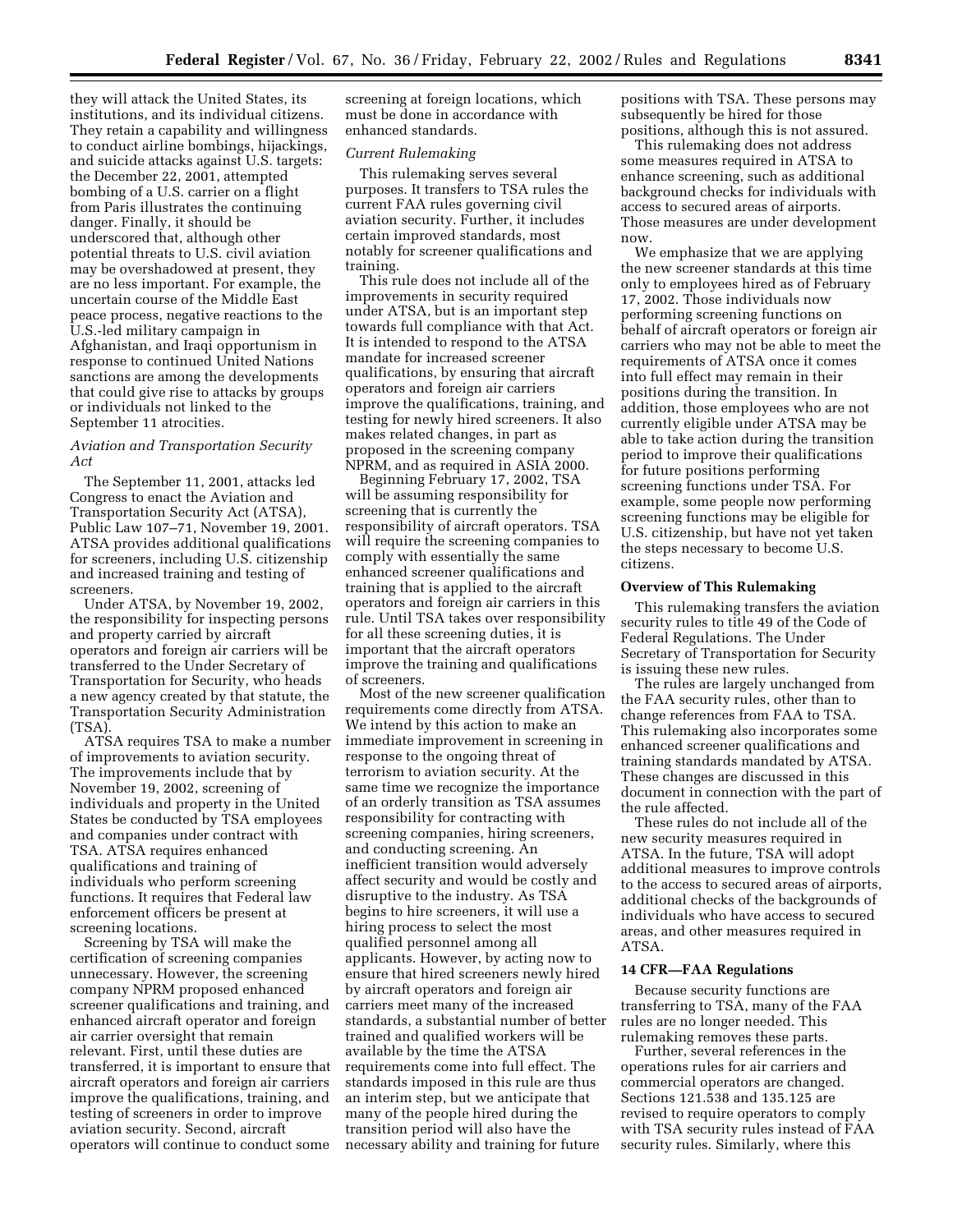rulemaking removes security requirements in part 129, it adds a requirement that foreign air carriers comply with TSA security rules, the same as that for part 121.

## **49 CFR—TSA Regulations**

This rulemaking establishes the basic organization for TSA rules. The rules will appear in title 49, Code of Federal Regulations, Chapter XII, which includes parts 1500 through 1699. Subchapter A will contain administrative and procedural rules. Subchapter B will contain rules that apply to many modes of transportation. Subchapter C will contain rules for civil aviation security.

## **Outline of TSA Regulations**

- Chapter XII—Transportation Security Administration, Department of Transportation
- Subchapter A—Administrative and Procedural Rules
- Part 1500—Applicability, Terms and Abbreviations, and Rules of Construction
- Part 1510—Passenger Civil Aviation Security Service Fees
- Subchapter B—Security Rules for All Modes of Transportation
- Part 1520—Protection of Sensitive Security Information
- Subchapter C—Civil Aviation Security
- Part 1540—Civil Aviation Security
- Part 1542—Airport Security
- Part 1544—Aircraft Operator Security: Air Carriers and Commercial **Operators**
- Part 1546—Foreign Air Carrier Security
- Part 1548—Indirect Air Carrier Security
- Part 1550—Aircraft Operator Security Under General Operating and Flight Rules

## **49 CFR Part 1500—Applicability, Terms and Abbreviations**

New part 1500 provides the applicability, and some terms and abbreviations, that apply to all TSA regulations. The definitions of ''person'' and ''United States'' are based on those in 49 U.S.C. 40102.

## **49 CFR Part 1520—Protection of Sensitive Security Information**

New Part 1520 provides the rules for protecting sensitive security information. It is largely the same as 14 CFR part 191.

In general, Federal law and policy calls for release of information to the public, and TSA and DOT comply with these laws and policies. However, when release of information may compromise the safety or security of the traveling public, TSA and DOT protect that information from disclosure.

Information that could help someone determine how to defeat security systems is protected from public disclosure under part 1520. In § 1520.7, TSA has designated this information as SSI. SSI includes information about security programs, vulnerability assessments, technical specifications of certain screening equipment and objects used to test screening equipment, and other information. Under § 1520.3, TSA does not disclose such information. Under § 1520.5, aircraft operators, foreign air carriers, and others are required to protect SSI from disclosure. They may disclose SSI only to those with a need to know. For instance, aircraft operator and foreign air carrier security programs are protected from public disclosure under § 1520.7(a).

Section 1520.1 includes the applicability and definitions. Section 1520.1(c) provides that the authority of the Under Secretary under this part may be further delegated.

Section 101(e) of ATSA amended 49 U.S.C. 40119(b) by making it applicable to information obtained or developed in carrying out security in all modes of transportation. Although the Under Secretary is given overall responsibility for carrying out section 40119(b), the heads of the operating administrations in the Department of Transportation have day-to-day responsibility for matters in their own modes of transportation. Hence, it is most efficient for these other administrations to exercise authority to protect SSI in their modes. Accordingly, § 1520(d) provides that the Under Secretary's authority under this part is also exercised, in consultation with the Under Secretary, by the Commandant of the United States Coast Guard, as to matters affecting and information held by the Coast Guard, and the Administrator of each DOT administration, as to matters affecting and information held by that administration, and any other individual formally designated to act in their capacity. The Under Secretary will be responsible for determining what information is SSI (see § 1520.7) and what persons are required to protect it under this part (see § 1520.5).

Section 1520.3 covers records and information withheld by the Transportation Security Administration. Section 1520.3(b)(3) is changed to reflect the change ATSA made to section 40119. TSA may protect information the release of which that would be detrimental to the safety of persons in transportation, not just air transportation.

Section 1520.5 covers records and information protected by others.

Paragraph (a) identifies what persons are responsible for protecting SSI. For the most part, they are the same persons covered in current § 191.5. However, § 1520.5(a)(8) covers each person for which a vulnerability assessment has been authorized, approved, or funded by DOT, irrespective of mode of transportation. These assessments may identify ways in which the port or other facility could be vulnerable to attack, and may suggest corrective action. If this information were to fall into the wrong hands it could be used to attack the transportation system. Accordingly, the persons receiving these vulnerability assessments now are responsible under this rule to protect them from unauthorized disclosure. The vulnerability assessments themselves are added to the list of information that is determined to be SSI in § 1520.7(r).

In the course of applying for and qualifying for an air carrier certificate or operating certificate under 14 CFR part 119, an applicant that will be subject to part 1544 receives a copy of the standard security program. To ensure that applicants for certificates are required to protect SSI, we are adding § 1520.5(e). Paragraph (e) provides that references in part 1520 to an aircraft operator, airport operator, indirect air carrier, or foreign air carrier, include applicants. Thus, an applicant must restrict disclosure of the security program information that it receives. The same is true of an applicant for any other security program, such as a foreign air carrier security program.

When an individual receives SSI during training for a position with an airport operator, aircraft operator, indirect air carrier, or foreign air carrier, he or she is subject to part 1520. Section 1520.5(f) clarifies that he or she may not disclose this information.

Section 1520.7 describes SSI. Section 1520.7 defines what information and records are SSI and therefore are subject to the protections in §§ 1520.3 and 1520.5.

Section 191.7(a) covers any approved or standard security program for an airport operator, aircraft operator, foreign air carrier, or indirect air carrier. However, the agency has recently adopted other security programs, including those covering screening to be conducted by TSA, and those covering certain general aviation operations. Accordingly, § 1520.7(a) covers any approved, accepted, or standard security program under the rules listed in § 1520.5(a) (1) through (6).

Section 1520.7(m) provides that the locations at which particular screening methods or equipment are used, and the carriers that are authorized to use those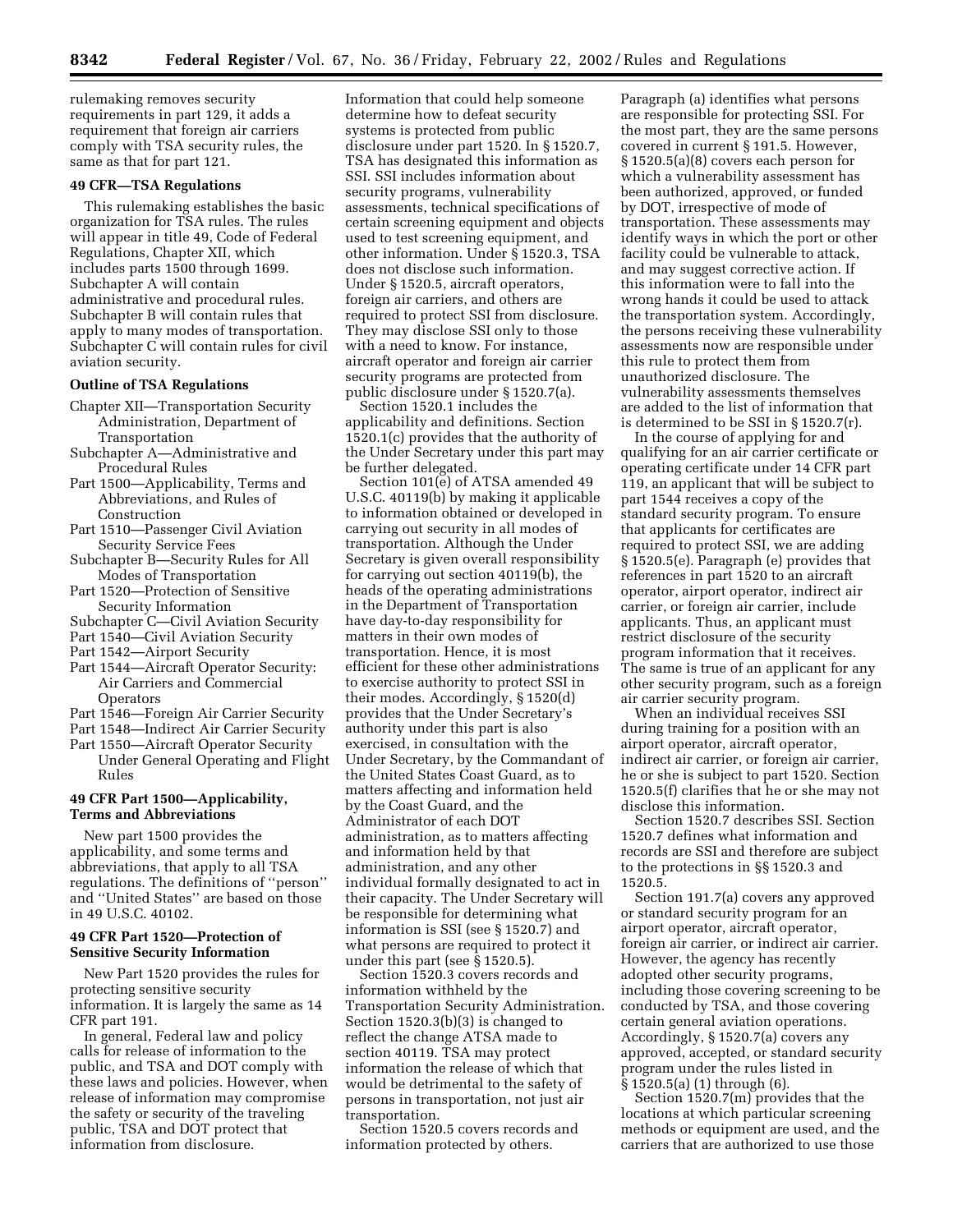methods and equipment, are SSI. This information is SSI only if TSA has determined that, as to those particular screening methods or equipment, the criteria of 49 U.S.C. 40119 are met. In some cases, the exact screening methods used at different locations are not publicly released, particularly methods used for checked baggage and cargo. This may occur, for instance, when new technology is deployed. It may take time to deploy it widely, and we may determine that there is a significant security benefit to not letting any unauthorized person know where it may be used. This could affect a person's perception as to whether the introduction of a threat item was more likely to be detected, and might lead a person to attempt to target a location that the person assumes is less secure.

New paragraph (n) is added to cover the screener tests that screeners must complete under this rulemaking. These tests contain information that is in the security programs and must be protected in the same way.

New paragraph (o) protects the scores of screener tests administered under the rules listed in § 1520.5(a) (1) through (6). These scores could be used to determine which screening locations have screeners with better or worse scores, which might be viewed as a means to defeat the screening system. Therefore, while the scores will be used by TSA to identify weaknesses, they may not be disclosed.

New paragraph (p) covers performance data from screening systems, and from testing of screening systems. This includes information from threat image projection systems (TIP) and from other tests and data collections. The performance data is protected to prevent unauthorized persons from attempting to determine which screening locations or companies may be less successful at detecting weapons, explosives, and incendiaries. Performance data might also be used to determine which threat items are more difficult to detect.

Paragraph (q) covers threat images and descriptions of threat images for threat image projection systems. The threat images and descriptions would inform unauthorized persons as to what threat items screeners have been exposed to. This information might be used in attempting to defeat screening and must be protected.

As noted above, paragraph (r) covers information in a vulnerability assessment that has been authorized, approved, or funded by DOT, irrespective of mode of transportation. Note that as TSA continues to consider the security needs of all the modes of

transportation in the current environment, we expect to identify other information that must be protected under this part in order to support transportation security. We may issue a notice of proposed rulemaking in the future to propose further changes. In that event, we may respond in that notice of proposed rulemaking to any comments to this final rule regarding this part.

The following distribution table is provided to illustrate how the current regulations relate to the newly added regulations.

## DISTRIBUTION TABLE

| Current section<br>14 CFR part 191 | New section<br>49 CFR part<br>1520 |
|------------------------------------|------------------------------------|
|                                    | 1520.1                             |
|                                    | 1520.3                             |
|                                    | 1520.5                             |
|                                    | 1520.7                             |

## **49 CFR Part 1540—Civil Aviation Security: General Rules**

New part 1540 provides rules that cover all segments of civil aviation security. It also includes rules that govern individuals and other persons. Most of the rules in part 1540 are transferred from 14 CFR parts 107, 108, and 129.

## *Delegations*

Section 1540.3 contains delegations of authority. The law vests the authority of TSA in the Under Secretary of Transportation for Security. See 49 U.S.C. 114. Where the Civil Aviation Security rules in subchapter C name the Under Secretary as exercising authority over a function, the Under Secretary or the Deputy Under Secretary exercise the authority. Any individual formally designated to act as the Under Secretary or the Deputy Under Secretary may also exercise the authority.

For the most part these rules simply refer to TSA as exercising authority. Where rules in this subchapter name TSA as exercising authority over a function, in addition to the Under Secretary, a designated official within TSA exercises the authority.

## *Terms Used in This Subchapter*

Section 1540.5 contains definitions and descriptions for many of the terms used in this subchapter. Most terms are from FAA regulations, including 14 CFR parts 1, 107, and 108. Some are definitions in the statute governing TSA, 49 U.S.C. 40102. Others are discussed below.

'Aircraft operator'' is used in part 108 to identify the air carriers and

commercial operators that are subject to part 108. When this term was adopted the agency did not impose security regulations on aircraft operators other than air carriers or commercial operators. Recently, however, it has become necessary to require security measures for other aircraft operators, as discussed below under part 1550.

The term ''aircraft operator'' in § 1540.5 means a person who uses, causes to be used, or authorizes to be used an aircraft, with or without the right of legal control (as owner, lessee, or otherwise), (1) for the purpose of air navigation including the piloting of aircraft, or (2) on any part of the surface of an airport. This definition is based on the definition of ''operate aircraft'' in 49 U.S.C. 40102(32) and ''operate'' in 14 CFR part 1. The definition also states that in specific parts or sections, ''aircraft operator'' is used to refer to specific types of aircraft operators. For instance, new part 1544 uses ''aircraft operator'' to refer to those air carriers and commercial operators subject to that part.

''Indirect air carrier'' is defined as any person or entity within the United States not in possession of an FAA air carrier operating certificate, that undertakes to engage indirectly in air transportation of property, and uses for all or any part of such transportation the services of a passenger air carrier. This does not include the United States Postal Service (USPS) or its representative while acting on the behalf of the USPS. This definition is in the aircraft operator standard security program and in the indirect air carrier standard security program.

''Person'' is defined to include various entities and government authorities, as well as individuals, as it is in 49 U.S.C. 40102 and 14 CFR part 1.

''Screening function'' is defined as the inspection of individuals and property for explosives, incendiaries, and weapons.

''Screening location'' means each site at which individuals or property are inspected for the presence of any explosive, incendiary, or weapon. The checkpoint where passengers and their property are inspected with metal detectors, X-ray machines, and other methods is a screening location. So are the locations in the baggage make-up areas where checked baggage is inspected with an explosive detection system, and those locations where cargo is inspected.

There are some other wording changes in these rules worthy of note. FAA security rules often refer to ''deadly or dangerous weapons.'' However, all weapons are potentially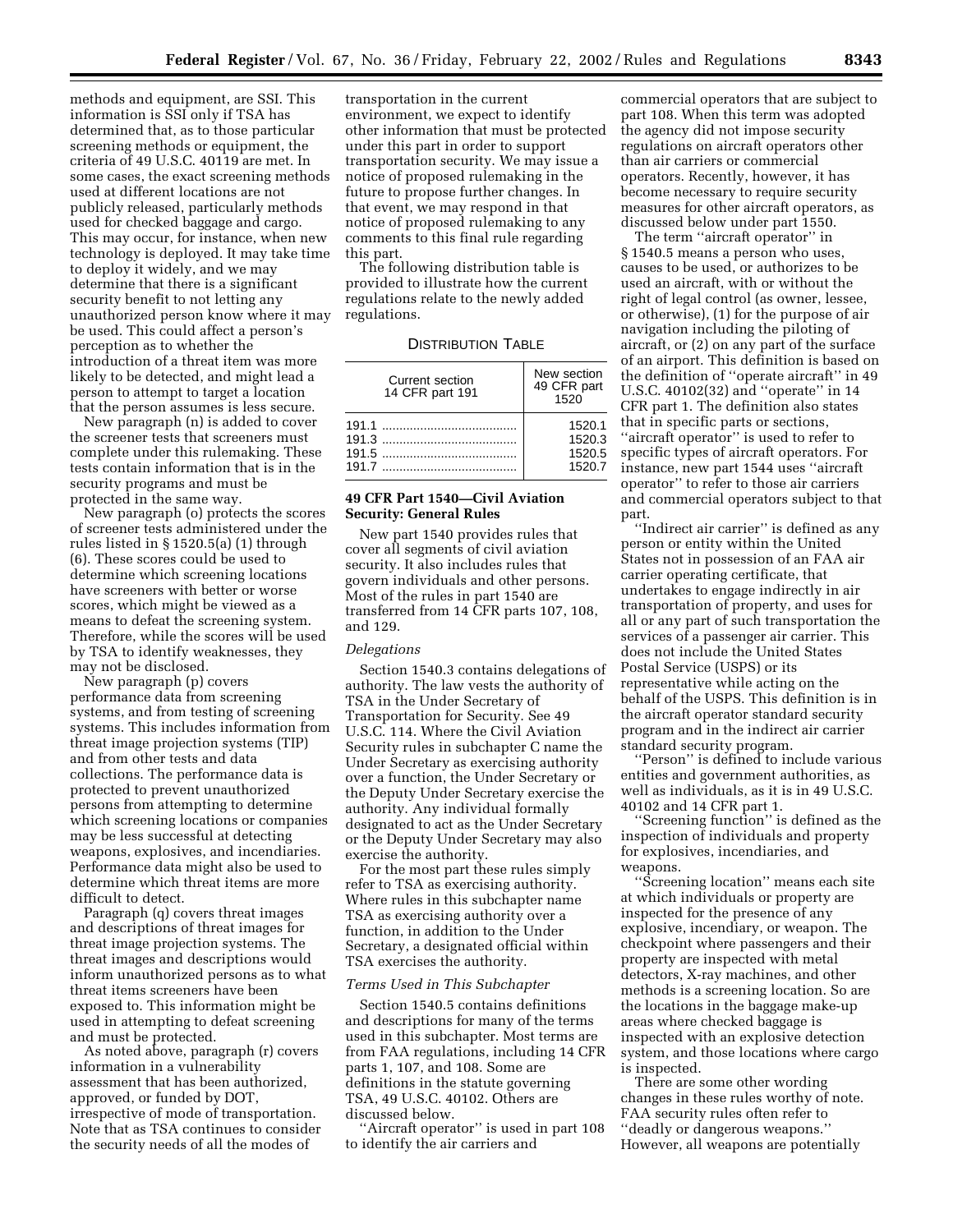deadly or dangerous, so the excess words were removed and these TSA rules refer simply to ''weapons.''

FAA rules often refer to ''security systems, measures, or procedures'' or other listing. However, the term ''measures'' encompasses all these terms. These TSA rules, therefore, often refer simply to ''security measures,'' which may include any systems, procedures, equipment, and other measures that accomplish the security goal.

## *Subpart B—Responsibilities of Passengers and Other Individuals and Persons*

This subpart contains rules that apply to many persons, including airport operators, airport tenants, aircraft operators, foreign air carriers, and indirect air carriers, as well as employees of such entities, passengers, individuals at airports, and other individuals. This subpart includes rules that apply to all entities governed by subchapter C, and includes most of the security rules that apply to individuals rather than entities.

Section 1540.103 transfers the falsification rules that were in 14 CFR 107.9 and 108.7. The section applies to the whole subchapter. Criminal statutes, such as 18 U.S.C. 1001, prohibit intentional falsification and fraud. This section provides a civil remedy for similar conduct. See Amendment Nos. 107–9 and 108–4, Falsification of Security Records (61 FR 64242, Dec. 3, 1996) in which these rules were first adopted.

Section 1540.105 transfers §§ 107.11 and 108.9, regarding the security responsibilities of employees and other persons.

Section 1540.107 transfers § 108.201(c), which requires individuals who enter a sterile area to submit to screening. Transferring the section to part 1540 makes more clear that the rule applies to individuals entering a sterile area where screening is conducted by TSA, an aircraft operator, or a foreign air carrier.

Section 1540.109 is a new requirement prohibiting any person from interfering with, assaulting, threatening, or intimidating screening personnel in the performance of their screening duties. This section was proposed in the January 2000 screening company NPRM and received no negative comments. The rule prohibits interference that might distract or inhibit a screener from effectively performing his or her duties. This rule is necessary to emphasize the importance to safety and security of protecting screeners from undue

distractions or attempts to intimidate. Previous instances of such distractions have included verbal abuse of screeners by passengers and certain air carrier employees.

A screener encountering such a situation must turn away from his or her normal duties to deal with the disruptive individual, which may affect the screening of other individuals. The disruptive individual may be attempting to discourage the screener from being as thorough as required. The screener may also need to summon a checkpoint screening supervisor and law enforcement officer, taking them away from other duties. Checkpoint disruptions potentially can be dangerous in these situations. This rule supports screeners' efforts to be thorough and helps prevent individuals from unduly interfering with the screening process. This rule is similar to 14 CFR 91.11, which prohibits interference with crewmembers aboard aircraft, and which also is essential to passenger safety and security.

This rule does not prevent good-faith questions from individuals seeking to understand the screening of their persons or their property. But abusive, distracting behavior, and attempts to prevent screeners from performing required screening, are subject to civil penalties under this rule.

This section applies to individuals interfering with screeners under subchapter C. Thus, if an individual interferes with a screener employed by a foreign air carrier, the individual violates § 1540.109.

This section applies to persons, not just individuals. Thus, a company or other entity could be found in violation of this section.

Note that if an individual is interfering with screening in violation of this rule, that individual potentially is also in violation of State or local laws, such as those relating to disturbing the peace. This rule does not preempt such State and local laws. Law enforcement personnel at the scene will determine whether to take action under State or local laws. TSA will also determine whether TSA civil penalty action is warranted for violation of § 1540.109.

Title 49, United States Code, 46503, was added in ATSA to provide a criminal penalty for interfering with security personnel. Section 1540.109 permits TSA to seek a civil penalty for actions that may not warrant criminal prosecution under section 46503 but do warrant legal enforcement action.

Section 1540.101 regarding the carriage of weapons, explosives, and incendiaries by individuals, is

transferred from §§ 108.201(e) and (f), 108.203(e), and 129.27(a) and (b).

Section 1540.113 requires that each individual who holds an airman certificate, medical certificate, authorization, or license issued by the FAA must present it for inspection upon a request from TSA. As the need to ensure aviation security increases, it becomes important for TSA to be able to identify individuals who have access to aircraft, such as pilots and mechanics. This rule makes clear that TSA can require an airman to show his or her FAA certificate when requested. This rule is especially important for use with general aviation airmen who are not employed by air carriers, because they do not have identification media issued by air carriers or aircraft operators under Parts 1542 or 1544. For instance, TSA may need to make such a request in connection with §§ 1550.5 or 1550.7 security procedures. This section is similar to a number of sections in the FAA regulations, such as 14 CFR 61.3(l), 65.51(b), 65.89, and 65.105.

## **49 CFR Part 1542—Airport Security**

New part 1542 provides the rules for airport operators. It is largely the same as 14 CFR part 107 (66 FR 37274, July 17, 2001) and § 107.209, Criminal history records checks, as amended (66 FR 63474, December 6, 2001). Some of the sections from part 107 were moved to part 1540 rather than part 1542 and are discussed in that portion of this document.

#### *Law Enforcement Support*

This part continues to state that the airport operator must provide law enforcement personnel to support its security program and to support each system for screening persons and accessible property required under parts 1544 or 1546. This screening includes the inspection of individuals and property, as well as other security measures such as those that take place at the ticket counter, such as Computer Assisted Passenger Prescreening System (CAPPS). TSA will be assuming responsibility for law enforcement presence for the inspection of individuals and property as necessary. When TSA assumes this duty at the airport, the airport will no longer need to perform this function on a routine basis. However, the airport operator will continue to provide a law enforcement presence and capability that is adequate to ensure the safety of passengers in accordance with 49 U.S.C. 44903(c), including covering screening before TSA law enforcement assumes this duty. Airport law enforcement will also be expected to back up TSA law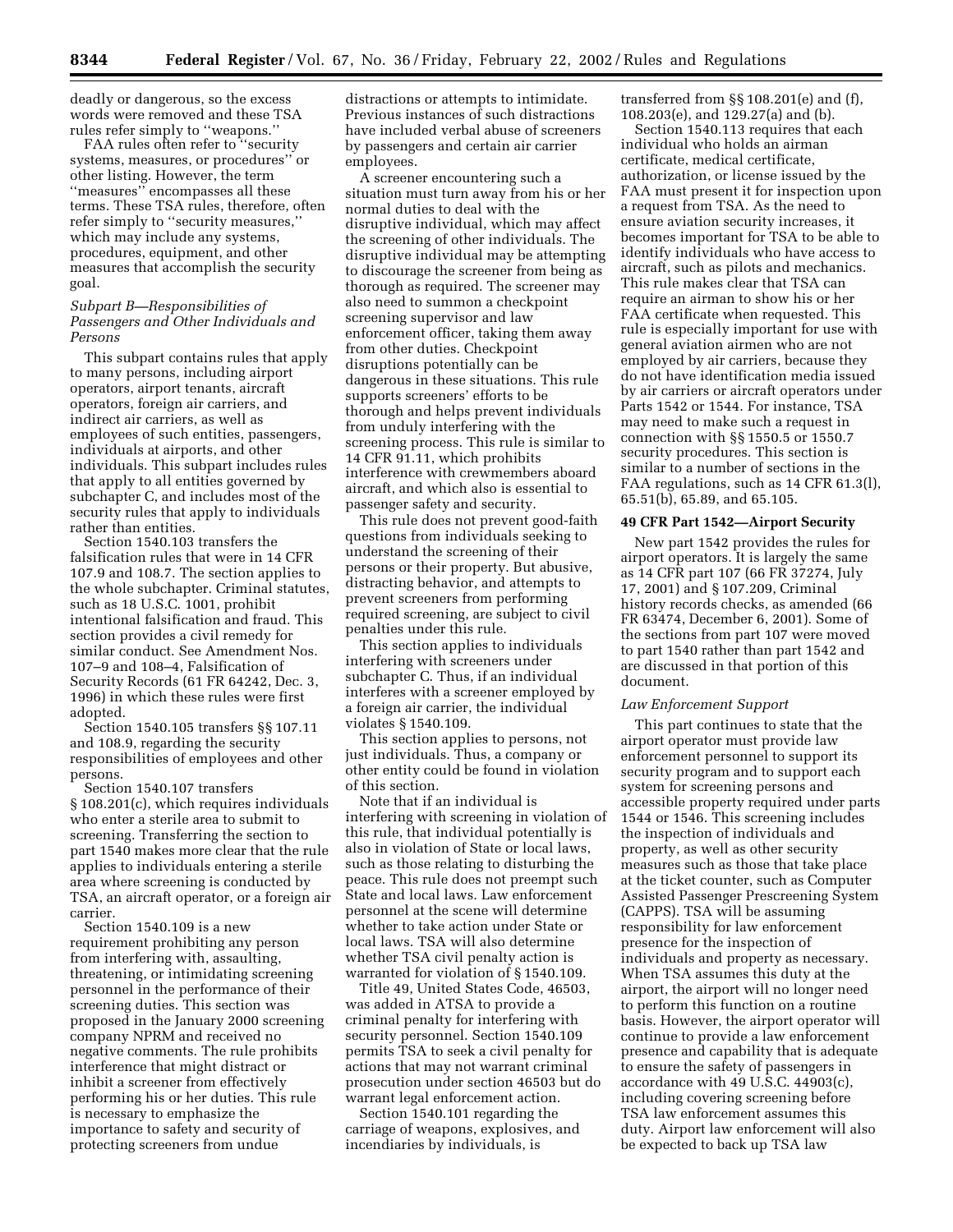enforcement officers at screening locations should the need arise. TSA will work closely with law enforcement agencies at each airport to ensure that all agencies cooperate in providing for the safe and secure operation of the airport.

The recordkeeping requirements are changed to reflect TSA's participation in law enforcement support of airport security. Section 1542.221(b) requires that certain data be maintained, except as authorized by TSA. This includes data regarding weapons detected during passenger screening and information on arrests. To the extent that TSA is performing these functions or gathering this data, the airport operator will not have to.

## *Criminal History Records Checks (CHRC)*

The current rule provides that the airport operator *may* exempt from the

requirement to undergo a CHRC individuals in four categories. See § 107.209(m)(1) through (4). Section 138 of ATSA, however, provides in part that a CHRC ''shall not be required under this subsection for an individual who is exempted under section 107.31(m)(1) or  $(2)$  \* \* \* \* " Section 107.31 was renumbered § 107.209. See 66 FR 37274, July 17, 2001.

Accordingly, in  $\S 1542.209(m)$ , what formerly was (m)(1) and (2) are renumbered to be paragraph (m)(1)(i) and (ii), and are revised to state that the airport operator must authorize the subject individuals to have unescorted access authority. These individuals include an employee of the Federal, state, or local government (including a law enforcement officer) who, as a condition of employment, has been subjected to an employment investigation that includes a criminal

## DISTRIBUTION TABLE

records check; and a crewmember of a foreign air carrier covered by an alternate security arrangement in the foreign air carrier's approved security program.

The other exemptions, formerly in (m)(3) and (4), are clarified. The airport operator may exempt certain individuals who have been continuously employed by another airport operator, airport user, or aircraft operator. In response to questions we have received, this section now states that the exemption does apply to contract employees of these entities, not only direct employees.

The following distribution table is provided to illustrate how the current regulations relate to the newly added regulations.

| Current section. | New section                                                                                                                                                                 |
|------------------|-----------------------------------------------------------------------------------------------------------------------------------------------------------------------------|
| 14 CFR part 107  | 49 CFR part 1542/1540                                                                                                                                                       |
| 1071<br>107.3    | 1542.1<br>1540.5<br>1542.3<br>1542.5<br>1540.103<br>1540.105<br>Subpart B (\$§ 1542.101–1542.113)<br>Subpart C (\$§ 1542.201–1542.221)<br>Subpart D (\$§ 1542.301-1542.307) |

## **49 CFR Part 1544—Aircraft Operator Security**

New part 1544 provides the rules for aircraft operators. It is largely the same as 14 CFR part 108 (66 FR 37330, July 17, 2001) and § 108.229, Criminal history records checks, as amended (66 FR 63474, December 6, 2001). Some of the sections from part 108 were moved to part 1500 and are discussed in that portion of this document. The other significant changes are discussed below.

#### *Screening*

Although TSA is taking over responsibility for most inspections of individuals and property in the United States, aircraft operators will continue to do some inspections, such as at foreign airports where the host government does not screen. Accordingly, this rule continues to include measures for aircraft operators to carry out when they inspect individuals or property for weapons, explosives, and incendiaries.

Section 1544.201(a) continues the requirement that the aircraft operator use the measures in its security program to prevent or deter the carriage of any explosive, incendiary, or weapon on or about each individual's person or accessible property before boarding an aircraft or entering a sterile area. There are a number of measures used to carry out this requirement, including use of the CAPPS, inspecting the individual and their accessible property, and other measures. Aircraft operators are also required to ensure that passengers and their accessible property are inspected for weapons, explosives, and incendiaries. The means of accomplishing these inspections are described in § 1544.207, discussed below.

Note that § 1544.201(e) continues the requirement that the aircraft operator not permit persons to have unauthorized explosives, incendiaries, or weapons when on board an aircraft. Although TSA will conduct most inspections, if the aircraft operator becomes aware that a person has an unauthorized weapon, the aircraft operator must not permit that weapon on board.

Sections 1544.203 and 1544.205 continue the requirements that each aircraft operator must use the procedures, facilities, and equipment described in its security program to prevent or deter the carriage of any unauthorized explosive or incendiary onboard aircraft in checked baggage and cargo. Section 1544.203(c) requires screening of all checked baggage, in compliance with section 110 of ATSA.

Section 1544.207 addresses the inspection of individuals, accessible property, checked baggage, and cargo. At locations within the United States at which TSA conducts such inspections, the aircraft operator's responsibility will be to ensure that passengers and property are inspected by TSA. The aircraft operator must follow procedures used at that airport to do so. For instance, the aircraft operator may not allow passengers to bypass inspection by bringing them to an aircraft from the ramp side, unless special arrangements are made to inspect the passengers.

Section 1544.207(c) provides that at locations where TSA or the host government is not conducting the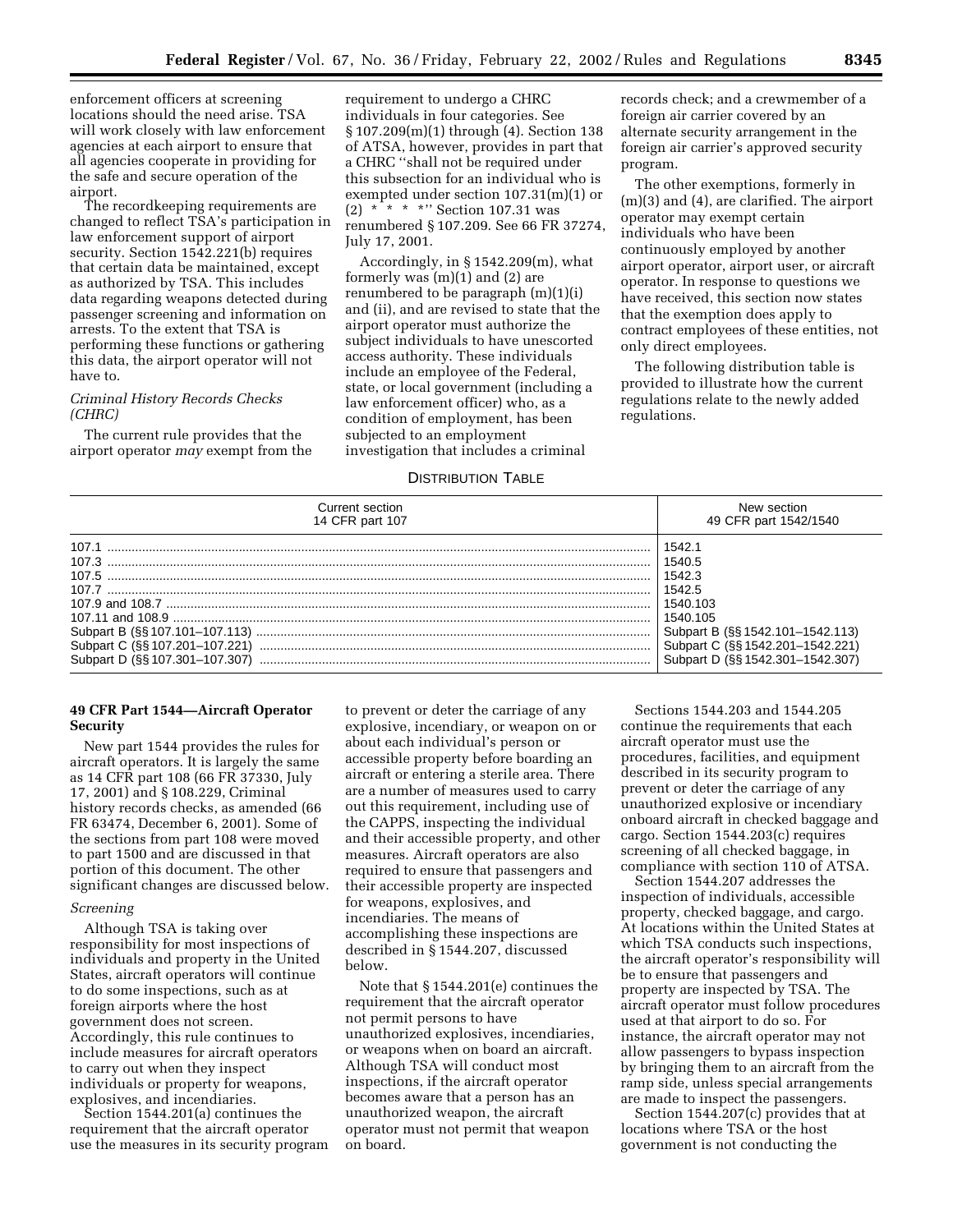**8346 Federal Register** / Vol. 67, No. 36 / Friday, February 22, 2002 / Rules and Regulations

inspections, the aircraft operator will continue to be responsible for conducting the inspections. For instance, at most foreign airports aircraft operators are responsible for inspecting checked baggage. At such locations the aircraft operators must conduct the inspections in accordance with this part and their security program.

Section  $1544.207(d)$  provides that at locations outside the United States at which the foreign government conducts inspections, the aircraft operator must ensure that the individuals and property have been inspected by the foreign government. The host government may inspect using government employees or using contractors hired by the government. In either case the aircraft operator must follow the procedures at that airport to ensure that the inspections are conducted before boarding the passengers and property.

## *Criminal History Records Checks (CHRC)*

Section 1544.229 covers fingerprintbased criminal history records checks (CHRCs). This section requires all individuals who have unescorted access to the SIDA, and all individuals with authority to perform screening functions for passengers and accessible property, to undergo a CHRC. See 66 FR 63474 (December 6, 2001).

This section currently only covers screening functions for passengers and accessible property because, until ATSA, the statute providing authority for these checks only covered such functions. Further, it appears that almost all individuals who screen checked baggage and cargo are covered under the current rule, because they also screen passengers and accessible property, or because they have unescorted access to the SIDA where they handle checked baggage and cargo.

ATSA amended the statute as to CHRCs so that it also covers screening of checked baggage and cargo. See ATSA sections 110 and 49 U.S.C. 44901(a) and 44936. In addition, ATSA emphases the need to enhance security for checked baggage and cargo, and to expand the use of background checks. See ATSA section 110 and 136. TSA has determined, therefore, that we must ensure that all screeners of checked baggage and cargo have undergone a CHRC. This rule applies to new screeners as of February 17, 2002, and allows the aircraft operators until December 6, 2002, to conduct the CHRCs on current screeners. This is essentially the same as the December 2001 amendment to this section.

Further, this section requires that individuals who accept checked baggage

for transport on behalf of the aircraft operator must undergo a CHRC. This includes ticket agents, sky caps, individuals at remote check-in sites at hotels, and others. Most such individuals currently have unescorted access to the SIDA and therefore are subject to the current rule. There are some, however, that are not currently subject to § 1544.229.

Individuals who accept checked baggage exercise important security functions, which may include such functions as identifying those items that require extra security, and guarding the baggage from tampering. It is important that such individuals can be relied on. Accordingly, this rule ensures that all such individuals will undergo a CHRC.

Note that this section does not cover individuals who accept cargo for transport (except for those who also screen cargo). Many such individual have unescorted access to the SIDA and therefore are subject to the rule. As to the others, TSA is now closely examining the cargo industry and determining what additional security measures may be advisable. We will provide for additional security measures in the future.

Paragraph (g) covers determining the arrest status of an individual when the CHRC results show an arrest for a disqualifying criminal offence but do not show the disposition of that offense. This paragraph states that the aircraft operator must determine, after investigation, that the arrest did not result in a disqualifying offense before the individual may serve in the covered position. This has been interpreted by some people to mean that there must be a disposition in order for the individual to serve. This was not intended. For instance, if the court is holding the case in abeyance, and there is no conviction or finding of not guilty by reason of insanity, the individual is not disqualified. This section is amended to better explain this meaning. Note that if the individual is later convicted he or she must report the conviction under paragraph (l). The same change is made to § 1542.209(g) for airport operators.

The requirements for screener qualifications and testing are now in subpart E, discussed below.

## *Screener Qualifications*

Subpart E contains the qualifications and training standards for screeners. Current screeners will continue under the current standard (14 CFR 108.213 in the current rule, 49 CFR 1544.403 in this new rule) until November 19, 2002, when all screeners must meet the new standards. TSA is developing new training that it will provide to aircraft

operators and foreign air carriers, and will order them to begin using on a specified date. The new standards will apply to those who first serve as screeners on and after that date.

Sections 1544.405 through 1544.411 cover the new screeners, who first serve as screeners on and after February 17, 2002. Most of the new standards come from ATSA. These provisions are essentially the same as those that TSA will use for screeners that it hires as employees to screen in the majority of airports. This rule will ensure that all screeners meet the same enhanced standards required under ATSA.

Section 1544.405, regarding the qualifications of screening personnel, incorporates the basic qualifications for screeners now in § 108.213, and additions from ATSA. Screeners must be U.S. citizens and have a high school diploma or a General Equivalency Diploma (GED). As authorized by ATSA, TSA may determine that the individual's education and experience are sufficient instead of the high school diploma or GED. Screeners must also have a satisfactory or better score on a screener selection test provided by TSA.

Section 1544.405 also sets out that those seeking to be screeners must have the fundamental physical and mental aptitude necessary to perform the job. These include the statutory requirements for adequate color perception, motor skills and related physical abilities in accordance with their assignment, and the ability to read, write, and speak in English.

Section 1544.407 covers the training, testing, and knowledge of individuals who perform screening functions. For those locations where the hiring and training of screeners remain an aircraft operator responsibility, the aircraft operator or foreign air carrier will be responsible to meet specific training and testing standards. Except as part of onthe-job training, no one may perform screening functions without having completed the required initial, recurrent, and specialized training, and no aircraft operator may use screeners who are not properly trained.

More specifically, for screeners who first serve on or after February 17, 2002, this section provides that training must be conducted using training programs that have been made available by TSA. Current standards allow for as little as 12 hours of classroom instruction; as required by statute, newly hired trainees must complete 40 hours of classroom training. The required training program will be made available through the aircraft operator's or foreign air carrier's Principal Security Inspector. The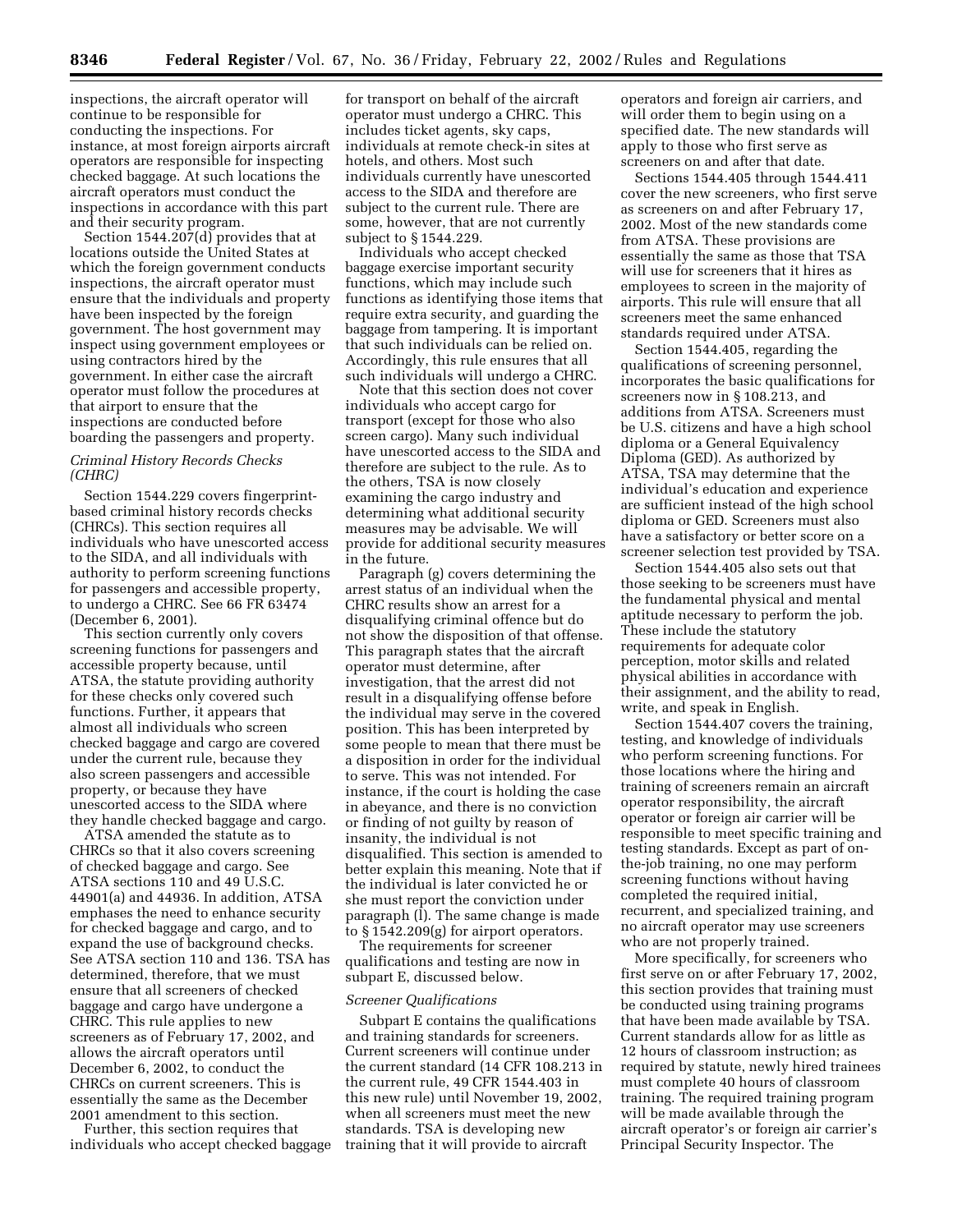material in the training program will take 40 hours to cover adequately.

Following classroom instruction, but before moving on to the on-the-job portion of the training, a trainee must pass the screener readiness test. On-thejob training must be for at least 60 hours, in accordance with ATSA. Although a trainee will be performing screening functions during on-the-job training, he or she must be closely supervised. Further testing is required after completion of on-the-job training before the screener is allowed to make independent judgments as a screener.

Under § 1544.407(g), aircraft operators are prohibited from allowing trainees to have access to sensitive security information (SSI) until the criminal history records check (required by § 1544.229) is successfully completed. As discussed in the changes to part 1520, certain information related to civil aviation security must be protected from unauthorized disclosure because it could be used to attempt to defeat the security system if it falls into the wrong hands.

Before allowing an individual to screen passengers and property that will be carried in the cabin of an aircraft, the aircraft operator must conduct a criminal history records check and verify that the individual does not have a disqualifying criminal offense. These requirements are set out at § 1544.229. Under this rule, that check must be completed before giving SSI to a trainee. Criminal history records checks are also required for individuals with unescorted access to security identification display areas (SIDA). They are conducted by either the airport operator or aircraft operator. See 49 U.S.C. 44936 and § 1544.229. See also Criminal History Records Checks, 66 FR 63474, Dec. 6, 2001.

Section 1544.409 covers the integrity of screener tests. Paragraph (a) makes it a violation to cheat or facilitate cheating on any screener test, such as by unauthorized copying, or giving or receiving improper assistance on the test. This section was proposed in the screening company NPRM and no commenters objected. This section emphasizes that cheating is not permitted on any training test administered to or taken by screening personnel, to include test monitors, screeners, screeners in charge, and checkpoint security supervisors. These requirements are similar to the testing regulations for pilots in 14 CFR 61.37.

Certain of the requirements apply ''except as authorized,'' to provide for the possibility that in the future, TSA would authorize such conduct as the use of certain outside materials. For

instance, in pilot exams, the applicants may bring flight computers to perform required calculations.

In addition, § 1544.409(b) governs administering and monitoring screener readiness tests. Whenever a screener readiness test is to be performed, the aircraft operator must notify the agency. If a government official is not available at the time the test is being conducted, the test must be administered and monitored by a direct employee of the aircraft operator. Screening companies will not be permitted to monitor their own screener readiness tests. The monitor must not be a screener or supervisor, but must understand the nature of the test and be able to detect cheating. This does not require knowledge of the subject matter in which the screener is tested. For instance, the monitor must know what, if any, outside materials the screener is allowed to use and be able to observe whether the screener is using unauthorized materials. The monitor will be expected to call up the test on the computer for the trainee, to submit the computerized test for grading, and to make a record of the grade, such as by printing out the result.

We recognize that at some airports the aircraft operator may not have an employee who can perform this task. The rule provides that TSA may authorize an aircraft operator or foreign air carrier to use as a test monitor a person who is neither a direct employee nor a government employee. This ensures independence on the part of the person who is monitoring the test. For instance, an aircraft operator or foreign air carrier may have difficulty at small airports at which it has few flights. Such airports often have a pilot school or fixed base operator at which an FAAdesignated examiner administers and monitors written pilot tests. Designated examiners are very familiar with monitoring tests to prevent cheating. An aircraft operator or foreign air carrier could consider arranging for the designated examiner to monitor the screener training tests.

If multiple aircraft operators or foreign air carriers contract with one screening company, TSA will authorize one of them to monitor the screener tests, or the responsibility may be rotated among them.

We are not requiring that the on-thejob training tests be monitored because of the logistical difficulties involved with screeners completing their 60 hours of on-the-job training at varied times.

Section 1544.411 covers the continuing qualifications for screening personnel. ATSA states that a screener

must be fit for duty on a daily basis, unimpaired by illegal drugs, sleep deprivation, medication, or alcohol. Paragraph (a) of this section includes these requirements, but also makes it clear that they are intended as examples of potential causes of impairment rather than an exclusive list. We believe that fitness for duty is an absolute requirement for proper execution of a screener's responsibilities, and on-duty impairment is unacceptable, irrespective of the cause.

Under § 1544.411(b), aircraft operators are prohibited from allowing screeners who have not completed training, including on-the-job training, to exercise independent judgment about permitting individuals or property to pass into the sterile area of an airport or aboard an aircraft.

Under paragraph (c), whenever a screener fails a TSA operational test, he or she must undergo remedial training before being permitted to resume screening duties.

An annual proficiency review is required in paragraph (d). To ensure that a screener's skills are maintained over time, the aircraft operator's Ground Security Coordinator must conduct an annual evaluation of each person performing screening functions. This is the same requirement as set forth in § 108.213(d). This proficiency review must satisfactorily demonstrate that the screener continues to meet all qualification requirements, has performed satisfactorily, and demonstrates the current knowledge and skills necessary to courteously, vigilantly, and effectively perform screening functions.

## *Signs for X-ray Systems*

The current rules require aircraft operators to post signs if they use X-ray technology, including explosive detection systems. See §§ 108.209(e) and 108.211(b). The signs alert people that items are inspected by X-rays and warn them to remove X-ray, scientific, and high-speed film from their accessible property and checked baggage.

This rule includes these sign requirements when the aircraft operator conducts screening using X-ray technology. If TSA is screening accessible property, however, the aircraft operator is not responsible for the signs. TSA will control the screening checkpoint and will post all necessary signs. This rule requires aircraft operators to post signs where checked baggage is accepted if either TSA or the aircraft operator screens checked baggage using X-ray technology. See §§ 1544.209(e) and 1544.211(b). The aircraft operators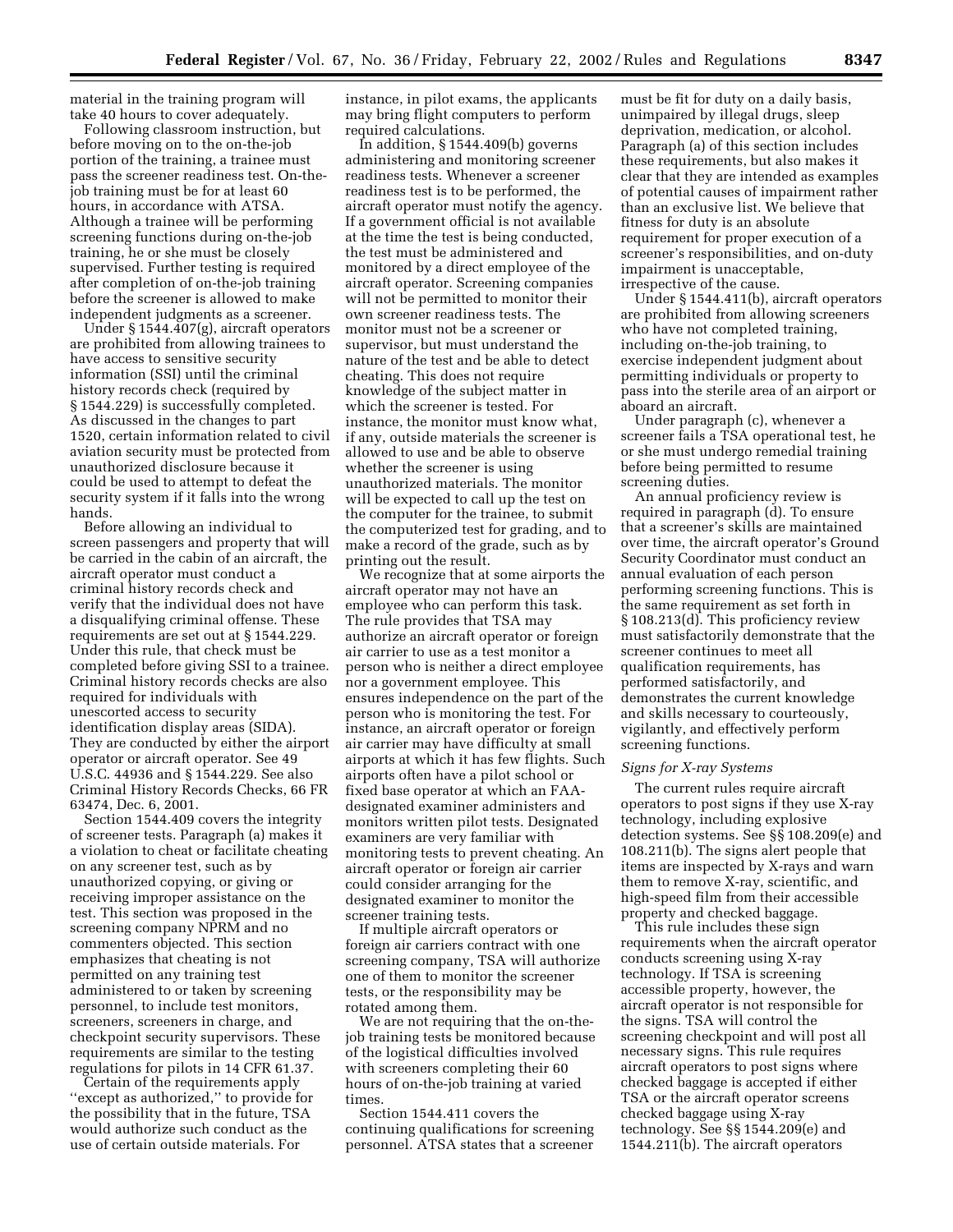continue to have control over locations where checked baggage is accepted and must post the signs to provide necessary information to the passengers. These signs are already posted in most places where they are needed. The aircraft operators will simply need to keep them

The following distribution table is provided to illustrate how the current regulations relate to the newly added regulations.

## DISTRIBUTION TABLE

| Current section 14                                                                                                                                                                                                                                                           | New section 49 CFR                                                                                                                                                                                                                                    |
|------------------------------------------------------------------------------------------------------------------------------------------------------------------------------------------------------------------------------------------------------------------------------|-------------------------------------------------------------------------------------------------------------------------------------------------------------------------------------------------------------------------------------------------------|
| CFR part 108                                                                                                                                                                                                                                                                 | part 1544/1540                                                                                                                                                                                                                                        |
| 108.1<br>108.5<br>108.7 and 107.9<br>108.9 and $107.11$<br>Subpart B<br>(§§ 108.101–<br>108.105).<br>$108.201(c)$<br>108.201(e) and (f)<br>108.203 (e)<br>108.205<br>$108.207$<br>$108.209$<br>$108.211$<br>$108.213$<br>Subpart C<br>(§§ 108.215–<br>108.235).<br>Subpart D | 1544.1<br>1540.5<br>1544.3<br>1540.103<br>1540.105<br>Subpart B<br>(§§ 1544.101–<br>1544.105)<br>1540.107<br>1540.101<br>1540.101<br>1544.205<br>1544.209<br>1544.211<br>1544.213<br>1544.403<br>Subpart C<br>(§§ 1544.215–<br>1544.235)<br>Subpart D |
| $(S\$ 108.301-                                                                                                                                                                                                                                                               | (§§ 1544.301–                                                                                                                                                                                                                                         |
| 108.305).                                                                                                                                                                                                                                                                    | 1544.305)                                                                                                                                                                                                                                             |

## **49 CFR Part 1546—Foreign Air Carrier Security**

New part 1546 provides the rules for foreign air carriers that operate within the United States. It largely contains the same requirements as the security sections in 14 CFR part 129, including §§ 129.25, 129.26, 129.27, and 129.31. However, it has been reorganized for ease of use, and certain requirements are updated, such as the procedure for adopting and amending a security program. Further, several additional measures are amended or added, including signs for X-ray machines in § 1546.209, and screener qualifications and training in subpart E is added, reading essentially the same and for the same reasons as in part 1544.

Section 1546.209 (current § 129.26) covers the use of X-ray systems. The industry standard for X-ray systems is updated for foreign air carriers in § 1546.209(g), consistent with the requirement for aircraft operators in § 1544.209(g). The ASTM standard has been amended to provide an updated operational test procedure. Foreign air carriers currently are carrying out this

procedure. This rule incorporates the new ASTM standard.

The following chart cross-references applicable sections of the regulations for foreign air carrier security that were moved from 14 CFR to 49 CFR:

## DISTRIBUTION TABLE

| Current section/<br>part<br>14 CFR part<br>129 | New section/part<br>49 CFR part 1546/1540/<br>1510 |
|------------------------------------------------|----------------------------------------------------|
| 129.25(a)                                      | 1510.3                                             |
| $129.25(b)$                                    | 1546.101                                           |
| $129.25(b)(1)$                                 | 1546.101(a)                                        |
| 129.25(b)(2)                                   | 1546.101(b)                                        |
| $129.25(b)(3)$                                 | 1546.101(c)                                        |
| $129.25(b)(4)$                                 | 1546.101(d)                                        |
| 129.25(c)                                      | 1546.103(b)                                        |
| 129.25(d)                                      | 1546.103(c)                                        |
| 129.25(e)                                      | 1546.103(a)(1)                                     |
| 129.25(e)(1)                                   | 1546.103(a)(2)                                     |
| 129.25(e)                                      | 1546.105                                           |
| 129.25(f)                                      | 1546.301                                           |
| 129.25(g)                                      | 1546.201(c)                                        |
| 129.25(h)                                      | 1546.209(a)                                        |
| 129.25(i)                                      | 1546.209(b)                                        |
| 129.25(j)                                      | 1546.201(a), (b)                                   |
| 129.26                                         | 1546.207                                           |
| 129.27(a)                                      | 1546.201(d) and 1540.101                           |
| 129.27(b)                                      | 1546.203(c) and 1540.101                           |
| 129.31                                         | 1546.103(d)                                        |

## **49 CFR Part 1548—Indirect Air Carrier Security**

New part 1548 provides the rules for indirect air carriers. It is largely the same as 14 CFR part 109. However, it has been reorganized for readability and to update certain requirements, such as the procedure for adopting and amending a security program.

In the screening company NPRM the FAA proposed to add a section on the FAA's inspection authority. No comments were received. Section 1548.3 contains TSA's inspection authority for indirect air carriers, which is the same as for aircraft operators under part 1544 and others under this subchapter.

Section 1548.5 and 1548.7 contain the requirements for security programs. These sections were proposed (in slightly different formats) in the January 2000 screening company NPRM and received no negative comments. Section 1548.5, Adoption and implementation, redesignates current § 109.3 as § 1548.5 and reorganizes it to be similar to § 1544.103. Section 1548.5 is largely the same as current § 109.3. New paragraph 1548.5(d)(2) makes clear that the security program at each office where cargo is accepted may be an electronic version.

Section 1548.7 restates and clarifies § 109.5 and makes it consistent with § 1544.105.

The following distribution table is provided to illustrate how the current regulations relate to the newly added regulations.

## DISTRIBUTION TABLE

| Current<br>section<br>14 CFR part 109 | <b>New</b><br>section<br>49 CFR<br>part 1548 |  |
|---------------------------------------|----------------------------------------------|--|
| 109.1                                 | 1548.1                                       |  |
|                                       | 1548.5                                       |  |
| 109.5                                 | 1548.7                                       |  |

## **49 CFR Part 1550—Aircraft Security Under General Operating and Flight Rules**

This part includes security requirements for aircraft operations other than those governed by other parts in this subchapter. It covers air carrier operations that are not covered by part 1544, such as corporate and private aircraft, and other operations. Part 1550 now provides the rules for aircraft operators covered under SFAR 91 (66 FR 50531, Oct. 4, 2001). It contains the same requirements as those in the SFAR, but is reorganized.

In addition, § 1550.3 describes TSA's inspection authority for aircraft operators under this part. It is largely the same as for aircraft operators under part 1544 and others under this subchapter, except that it does not include references to access to the SIDA, because they are not relevant in this part.

Section 1550.5 is essentially the same as SFAR 91 paragraph 1(a).

Section 1550.7 is essentially the same as SFAR 91 paragraph 1(b), except that the size of aircraft covered is expanded. SFAR 91 covers aircraft with a maximum certificated takeoff weight of more than 12,500 pounds. However, in ATSA Congress has provided that the agency must require increased security for aircraft of 12,500 pounds or more. See ATSA sections 113 and 132(a). Accordingly, § 1550.7 provides that TSA may require additional measures for operators of aircraft 12,500 pounds or more maximum certificated takeoff weight when TSA determines that a threat exists.

The following distribution table is provided to illustrate how the current regulations relate to the newly added regulations.

## DISTRIBUTION TABLE

| Current section<br>SFAR No. 91 in 14<br>CFR part 91 | New section<br>49 CFR part 1550 |
|-----------------------------------------------------|---------------------------------|
| 1(a)<br>.                                           | 1550.5                          |

posted.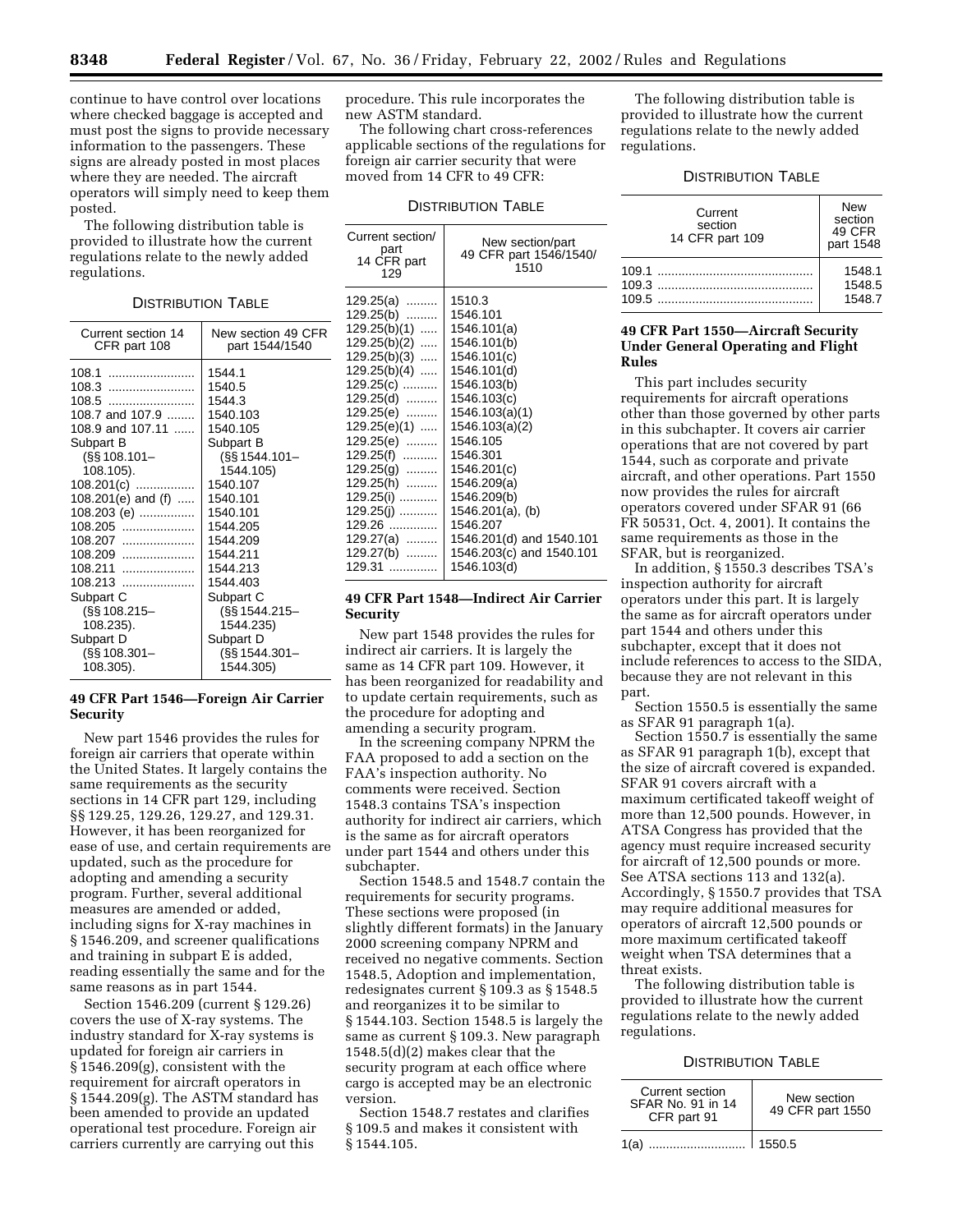## DISTRIBUTION TABLE—Continued

| Current section<br>SFAR No. 91 in 14<br>CFR part 91 | New section<br>49 CFR part 1550                                                          |
|-----------------------------------------------------|------------------------------------------------------------------------------------------|
| 2                                                   | 1550.7<br>§§ 1550.5 and 1550.7<br>§§ 1550.5 and 1550.7<br>§§ 1550.5 and 1550.7<br>1550.1 |

## **Good Cause for Immediate Adoption**

This action mostly is an administrative action moving rules from one title to another in the Code of Federal Regulations. In addition, ATSA imposes a statutory mandate for TSA to improve screener qualifications and training, checked baggage security, and cargo security. This action is necessary to prevent a possible imminent hazard to aircraft and persons and property within the United States. Because the circumstances described herein warrant immediate action, the Under Secretary finds that notice and public comment under 5 U.S.C. 553(b) are impracticable and contrary to the public interest. We will consider all comments we receive on or before the closing date for comments. We will consider comments filed late if it is possible to do without incurring expense or delay. We may further amend this rule in light of the comments we receive.

## **Paperwork Reduction Act**

This final rule contains information collection requirements that were previously approved for parts 107 (2120–0075, 2120–0554, 2120–0628), 108 (2120–0098, 2120–0554, 2120–0577, 2120–0628, 2120–0642), 109 (2120– 0505), and 129 (2120–0638), in accordance with the Paperwork Reduction Act (44 U.S.C. Section 3507(d)). TSA is submitting to the Office of Management and Budget a supplemental justification requesting that these approvals be transferred from the FAA to TSA.

## **Economic Analyses**

This rulemaking action is taken under an emergency situation within the meaning of Section 6(a)(3)(D) of Executive Order 12866, Regulatory Planning and Review. It also is considered an emergency regulation under Paragraph 11g of the Department of Transportation (DOT) Regulatory Policies and Procedures. In addition, it is a significant rule within the meaning of the Executive Order and DOT's policies and procedures. No regulatory analysis or evaluation accompanies this rule. TSA has not assessed whether this rule will have a significant economic

impact on a substantial number of small entities as defined in the Regulatory Flexibility Act of 1980. When no notice of proposed rulemaking has first been published, the Regulatory Flexibility Act does not apply. TSA recognizes that this rule may impose significant costs on aircraft operators and foreign air carriers. An assessment will be conducted in the future. In any event, the current security threat requires that operators take necessary measures to ensure the safety and security of their operations. This rule has been reviewed by the Office of Management and Budget under Executive Order 12866.

#### **Executive Order 13132, Federalism**

The TSA has analyzed this rule under the principles and criteria of Executive Order 13132, Federalism. We determined that this action will not have a substantial direct effect on the States, or the relationship between the national Government and the States, or on the distribution of power and responsibilities among the various levels of government. Therefore, we have determined that this final rule does not have federalism implications.

## **Trade Impact Assessment**

The Trade Agreement Act of 1979 prohibits Federal agencies from engaging in any standards or related activities that create unnecessary obstacles to the foreign commerce of the United States. Legitimate domestic objectives, such as safety, are not considered unnecessary obstacles. The statute also requires consideration of international standards and, where appropriate, that they be the basis for U.S. standards. The FAA and TSA have assessed the potential effect of this final rule and have determined that it will impose the same costs on domestic and international entities and thus has a neutral trade impact.

## **Unfunded Mandates Reform Act**

The Unfunded Mandates Reform Act of 1995 (the Act), enacted as Public Law 104–4 on March 22, 1995, is intended, among other things, to curb the practice of imposing unfunded Federal mandates on State, local, and tribal governments. Title II of the Act requires each Federal agency to prepare a written statement assessing the effects of any Federal mandate in a proposed or final agency rule that may result in a \$100 million or more expenditure (adjusted annually for inflation) in any one year by State, local, and tribal governments, in the aggregate, or by the private sector; such a mandate is deemed to be a ''significant regulatory action.''

The requirements of Title II of the Unfunded Mandates Reform Act of 1995 do not apply when rulemaking actions are taken without the issuance of a notice of proposed rulemaking. Therefore, the FAA and TSA have not prepared a statement under the Act.

#### **Environmental Analysis**

TSA has reviewed this action for purposes of the National Environmental Policy Act of 1969 (NEPA) (42 U.S.C. 4321–4347) and has determined that this action will not have a significant effect on the human environment.

## **Energy Impact**

The energy impact of this rule has been assessed in accordance with the Energy Policy and Conservation Act (EPCA) Public Law 94–163, as amended (42 U.S.C. 6362) and FAA Order 1053.1. It has been determined that this rule is not a major regulatory action under the provisions of the EPCA.

## **Small Entity Inquiries**

The Small Business Regulatory Enforcement Fairness Act (SBREFA) of 1996 requires TSA to comply with small entity requests for information advice about compliance with statutes and regulations within TSA's jurisdiction. Any small entity that has a question regarding this document may contact the person listed in **FOR FURTHER**

**INFORMATION CONTACT** for information. You can get further information regarding SBREFA on the Small Business Administration's Web page at *http://www.sba.gov/advo/laws/ law*\_*lib.html*.

## **List of Subjects**

## *14 CFR Part 91*

Afghanistan, Agriculture, Air traffic control, Aircraft, Airmen, Airports, Aviation safety, Canada, Cuba, Ethiopia, Freight, Mexico, Noise control, Political candidates, Reporting and recordkeeping requirements, Yugoslavia.

## *14 CFR Part 107*

Air carriers, Aircraft, Airports, Law enforcement officers, Reporting and recordkeeping requirements, Security measures.

## *14 CFR Part 108*

Air carriers, Aircraft, Airports, Law enforcement officers, Reporting and recordkeeping requirements, Security measures.

#### *14 CFR Part 109*

Air carriers, Aircraft, Freight forwarders, Security measures.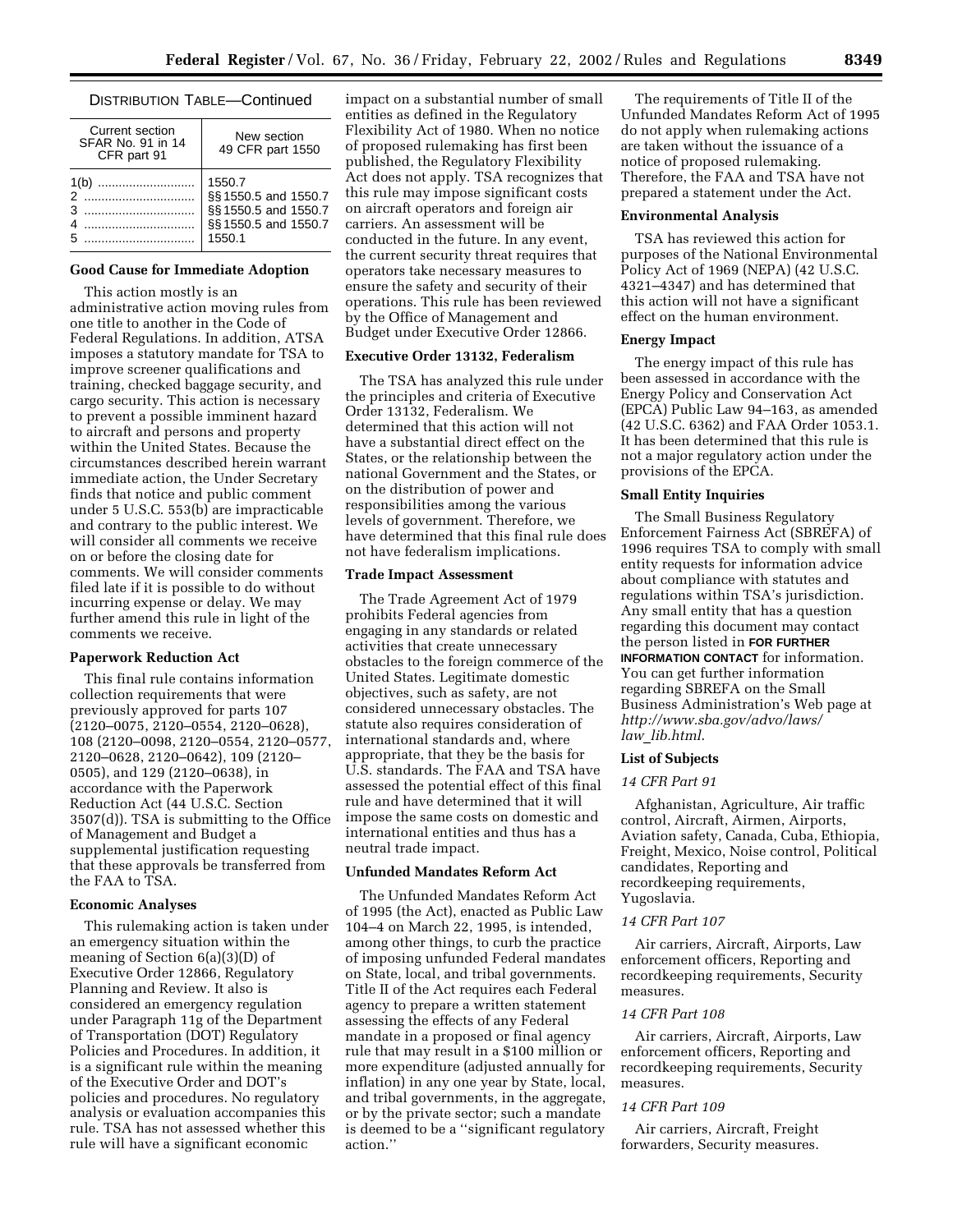#### *14 CFR Part 121*

Air carriers, Aircraft, Airmen, Alcohol abuse, Aviation safety, Charter flights, Drug abuse, Drug testing, Reporting and recordkeeping requirements, Safety, Transportation.

## *14 CFR Part 129*

Air carriers, Aircraft, Aviation safety, Security measures.

## *14 CFR Part 135*

Air taxis, Aircraft, Airmen, Alcohol abuse, Aviation safety, Drug abuse, Drug testing, Reporting and recordkeeping requirements.

#### *14 CFR Part 139*

Air carriers, Airports, Aviation safety, Reporting and recordkeeping requirements.

#### *14 CFR Part 191*

Air transportation, Security measures.

#### *49 CFR Part 1500*

Air carriers, Aircraft, Airports, Law enforcement officers, Reporting and recordkeeping requirements, Security measures.

## *49 CFR Part 1510*

Accounting, Auditing, Air carriers, Air transportation, Enforcement, Federal oversight, Foreign air carriers, Reporting and recordkeeping requirements, Security measures.

## *49 CFR Part 1520*

Air carriers, Aircraft, Airports, Law enforcement officers, Reporting and recordkeeping requirements, Security measures.

## *49 CFR Part 1540*

Air carriers, Aircraft, Airports, Law enforcement officers, Reporting and recordkeeping requirements, Security measures.

#### *49 CFR Part 1542*

Air carriers, Aircraft, Aviation safety, Security measures.

## *49 CFR Part 1544*

Air carriers, Aircraft, Aviation safety, Freight forwarders, Incorporation by reference, Reporting and recordkeeping requirements, Security measures.

## *49 CFR Part 1546*

Aircraft, Aviation safety, Foreign air carriers, Incorporation by reference, Reporting and recordkeeping requirements, Security measures.

## *49 CFR Part 1548*

Air transportation, Reporting and recordkeeping requirements, Security measures.

## *49 CFR Part 1550*

Aircraft, Security measures.

**Federal Aviation Administration**

## **14 CFR Chapter I**

## **Authority and Issuance**

For the reasons stated in the preamble and under the authority of 49 U.S.C. 40102, the Federal Aviation Administration amends 14 CFR chapter I as follows:

## **PART 91—GENERAL OPERATING AND FLIGHT RULES**

1. The authority citation for part 91 continues to read as follows:

**Authority:** 49 U.S.C. 106(g), 1155, 40103, 40113, 40120, 44101, 44111, 44701, 44709, 44711, 44712, 44715, 44716, 44717, 44722, 46306, 46315, 46316, 46504, 46506–46507, 47122, 47508, 47528–47531, articles 12 and 29 of the Convention on International Civil Aviation (61 stat. 1180).

## **Special Federal Aviation Regulation No. 91—[Removed]**

2. Remove SFAR No. 91 from 14 CFR part 91.

## **PART 107—[REMOVED]**

3. Remove 14 CFR part 107.

## **PART 108—[REMOVED]**

4. Remove 14 CFR part 108.

## **PART 109—[REMOVED]**

5. Remove 14 CFR part 109.

## **PART 121—OPERATING REQUIREMENTS: DOMESTIC, FLAG, AND SUPPLEMENTAL OPERATIONS**

6. Revise the authority citation for part 121 to read as follows:

**Authority:** 49 U.S.C. 106(g), 40113, 40119, 41706, 44101, 44701–44702, 44705, 44709– 44711, 44713, 44716–44717, 44722, 46105.

7. Revise § 121.538 to read as follows:

## **§ 121.538 Aircraft security.**

Certificate holders conducting operations under this part must comply with the applicable security requirements in 49 CFR chapter XII.

## **PART 129—OPERATIONS: FOREIGN AIR CARRIERS AND FOREIGN OPERATORS OF U.S.-REGISTERED AIRCRAFT ENGAGED IN COMMON CARRIAGE**

8. Revise the authority citation for part 129 to read as follows:

**Authority:** 49 U.S.C. 106(g), 40104–40105, 40113, 40119, 41706, 44701–44702, 44712, 44716–44717, 44722.

9. Revise § 129.25 to read as follows:

## **§ 129.25 Airplane security.**

Foreign air carriers conducting operations under this part must comply with the applicable security requirements in 49 CFR chapter XII.

## **§§ 129.26, 129.27, and 129.31 [Removed]**

10. Remove §§ 129.26, 129.27, and 129.31.

## **PART 135—OPERATING REQUIREMENTS: COMMUTER AND ON DEMAND OPERATIONS AND RULES GOVERNING PERSONS ON BOARD SUCH AIRCRAFT**

11. The authority citation for part 135 continues to read as follows:

**Authority:** 49 U.S.C. 106(g), 41706, 44113, 44101, 44701–44702, 44705, 44709, 44711– 44713, 44715–44717, 44722.

12. Revise § 135.125 to read as follows:

## **§ 135.125 Aircraft security.**

Certificate holders conducting operators conducting operations under this part must comply with the applicable security requirements in 49 CFR chapter XII.

## **PART 139—CERTIFICATION AND OPERATIONS: LAND AIRPORTS SERVING CERTAIN AIR CARRIERS**

13. The authority citation for part 139 continues to read as follows:

**Authority:** 49 U.S.C. 106 (g), 40113, 44701– 44706, 44709, 44719.

14. Section 139.325(h) is revised to read as follows:

## **§ 139.325 Airport emergency plan.**

\* \* \* \* \*

(h) Each airport subject to 49 CFR part 1542, Airport Security, shall ensure that instructions for response to paragraphs (b)(2) and (b)(6) of this section in the airport emergency plan are consistent with its approved security program.

\* \* \* \* \*

## **PART 191—[REMOVED]**

15. Remove 14 CFR part 191.

Issued in Washington, DC on February 14, 2002.

**Jane F. Garvey,**

#### *Administrator.*

**Transportation Security Administration 49 CFR Chapter XII**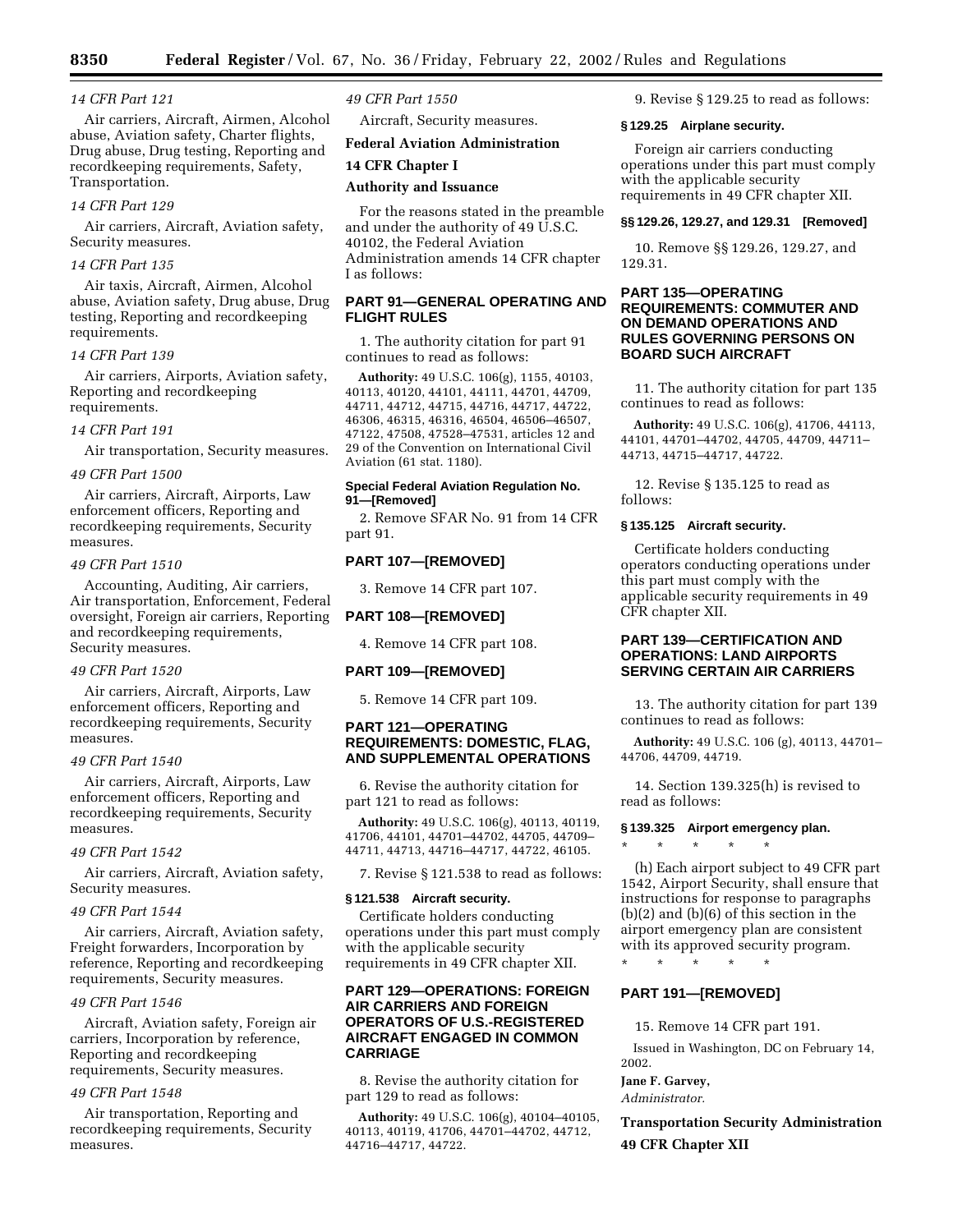For the reasons stated in the preamble, the Transportation Security Administration amends 49 CFR Chapter XII as follows:

1. Add new subchapter A and part 1500 to Chapter XII to read as follows:

## **SUBCHAPTER A—ADMINISTRATIVE AND PROCEDURAL RULES**

## **PART 1500—APPLICABILITY, TERMS, AND ABBREVIATIONS**

Sec.

1500.1 Applicability.

1500.3 Terms and abbreviations used in this chapter.

1500.5 Rules of construction.

**Authority:** 49 U.S.C. 114, 5103, 40119, 44901–44907, 44913–44914, 44916–44918, 44935–44936, 44942, 46105.

## **§ 1500.1 Applicability.**

This chapter, this subchapter, and this part apply to all matters regulated by the Transportation Security Administration.

## **§ 1500.3 Terms and abbreviations used in this chapter.**

As used in this chapter:

*Person* means an individual, corporation, company, association, firm, partnership, society, joint-stock company, or governmental authority. It includes a trustee, receiver, assignee, successor, or similar representative of any of them.

*Transportation Security Regulations (TSR)* means the regulations issued by the Transportation Security Administration, in title 49 of the Code of Federal Regulations, chapter XII, which includes parts 1500 through 1699.

*TSA* means the Transportation Security Administration.

*Under Secretary* means the Under Secretary of Transportation for Security.

*United States,* in a geographical sense, means the States of the United States, the District of Columbia, and territories and possessions of the United States, including the territorial sea and the overlying airspace.

## **§ 1500.5 Rules of construction.**

(a) In this chapter, unless the context requires otherwise:

(1) Words importing the singular include the plural.

(2) Words importing the plural include the singular.

(3) Words importing the masculine gender include the feminine.

(b) In this chapter, the word:

(1) ''Must'' is used in an imperative sense;

(2) ''May'' is used in a permissive sense to state authority or permission to do the act prescribed, and the words ''no person may \* \* \*'' or ''a person

may not \* \* \*'' mean that no person is required, authorized, or permitted to do the act prescribed; and

(3) ''Includes'' means ''includes but is not limited to''.

2. Existing part 1510 is transferred to subchapter A.

3. Add new subchapter B and part 1520 to Chapter XII.

## **SUBCHAPTER B—SECURITY RULES FOR ALL MODES OF TRANSPORTATION**

## **PART 1520—PROTECTION OF SENSITIVE SECURITY INFORMATION**

Sec.<br>1520.1

Applicability and definitions.

1520.3 Records and information withheld by the Department of Transportation.

1520.5 Records and information protected by others.

1520.7 Sensitive security information.

**Authority:** 49 U.S.C. 114, 5103, 40119, 44901–44907, 44913–44914, 44916–44918, 44935–44936, 44942, 46105.

#### **§ 1520.1 Applicability and definitions.**

(a) This part governs the release, by the Transportation Security Administration and by other persons, of records and information that has been obtained or developed during security activities or research and development activities.

(b) For purposes of this part:

*Record* includes any writing, drawing, map, tape, film, photograph, or other means by which information is preserved, irrespective of format.

*Vulnerability assessment* means any examination of a transportation system, vehicle, or facility to determine its vulnerability to unlawful interference.

(c) The authority of the Under Secretary under this part may be further delegated within TSA.

(d) The Under Secretary's authority under this part to withhold or to disclose sensitive security information is also exercised, in consultation with the Under Secretary, by the Commandant of the United States Coast Guard, as to matters affecting and information held by the Coast Guard, and the Administrator of each DOT administration, as to matters affecting and information held by that administration, and any individual formally designated to act in their capacity.

## **§ 1520.3 Records and information withheld by the Department of Transportation.**

(a) Except as provided in paragraphs (c) and (d) of this section, and notwithstanding the Freedom of Information Act (5 U.S.C. 552) or other laws, the records and information described in § 1520.7 and paragraph (b) of this section are not available for

public inspection or copying, nor is information contained in those records released to the public.

(b) Section 1520.7 describes the information that TSA prohibits from disclosure. The Under Secretary prohibits disclosure of information developed in the conduct of security or research and development activities under 49 U.S.C. 40119 if, in the opinion of the Under Secretary, the disclosure of such information would:

(1) Constitute an unwarranted invasion of privacy (including, but not limited to, information contained in any personnel, medical, or similar file);

(2) Reveal trade secrets or privileged or confidential information obtained from any person; or

(3) Be detrimental to the safety of persons traveling in transportation.

(c) If a record contains information that the Under Secretary determines cannot be disclosed under this part, but also contains information that can be disclosed, the latter information, on proper Freedom of Information Act request, will be provided for public inspection and copying. However, if it is impractical to redact the requested information from the document, the entire document will be withheld from public disclosure.

(d) After initiation of legal enforcement action, if the alleged violator or designated representative so requests, the Chief Counsel, or designee, may provide copies of portions of the enforcement investigative report (EIR), including sensitive security information. This information may be released only to the alleged violator or designated representative for the sole purpose of providing the information necessary to prepare a response to the allegations contained in the legal enforcement action document. Such information is not released under the Freedom of Information Act. Whenever such documents are provided to an alleged violator or designated representative, the Chief Counsel or designee advises the alleged violator or designed representative that—

(1) The documents are provided for the sole purpose of providing the information necessary to respond to the allegations contained in the legal enforcement action document; and

(2) Sensitive security information contained in the documents provided must be maintained in a confidential manner to prevent compromising civil aviation security, as provided in § 1520.5.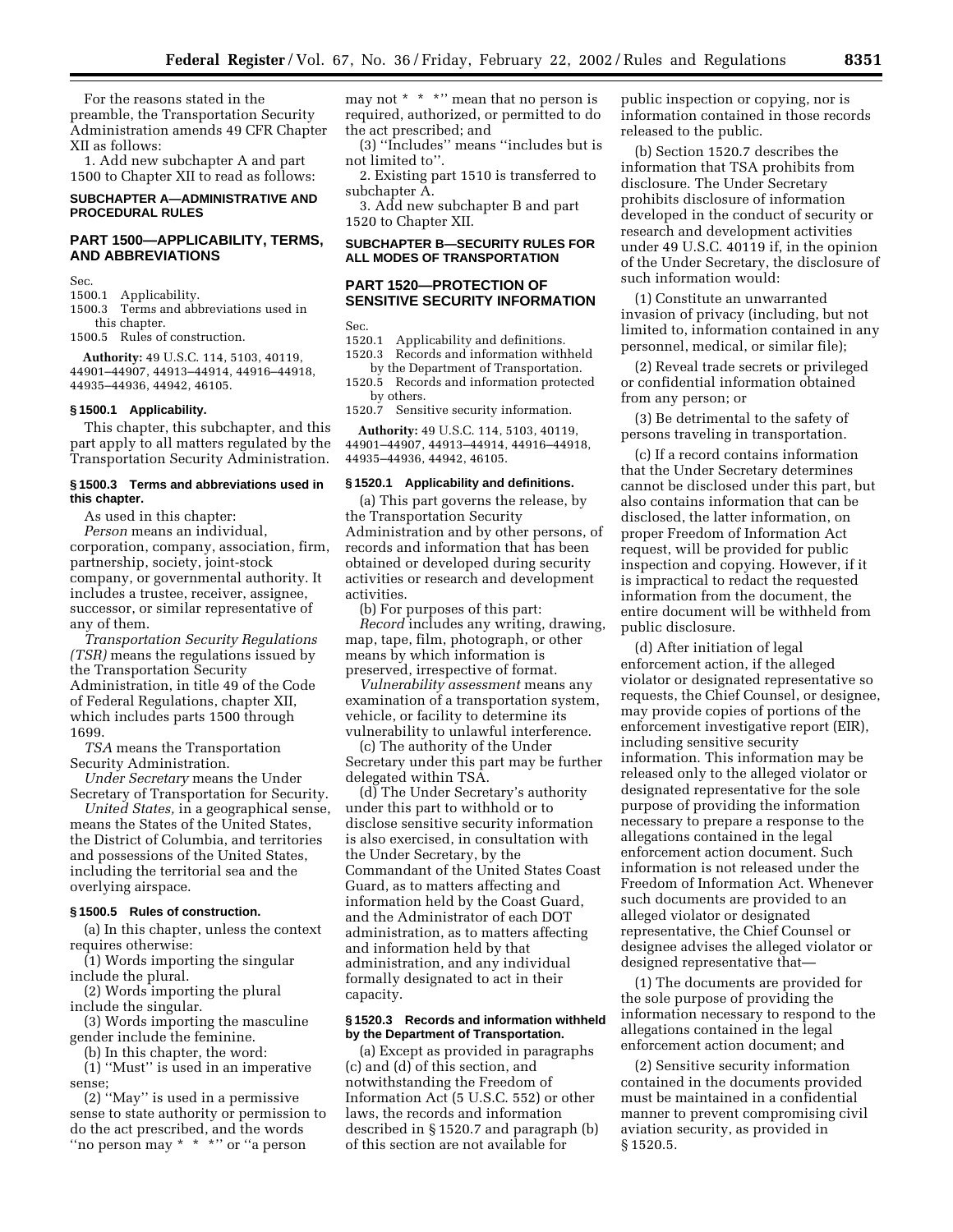## **§ 1520.5 Records and information protected by others.**

(a) *Duty to protect information.* The following persons must restrict disclosure of and access to sensitive security information described in § 1520.7 (a) through (g), (j), (k), and (m) through (r), and, as applicable, § 1520.7 (l) to persons with a need to know and must refer requests by other persons for such information to TSA or the applicable DOT administration:

(1) Each person employed by, contracted to, or acting for a person listed in this paragraph (a).

(2) Each airport operator under part 1542 of this chapter.

(3) Each aircraft operator under part 1544 of this chapter.

(4) Each foreign air carrier under part 1546 of this chapter.

(5) Each indirect air carrier under part 1548 of this chapter.

(6) Each aircraft operator under § 1550.5 of this chapter.

(7) Each person receiving information under § 1520.3 (d).

(8) Each person for which a vulnerability assessment has been authorized, approved, or funded by DOT, irrespective of the mode of transportation.

(b) *Need to know.* For some specific sensitive security information, the Under Secretary may make a finding that only specific persons or classes of persons have a need to know. Otherwise, a person has a need to know sensitive security information in each of the following circumstances:

(1) When the person needs the information to carry out DOT-approved, accepted, or directed security duties.

(2) When the person is in training to carry out DOT-approved, accepted, or directed security duties.

(3) When the information is necessary for the person to supervise or otherwise manage the individuals carrying to carry out DOT-approved, accepted, or directed security duties.

(4) When the person needs the information to advise the persons listed in paragraph (a) of this section regarding any DOT security-related requirements.

(5) When the person needs the information to represent the persons listed in paragraph (a) of this section in connection with any judicial or administrative proceeding regarding those requirements.

(c) *Release of sensitive security information.* When sensitive security information is released to unauthorized persons, any person listed in paragraph (a) of this section or individual with knowledge of the release, must inform DOT.

(d) *Violation.* Violation of this section is grounds for a civil penalty and other

enforcement or corrective action by DOT.

(e) *Applicants.* Wherever this part refers to an aircraft operator, airport operator, foreign air carrier, or indirect air carrier, those terms also include applicants for such authority.

(f) *Trainees.* An individual who is in training for a position is considered to be employed by, contracted to, or acting for persons listed in paragraph (a) of this section, regardless of whether that individual is currently receiving a wage or salary or otherwise is being paid.

## **§ 1520.7 Sensitive security information.**

Except as otherwise provided in writing by the Under Secretary as necessary in the interest of safety of persons in transportation, the following information and records containing such information constitute sensitive security information:

(a) Any approved, accepted, or standard security program under the rules listed in  $\S 1520.5(a)(1)$  through  $(6)$ , and any security program that relates to United States mail to be transported by air (including that of the United States Postal Service and of the Department of Defense); and any comments, instructions, or implementing guidance pertaining thereto.

(b) Security Directives and Information Circulars under § 1542.303 or § 1544.305 of this chapter, and any comments, instructions, or implementing guidance pertaining thereto.

(c) Any selection criteria used in any security screening process, including for persons, baggage, or cargo under the rules listed in § 1520.5(a)(1) through (6).

(d) Any security contingency plan or information and any comments, instructions, or implementing guidance pertaining thereto under the rules listed in § 1520.5(a)(1) through (6).

(e) Technical specifications of any device used for the detection of any deadly or dangerous weapon, explosive, incendiary, or destructive substance under the rules listed in § 1520.5(a)(1) through (6).

(f) A description of, or technical specifications of, objects used to test screening equipment and equipment parameters under the rules listed in § 1520.5(a)(1) through (6).

(g) Technical specifications of any security communications equipment and procedures under the rules listed in § 1520.5(a)(1) through (6).

(h) As to release of information by TSA: Any information that TSA has determined may reveal a systemic vulnerability of the aviation system, or a vulnerability of aviation facilities, to attack. This includes, but is not limited to, details of inspections, investigations, and alleged violations and findings of violations of 14 CFR parts 107, 108, or 109 and 14 CFR 129.25, 129.26, or 129.27 in effect prior to November 14, 2001 (see 14 CFR parts 60 to 139 revised as of January 1, 2001); or parts 1540, 1542, 1544, 1546, 1548, or § 1550.5 of this chapter, and any information that could lead the disclosure of such details, as follows:

(1) As to events that occurred less than 12 months before the date of the release of the information, the following are not released: the name of an airport where a violation occurred, the regional identifier in the case number, a description of the violation, the regulation allegedly violated, and the identity of the aircraft operator in connection with specific locations or specific security procedures. TSA may release summaries of an aircraft operator's total security violations in a specified time range without identifying specific violations. Summaries may include total enforcement actions, total proposed civil penalty amounts, total assessed civil penalty amounts, number of cases opened, number of cases referred to TSA or FAA counsel for legal enforcement action, and number of cases closed.

(2) As to events that occurred 12 months or more before the date of the release of information, the specific gate or other location on an airport where an event occurred is not released.

(3) The identity of TSA or FAA special agent who conducted the investigation or inspection.

(4) Security information or data developed during TSA or FAA evaluations of the aircraft operators and airports and the implementation of the security programs, including aircraft operator and airport inspections and screening point tests or methods for evaluating such tests under the rules listed in § 1520.5(a)(1) through (6).

(i) As to release of information by TSA: Information concerning threats against transportation.

(j) Specific details of aviation security measures whether applied directly by the TSA or entities subject to the rules listed in § 1520.5(a)(1) through (6). This includes, but is not limited to, information concerning specific numbers of Federal Air Marshals, deployments or missions, and the methods involved in such operations.

(k) Any other information, the disclosure of which TSA has prohibited under the criteria of 49 U.S.C. 40119.

(l) Any draft, proposed, or recommended change to the information and records identified in this section.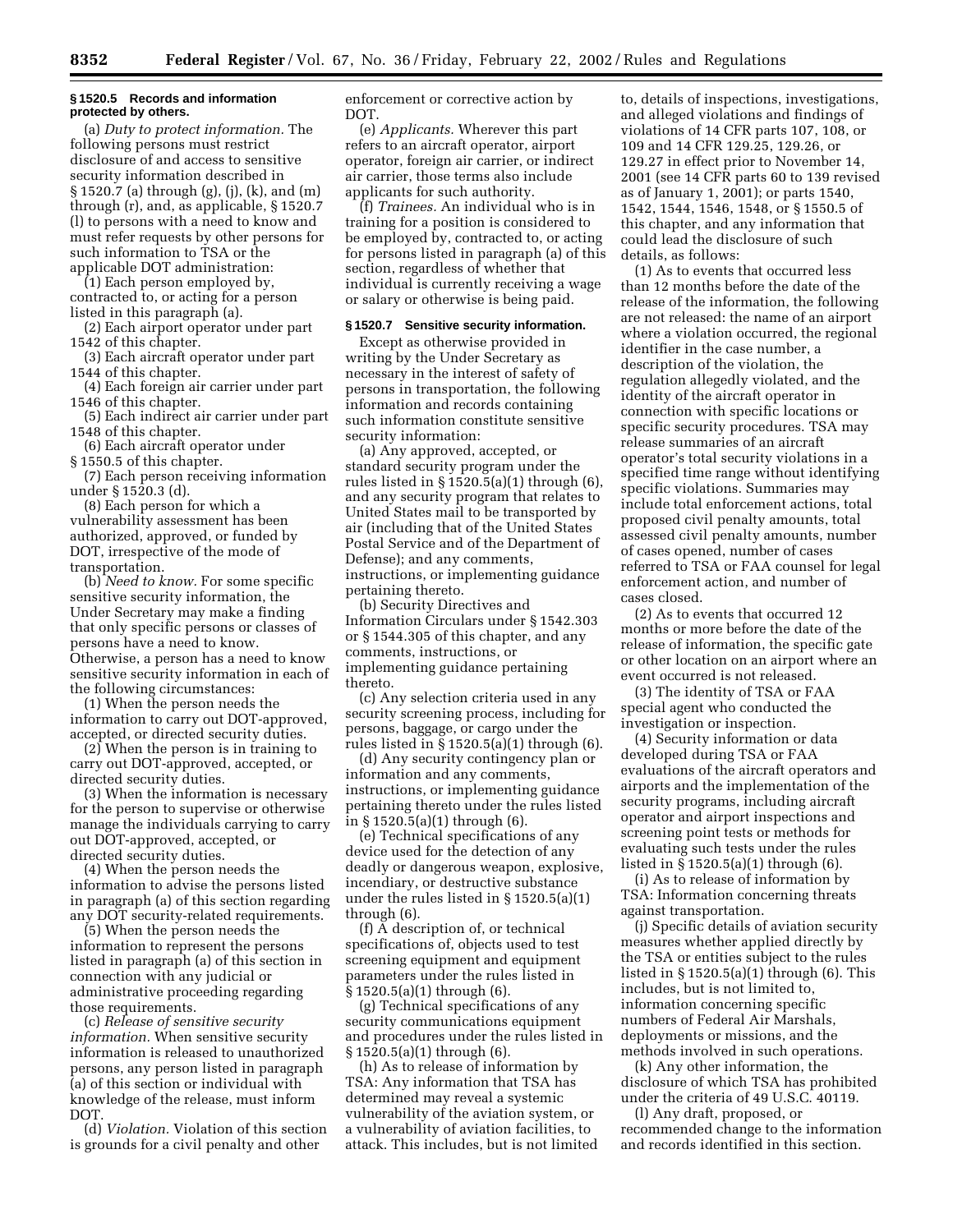(m) The locations at which particular screening methods or equipment are used under the rules listed in § 1520.5(a)(1) through (6) if TSA determines that the information meets the criteria of 49 U.S.C. 40119.

(n) Any screener test used under the rules listed in § 1520.5(a)(1) through (6). (o) Scores of tests administered under

the rules listed in § 1520.5(a)(1) through (6).

(p) Performance data from screening systems, and from testing of screening systems under the rules listed in § 1520.5(a)(1) through (6).

(q) Threat images and descriptions of threat images for threat image projection systems under the rules listed in § 1520.5(a)(1) through (6).

(r) Information in a vulnerability assessment that has been authorized, approved, or funded by DOT, irrespective of mode of transportation.

4. Add new subchapter C and part 1540 to Chapter XII.

## **SUBCHAPTER C—CIVIL AVIATION SECURITY**

## **PART 1540—CIVIL AVIATION SECURITY: GENERAL RULES**

## **Subpart A—General**

Sec.

1540.1 Applicability of this subchapter and this part.

1540.3 Delegation of authority.

1540.5 Terms used in this subchapter.

#### **Subpart B—Responsibilities of Passengers and Other Individuals and Persons**

- 1540.101 Applicability of this subpart. 1540.103 Fraud and intentional falsification of records.
- 1540.105 Security responsibilities of employees and other persons.
- 1540.107 Submission to screening and inspection.
- 1540.109 Prohibition against interference with screening personnel.
- 1540.111 Carriage of weapons, explosives, and incendiaries by individuals.

1540.113 Inspection of airman certificate.

**Authority:** 49 U.S.C. 114, 5103, 40119, 44901–44907, 44913–44914, 44916–44918, 44935–44936, 44942, 46105.

## **Subpart A—General**

#### **§ 1540.1 Applicability of this subchapter and this part.**

This subchapter and this part apply to persons engaged in aviation-related activities.

## **§ 1540.3 Delegation of authority.**

(a) Where the Under Secretary is named in this subchapter as exercising authority over a function, the authority is exercised by the Under Secretary or the Deputy Under Secretary, or any individual formally designated to act as the Under Secretary or the Deputy Under Secretary.

(b) Where TSA or the designated official is named in this subchapter as exercising authority over a function, the authority is exercised by the official designated by the Under Secretary to perform that function.

## **§ 1540.5 Terms used in this subchapter.**

In addition to the terms in part 1500 of this chapter, the following terms are used in this subchapter:

*Air operations area (AOA)* means a portion of an airport, specified in the airport security program, in which security measures specified in this part are carried out. This area includes aircraft movement areas, aircraft parking areas, loading ramps, and safety areas, for use by aircraft regulated under 49 CFR part 1544 or 1546, and any adjacent areas (such as general aviation areas) that are not separated by adequate security systems, measures, or procedures. This area does not include the secured area.

*Aircraft operator* means a person who uses, causes to be used, or authorizes to be used an aircraft, with or without the right of legal control (as owner, lessee, or otherwise), for the purpose of air navigation including the piloting of aircraft, or on any part of the surface of an airport. In specific parts or sections of this subchapter, ''aircraft operator'' is used to refer to specific types of operators as described in those parts or sections.

*Airport operator* means a person that operates an airport serving a aircraft operator or a foreign air carrier required to have a security program under part 1544 or 1546 of this chapter.

*Airport security program* means a security program approved by TSA under § 1542.101 of this chapter.

*Airport tenant* means any person, other than an aircraft operator or foreign air carrier that has a security program under part 1544 or 1546 of this chapter, that has an agreement with the airport operator to conduct business on airport property.

*Airport tenant security program* means the agreement between the airport operator and an airport tenant that specifies the measures by which the tenant will perform security functions, and approved by TSA, under § 1542.113 of this chapter.

*Approved,* unless used with reference to another person, means approved by TSA.

*Cargo* means property tendered for air transportation accounted for on an air waybill. All accompanied commercial courier consignments, whether or not accounted for on an air waybill, are also

classified as cargo. Aircraft operator security programs further define the term "cargo."

*Checked baggage* means property tendered by or on behalf of a passenger and accepted by an aircraft operator for transport, which is inaccessible to passengers during flight. Accompanied commercial courier consignments are not classified as checked baggage.

*Escort* means to accompany or monitor the activities of an individual who does not have unescorted access authority into or within a secured area or SIDA.

*Exclusive area* means any portion of a secured area, AOA, or SIDA, including individual access points, for which an aircraft operator or foreign air carrier that has a security program under part 1544 or 1546 of this chapter has assumed responsibility under § 1542.111 of this chapter.

*Exclusive area agreement* means an agreement between the airport operator and an aircraft operator or a foreign air carrier that has a security program under parts 1544 or 1546 of this chapter that permits such an aircraft operator or foreign air carrier to assume responsibility for specified security measures in accordance with § 1542.111 of this chapter.

*FAA* means the Federal Aviation Administration.

*Indirect air carrier* means any person or entity within the United States not in possession of an FAA air carrier operating certificate, that undertakes to engage indirectly in air transportation of property, and uses for all or any part of such transportation the services of a passenger air carrier. This does not include the United States Postal Service (USPS) or its representative while acting on the behalf of the USPS.

*Loaded firearm* means a firearm that has a live round of ammunition, or any component thereof, in the chamber or cylinder or in a magazine inserted in the firearm.

*Passenger seating configuration* means the total maximum number of seats for which the aircraft is type certificated that can be made available for passenger use aboard a flight, regardless of the number of seats actually installed, and includes that seat in certain aircraft that may be used by a representative of the FAA to conduct flight checks but is available for revenue purposes on other occasions.

*Private charter* means any aircraft operator flight—

(1) For which the charterer engages the total passenger capacity of the aircraft for the carriage of passengers; the passengers are invited by the charterer; the cost of the flight is borne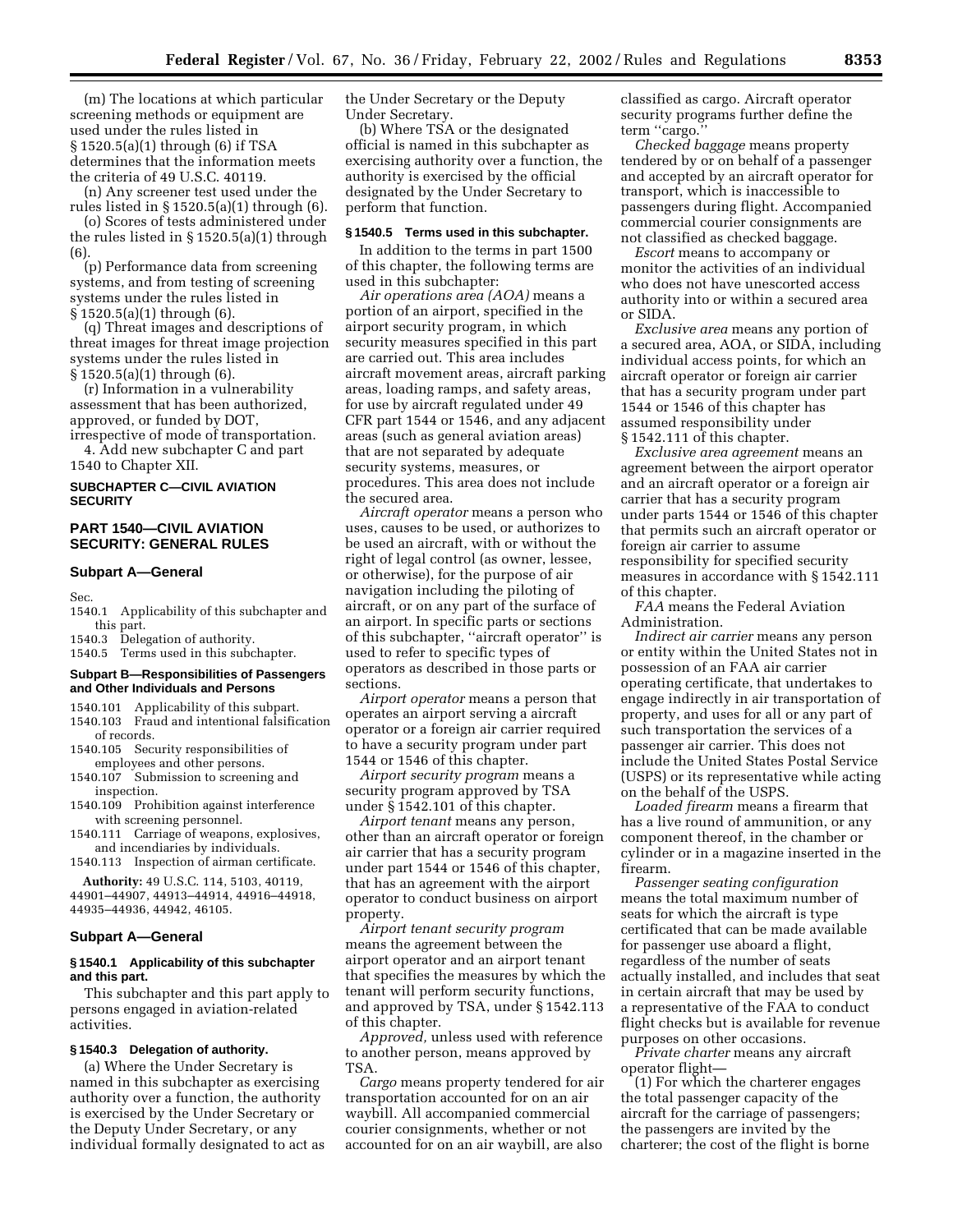entirely by the charterer and not directly or indirectly by any individual passenger; and the flight is not advertised to the public, in any way, to solicit passengers.

(2) For which the total passenger capacity of the aircraft is used for the purpose of civilian or military air movement conducted under contract with the Government of the United States or the government of a foreign country.

*Public charter* means any charter flight that is not a private charter.

*Scheduled passenger operation* means an air transportation operation (a flight) from identified air terminals at a set time, which is held out to the public and announced by timetable or schedule, published in a newspaper, magazine, or other advertising medium.

*Screening function* means the inspection of individuals and property for weapons, explosives, and incendiaries.

*Screening location* means each site at which individuals or property are inspected for the presence of weapons, explosives, or incendiaries.

*Secured area* means a portion of an airport, specified in the airport security program, in which certain security measures specified in part 1542 of this chapter are carried out. This area is where aircraft operators and foreign air carriers that have a security program under part 1544 or 1546 of this chapter enplane and deplane passengers and sort and load baggage and any adjacent areas that are not separated by adequate security measures.

*Security Identification Display Area (SIDA)* means a portion of an airport, specified in the airport security program, in which security measures specified in this part are carried out. This area includes the secured area and may include other areas of the airport.

*Sterile area* means a portion of an airport defined in the airport security program that provides passengers access to boarding aircraft and to which the access generally is controlled by TSA, or by an aircraft operator under part 1544 of this chapter or a foreign air carrier under part 1546 of this chapter, through the screening of persons and property.

*Unescorted access authority* means the authority granted by an airport operator, an aircraft operator, foreign air carrier, or airport tenant under part 1542, 1544, or 1546 of this chapter, to individuals to gain entry to, and be present without an escort in, secured areas and SIDA's of airports.

## **Subpart B—Responsibilities of Passengers and Other Individuals and Persons**

#### **§ 1540.101 Applicability of this subpart.**

This subpart applies to individuals and other persons.

## **§ 1540.103 Fraud and intentional falsification of records.**

No person may make, or cause to be made, any of the following:

(a) Any fraudulent or intentionally false statement in any application for any security program, access medium, or identification medium, or any amendment thereto, under this subchapter.

(b) Any fraudulent or intentionally false entry in any record or report that is kept, made, or used to show compliance with this subchapter, or exercise any privileges under this subchapter.

(c) Any reproduction or alteration, for fraudulent purpose, of any report, record, security program, access medium, or identification medium issued under this subchapter.

## **§ 1540.105 Security responsibilities of employees and other persons.**

(a) No person may:

(1) Tamper or interfere with, compromise, modify, attempt to circumvent, or cause a person to tamper or interfere with, compromise, modify, or attempt to circumvent any security system, measure, or procedure implemented under this subchapter.

(2) Enter, or be present within, a secured area, AOA, SIDA or sterile area without complying with the systems, measures, or procedures being applied to control access to, or presence or movement in, such areas.

(3) Use, allow to be used, or cause to be used, any airport-issued or airportapproved access medium or identification medium that authorizes the access, presence, or movement of persons or vehicles in secured areas, AOA's, or SIDA's in any other manner than that for which it was issued by the appropriate authority under this subchapter.

(b) The provisions of paragraph (a) of this section do not apply to conducting inspections or tests to determine compliance with this part or 49 U.S.C. Subtitle VII authorized by:

## (1) TSA, or

(2) The airport operator, aircraft operator, or foreign air carrier, when acting in accordance with the procedures described in a security program approved by TSA.

#### **§ 1540.107 Submission to screening and inspection.**

No individual may enter a sterile area without submitting to the screening and inspection of his or her person and accessible property in accordance with the procedures being applied to control access to that area under this subchapter.

## **§ 1540.109 Prohibition against interference with screening personnel.**

No person may interfere with, assault, threaten, or intimidate screening personnel in the performance of their screening duties under this subchapter.

#### **§ 1540.111 Carriage of weapons, explosives, and incendiaries by individuals.**

(a) *On an individual's person or accessible property—prohibitions.* Except as provided in paragraph (b) of this section, an individual may not have a weapon, explosive, or incendiary, on or about the individual's person or accessible property—

(1) When performance has begun of the inspection of the individual's person or accessible property before entering a sterile area;

(2) When the individual is entering or in a sterile area; or

(3) When the individual is attempting to board or onboard an aircraft for which screening is conducted under § 1544.201 or § 1546.201 of this chapter.

(b) *On an individual's person or accessible property—permitted carriage of a weapon.* Paragraph (a) of this section does not apply as to carriage of firearms and other weapons if the individual is one of the following:

(1) Law enforcement personnel required to carry a firearm or other weapons while in the performance of law enforcement duty at the airport.

(2) An individual authorized to carry a weapon in accordance with §§ 1544.219, 1544.221, 1544.223, or 1546.211 of this chapter.

(3) An individual authorized to carry a weapon in a sterile area under a security program.

(c) *In checked baggage.* A passenger may not transport or offer for transport in checked baggage:

(1) Any loaded firearm(s).

(2) Any unloaded firearm(s) unless— (i) The passenger declares to the aircraft operator, either orally or in writing, before checking the baggage, that the passenger has a firearm in his or her bag and that it is unloaded;

(ii) The firearm is unloaded;

(iii) The firearm is carried in a hardsided container; and

(iv) The container in which it is carried is locked, and only the passenger retains the key or combination.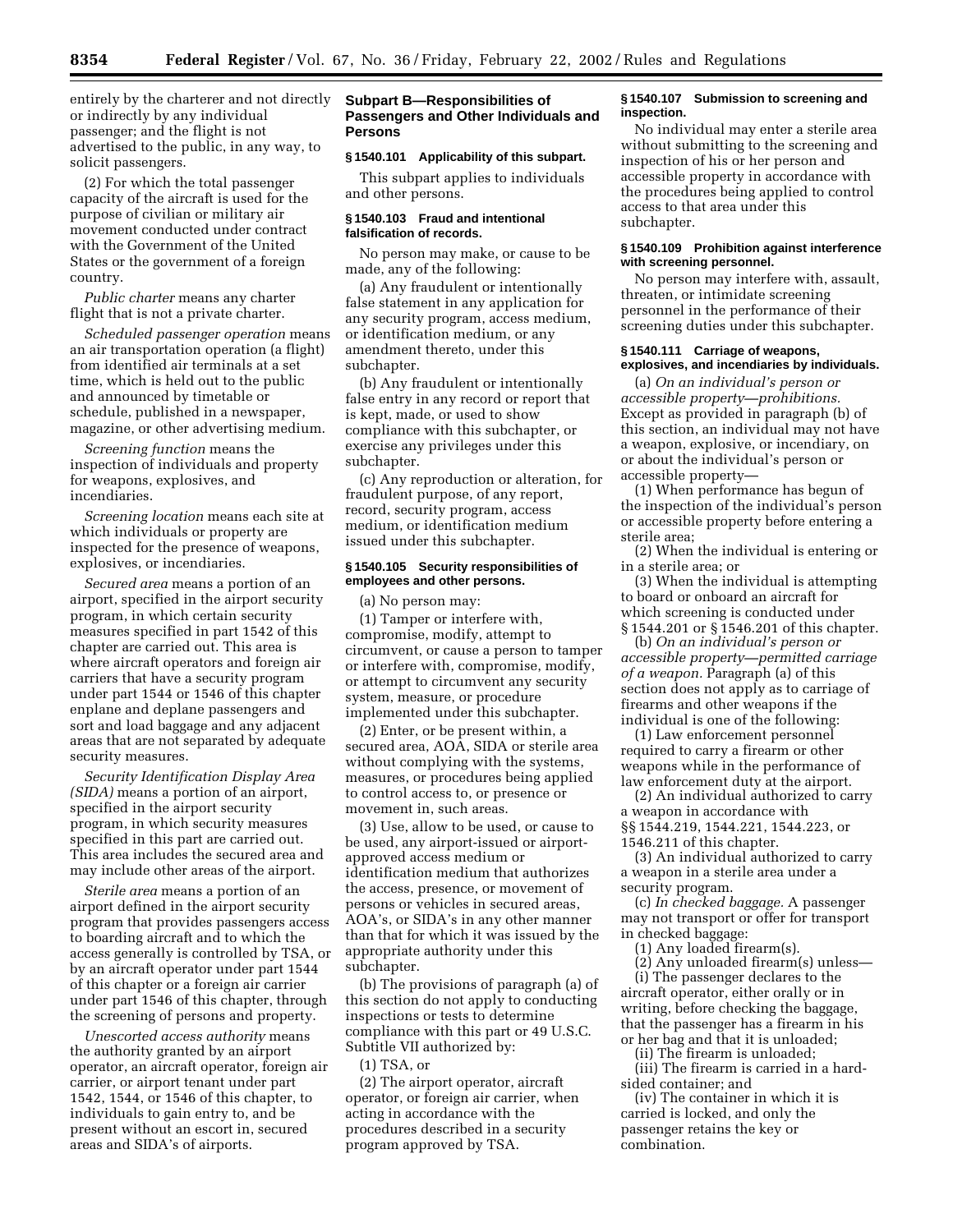(3) Any unauthorized explosive or incendiary.

(d) *Ammunition.* This section does not prohibit the carriage of ammunition in checked baggage or in the same container as a firearm. Title 49 CFR part 175 provides additional requirements governing carriage of ammunition on aircraft.

## **§ 1540.113 Inspection of airman certificate.**

Each individual who holds an airman certificate, medical certificate, authorization, or license issued by the FAA must present it for inspection upon a request from TSA.

5. Add new part 1542 to Chapter XII, Subchapter C.

## **PART 1542—AIRPORT SECURITY**

#### **Subpart A—General**

Sec.

| 1542.1 | Applicability of this part.   |
|--------|-------------------------------|
| 1542.3 | Airport security coordinator. |

## 1542.5 Inspection authority.

#### **Subpart B—Airport Security Program**

- 1542.101 General requirements.
- 1542.103 Content.
- 1542.105 Approval and amendments.
- 1542.103 Changed conditions affecting
- security.
- 1542.109 Alternate means of compliance.
- 1542.111 Exclusive area agreements.
- 1542.113 Airport tenant security programs.

#### **Subpart C—Operations**

- 1542.201 Security of the secured area.
- 1542.203 Security of the air operations area (AOA).
- 1542.205 Security of the security
- identification display area (SIDA).
- 1542.207 Access control systems. 1542.209 Fingerprint-based criminal history
- records checks (CHRC). 1542.211 Identification systems.
- 1542.213 Training.
- 
- 1542.215 Law enforcement support. 1542.217 Law enforcement personnel.
- 1542.219 Supplementing law enforcement personnel.
- 1542.221 Records of law enforcement response.

#### **Subpart D—Contingency Measures**

|          | 1542.301 Contingency plan.             |  |
|----------|----------------------------------------|--|
|          | 1542.303 Security Directives and       |  |
|          | Information Circulars.                 |  |
|          | 1542.305 Public advisories.            |  |
| $\cdots$ | $\mathbf{r}$ . The set of $\mathbf{r}$ |  |

1542.307 Incident management.

**Authority:** 49 U.S.C. 114, 5103, 40119, 44901–44905, 44907, 44913–44914, 44916– 44917, 44935–44936, 44942, 46105.

#### **Subpart A—General**

## **§ 1542.1 Applicability of this part.**

This part describes aviation security rules governing:

(a) The operation of airports regularly serving aircraft operations required to be under a security program under part

1544 of this chapter, as described in this part.

(b) The operation of airport regularly serving foreign air carrier operations required to be under a security program under part 1546 of this chapter, as described in this part.

(c) Each airport operator that receives a Security Directive or Information Circular and each person who receives information from a Security Directive or Information Circular issued by the Designated official for Civil Aviation Security.

#### **§ 1542.3 Airport security coordinator.**

(a) Each airport operator must designate one or more Airport Security Coordinator(s) (ASC) in its security program.

(b) The airport operator must ensure that one or more ASCs:

(1) Serve as the airport operator's primary and immediate contact for security-related activities and communications with TSA. Any individual designated as an ASC may perform other duties in addition to those described in this paragraph (b).

(2) Is available to TSA on a 24-hour basis.

(3) Review with sufficient frequency all security-related functions to ensure that all are effective and in compliance with this part, its security program, and applicable Security Directives.

(4) Immediately initiate corrective action for any instance of noncompliance with this part, its security program, and applicable Security Directives.

(5) Review and control the results of employment history, verification, and criminal history records checks required under § 1542.209.

(6) Serve as the contact to receive notification from individuals applying for unescorted access of their intent to seek correction of their criminal history record with the FBI.

(c) After July 17, 2003, no airport operator may use, nor may it designate any person as, an ASC unless that individual has completed subject matter training, as specified in its security program, to prepare the individual to assume the duties of the position. The airport operator must maintain ASC training documentation until at least 180 days after the withdrawal of a individual's designation as an ASC.

(d) An individual's satisfactory completion of initial ASC training required under paragraph (c) of this section satisfies that requirement for all future ASC designations for that individual, except for site specific information, unless there has been a two or more year break in service as an active and designated ASC.

#### **§ 1542.5 Inspection authority.**

(a) Each airport operator must allow TSA, at any time or place, to make any inspections or tests, including copying records, to determine compliance of an airport operator, aircraft operator, foreign air carrier, indirect air carrier, or other airport tenants with—

(1) This subchapter and any security program under this subchapter, and part 1520 of this chapter; and

(2) 49 U.S.C. Subtitle VII, as amended. (b) At the request of TSA, each airport operator must provide evidence of compliance with this part and its airport security program, including copies of records.

(c) TSA may enter and be present within secured areas, AOA's, and SIDA's without access media or identification media issued or approved by an airport operator or aircraft operator, in order to inspect or test compliance, or perform other such duties as TSA may direct.

(d) At the request of TSA and upon the completion of SIDA training as required in a security program, each airport operator promptly must issue to TSA personnel access and identification media to provide TSA personnel with unescorted access to, and movement within, secured areas, AOA's, and SIDA's.

## **Subpart B—Airport Security Program**

## **§ 1542.101 General requirements.**

(a) No person may operate an airport subject to this part unless it adopts and carries out a security program that—

(1) Provides for the safety and security of persons and property on an aircraft operating in air transportation or intrastate air transportation against an act of criminal violence, aircraft piracy, and the introduction of an unauthorized weapon, explosive, or incendiary onto an aircraft;

(2) Is in writing and is signed by the airport operator;

(3) Includes the applicable items listed in § 1542.103;

(4) Includes an index organized in the same subject area sequence as

§ 1542.103; and

(5) Has been approved by TSA. (b) The airport operator must maintain one current and complete copy of its security program and provide a copy to TSA upon request.

(c) Each airport operator must— (1) Restrict the distribution,

disclosure, and availability of sensitive security information (SSI), as defined in part 1520 of this chapter, to persons with a need to know; and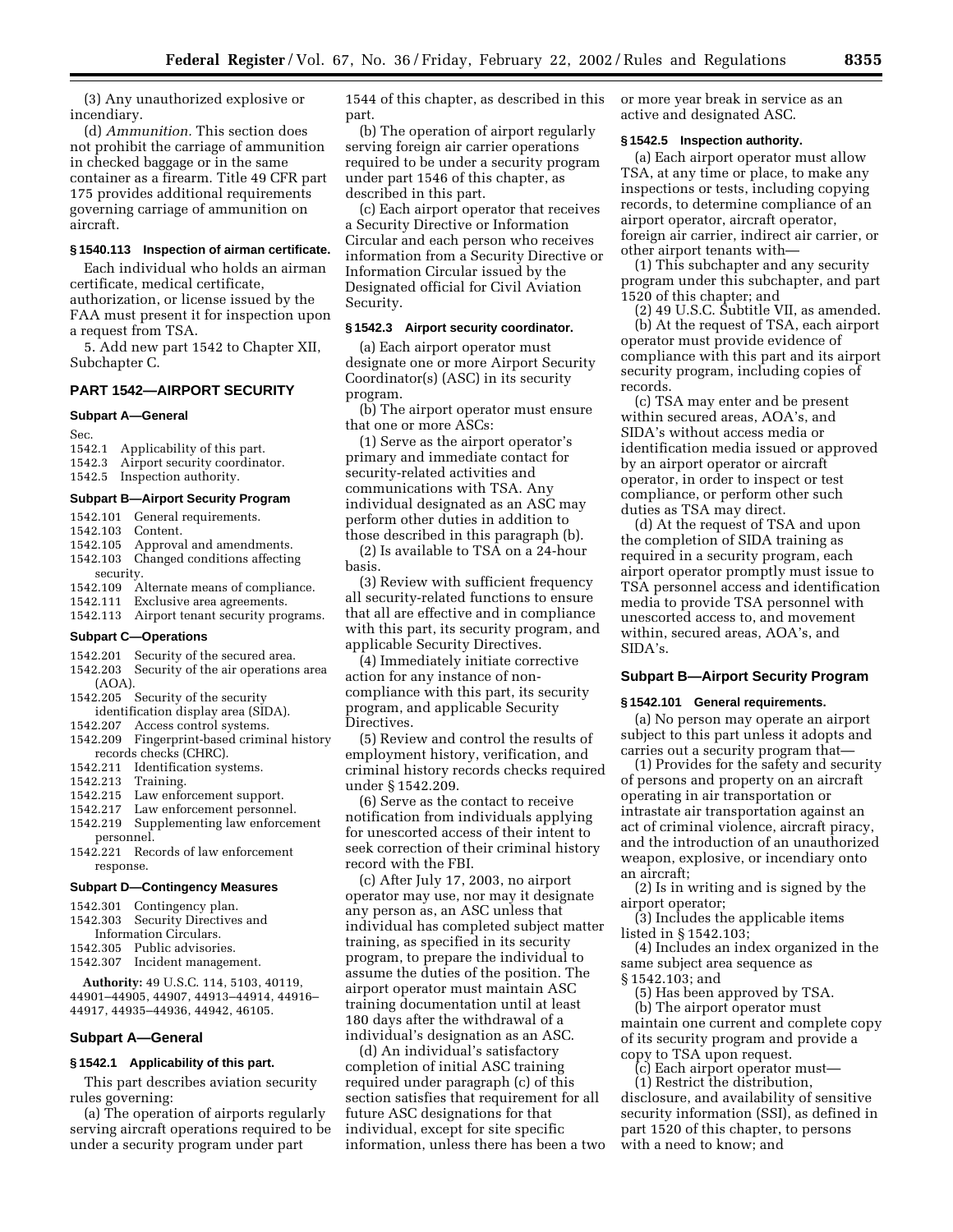(2) Refer all requests for SSI by other persons to TSA.

## **§ 1542.103 Content.**

(a) *Complete program.* Except as otherwise approved by TSA, each airport operator regularly serving operations of an aircraft operator or foreign air carrier described in § 1544.101(a)(1) or § 1546.101(a) of this chapter, must include in its security program the following:

(1) The name, means of contact, duties, and training requirements of the ASC required under § 1542.3.

(2) [Reserved]

(3) A description of the secured areas, including—

(i) A description and map detailing boundaries and pertinent features;

(ii) Each activity or entity on, or adjacent to, a secured area that affects security;

(iii) Measures used to perform the access control functions required under § 1542.201(b)(1);

(iv) Procedures to control movement within the secured area, including identification media required under § 1542.201(b)(3); and

(v) A description of the notification signs required under § 1542.201(b)(6).

(4) A description of the AOA, including—

(i) A description and map detailing boundaries, and pertinent features;

(ii) Each activity or entity on, or adjacent to, an AOA that affects security;

(iii) Measures used to perform the access control functions required under § 1542.203(b)(1);

(iv) Measures to control movement within the AOA, including

identification media as appropriate; and (v) A description of the notification

signs required under § 1542.203(b)(4). (5) A description of the SIDA's, including—

(i) A description and map detailing

boundaries and pertinent features; and (ii) Each activity or entity on, or

adjacent to, a SIDA. (6) A description of the sterile areas, including—

(i) A diagram with dimensions detailing boundaries and pertinent features;

(ii) Access controls to be used when the passenger-screening checkpoint is non-operational and the entity responsible for that access control; and

(iii) Measures used to control access as specified in § 1542.207.

(7) Procedures used to comply with § 1542.209 regarding fingerprint-based criminal history records checks.

(8) A description of the personnel identification systems as described in § 1542.211.

(9) Escort procedures in accordance with § 1542.211(e).

(10) Challenge procedures in accordance with § 1542.211(d).

(11) Training programs required under §§ 1542.213 and 1542.217(c)(2), if applicable.

(12) A description of law enforcement support used to comply with § 1542.215(a).

(13) A system for maintaining the records described in § 1542.221.

(14) The procedures and a description of facilities and equipment used to support TSA inspection of individuals and property, and aircraft operator or foreign air carrier screening functions of parts 1544 and 1546 of this chapter.

(15) A contingency plan required under § 1542.301.

(16) Procedures for the distribution, storage, and disposal of security programs, Security Directives, Information Circulars, implementing instructions, and, as appropriate, classified information.

(17) Procedures for posting of public advisories as specified in § 1542.305.

(18) Incident management procedures used to comply with § 1542.307.

(19) Alternate security procedures, if any, that the airport operator intends to use in the event of natural disasters, and other emergency or unusual conditions.

(20) Each exclusive area agreement as specified in § 1542.111.

(21) Each airport tenant security program as specified in § 1542.113.

(b) *Supporting program.* Except as otherwise approved by TSA, each airport regularly serving operations of an aircraft operator or foreign air carrier described in § 1544.101(a)(2) or (f), or § 1546.101(b) or (c) of this chapter, must include in its security program a description of the following:

(1) Name, means of contact, duties, and training requirements of the ASC, as required under § 1542.3.

(2) A description of the law enforcement support used to comply with § 1542.215(a).

(3) Training program for law enforcement personnel required under § 1542.217(c)(2), if applicable.

(4) A system for maintaining the records described in § 1542.221.

(5) The contingency plan required under § 1542.301.

(6) Procedures for the distribution, storage, and disposal of security programs, Security Directives, Information Circulars, implementing instructions, and, as appropriate, classified information.

(7) Procedures for public advisories as specified in § 1542.305.

(8) Incident management procedures used to comply with § 1542.307.

(c) *Partial program.* Except as otherwise approved by TSA, each airport regularly serving operations of an aircraft operator or foreign air carrier described in § 1544.101(b) or § 1546.101(d) of this chapter, must include in its security program a description of the following:

(1) Name, means of contact, duties, and training requirements of the ASC as required under § 1542.3.

(2) A description of the law enforcement support used to comply with § 1542.215(b).

(3) Training program for law enforcement personnel required under § 1542.217(c)(2), if applicable.

(4) A system for maintaining the records described in § 1542.221.

(5) Procedures for the distribution, storage, and disposal of security programs, Security Directives, Information Circulars, implementing instructions, and, as appropriate, classified information.

(6) Procedures for public advisories as specified in § 1542.305.

(7) Incident management procedures used to comply with § 1542.307.

(d) *Use of appendices.* The airport operator may comply with paragraphs (a), (b), and (c) of this section by including in its security program, as an appendix, any document that contains the information required by paragraphs (a), (b), and (c) of this section. The appendix must be referenced in the corresponding section(s) of the security program.

#### **§ 1542.105 Approval and amendments.**

(a) *Initial approval of security program.* Unless otherwise authorized by the designated official, each airport operator required to have a security program under this part must submit its initial proposed security program to the designated official for approval at least 90 days before the date any aircraft operator or foreign air carrier required to have a security program under part 1544 or part 1546 of this chapter is expected to begin operations. Such requests will be processed as follows:

(1) The designated official, within 30 days after receiving the proposed security program, will either approve the program or give the airport operator written notice to modify the program to comply with the applicable requirements of this part.

(2) The airport operator may either submit a modified security program to the designated official for approval, or petition the Under Secretary to reconsider the notice to modify within 30 days of receiving a notice to modify. A petition for reconsideration must be filed with the designated official.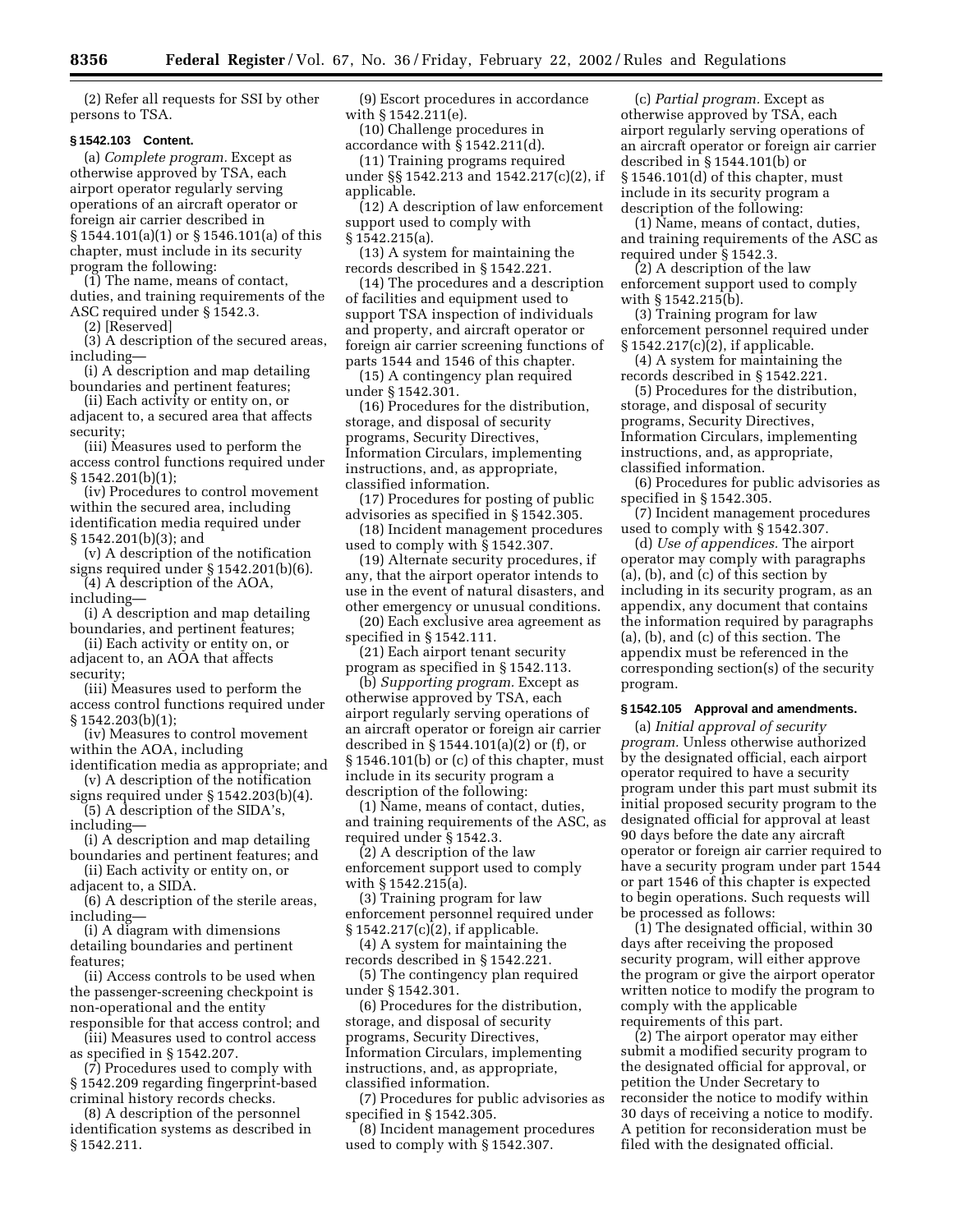(3) The designated official, upon receipt of a petition for reconsideration, either amends or withdraws the notice, or transmits the petition, together with any pertinent information, to the Under Secretary for reconsideration. The Under Secretary disposes of the petition within 30 days of receipt by either directing the designated official to withdraw or amend the notice to modify, or by affirming the notice to modify.

(b) *Amendment requested by an airport operator.* Except as provided in § 1542.103(c), an airport operator may submit a request to the designated official to amend its security program, as follows:

(1) The request for an amendment must be filed with the designated official at least 45 days before the date it proposes for the amendment to become effective, unless a shorter period is allowed by the designated official.

(2) Within 30 days after receiving a proposed amendment, the designated official, in writing, either approves or denies the request to amend.

(3) An amendment to a security program may be approved if the designated official determines that safety and the public interest will allow it, and the proposed amendment provides the level of security required under this part.

(4) Within 30 days after receiving a denial, the airport operator may petition the Under Secretary to reconsider the denial.

(5) Upon receipt of a petition for reconsideration, the designated official either approves the request to amend or transmits the petition within 30 days of receipt, together with any pertinent information, to the Under Secretary for reconsideration. The Under Secretary disposes of the petition within 30 days of receipt by either directing the designated official to approve the amendment or affirming the denial.

(c) *Amendment by TSA.* If safety and the public interest require an amendment, the designated official may amend a security program as follows:

(1) The designated official sends to the airport operator a notice, in writing, of the proposed amendment, fixing a period of not less than 30 days within which the airport operator may submit written information, views, and arguments on the amendment.

(2) After considering all relevant material, the designated official notifies the airport operator of any amendment adopted or rescinds the notice. If the amendment is adopted, it becomes effective not less than 30 days after the airport operator receives the notice of

amendment, unless the airport operator petitions the Under Secretary to reconsider no later than 15 days before the effective date of the amendment. The airport operator must send the petition for reconsideration to the designated official. A timely petition for reconsideration stays the effective date of the amendment.

(3) Upon receipt of a petition for reconsideration, the designated official either amends or withdraws the notice, or transmits the petition, together with any pertinent information to the Under Secretary for reconsideration. The Under Secretary disposes of the petition within 30 days of receipt by either directing the designated official to withdraw or amend the amendment, or by affirming the amendment.

(d) *Emergency amendments.* Notwithstanding paragraph (c) of this section, if the designated official finds that there is an emergency requiring immediate action with respect to safety and security in air transportation or in air commerce that makes procedures in this section contrary to the public interest, the designated official may issue an amendment, effective without stay on the date the airport operator receives the notice of it. In such a case, the designated official must incorporate in the notice a brief statement of the reasons and findings for the amendment to be adopted. The airport operator may file a petition for reconsideration under paragraph (c) of this section; however, this does not stay the effective date of the emergency amendment.

#### **§ 1542.107 Changed conditions affecting security.**

(a) After approval of the security program, each airport operator must notify TSA when changes have occurred to the—

(1) Measures, training, area descriptions, or staffing, described in the security program;

(2) Operations of an aircraft operator or foreign air carrier that would require modifications to the security program as required under § 1542.103; or

(3) Layout or physical structure of any area under the control of the airport operator, airport tenant, aircraft operator, or foreign air carrier used to support the screening process, access, presence, or movement control functions required under part 1542, 1544, or 1546 of this chapter.

(b) Each airport operator must notify TSA no more than 6 hours after the discovery of any changed condition described in paragraph (a) of this section, or within the time specified in its security program, of the discovery of any changed condition described in

paragraph (a) of this section. The airport operator must inform TSA of each interim measure being taken to maintain adequate security until an appropriate amendment to the security program is approved. Each interim measure must be acceptable to TSA.

(c) For changed conditions expected to be less than 60 days duration, each airport operator must forward the information required in paragraph (b) of this section in writing to TSA within 72 hours of the original notification of the change condition(s). TSA will notify the airport operator of the disposition of the notification in writing. If approved by TSA, this written notification becomes a part of the airport security program for the duration of the changed condition(s).

(d) For changed conditions expected to be 60 days or more duration, each airport operator must forward the information required in paragraph (b) of this section in the form of a proposed amendment to the airport operator's security program, as required under § 1542.105. The request for an amendment must be made within 30 days of the discovery of the changed condition(s). TSA will respond to the request in accordance with § 1542.105.

## **§ 1542.109 Alternate means of compliance.**

If in TSA's judgment, the overall safety and security of the airport, and aircraft operator or foreign air carrier operations are not diminished, TSA may approve a security program that provides for the use of alternate measures. Such a program may be considered only for an operator of an airport at which service by aircraft operators or foreign air carriers under part 1544 or 1546 of this chapter is determined by TSA to be seasonal or infrequent.

#### **§ 1542.111 Exclusive area agreements.**

(a) TSA may approve an amendment to an airport security program under which an aircraft operator or foreign air carrier that has a security program under part 1544 or 1546 of this chapter assumes responsibility for specified security measures for all or portions of the secured area, AOA, or SIDA, including access points, as provided in § 1542.201, § 1542.203, or § 1542.205. The assumption of responsibility must be exclusive to one aircraft operator or foreign air carrier, and shared responsibility among aircraft operators or foreign air carriers is not permitted for an exclusive area.

(b) An exclusive area agreement must be in writing, signed by the airport operator and aircraft operator or foreign air carrier, and maintained in the airport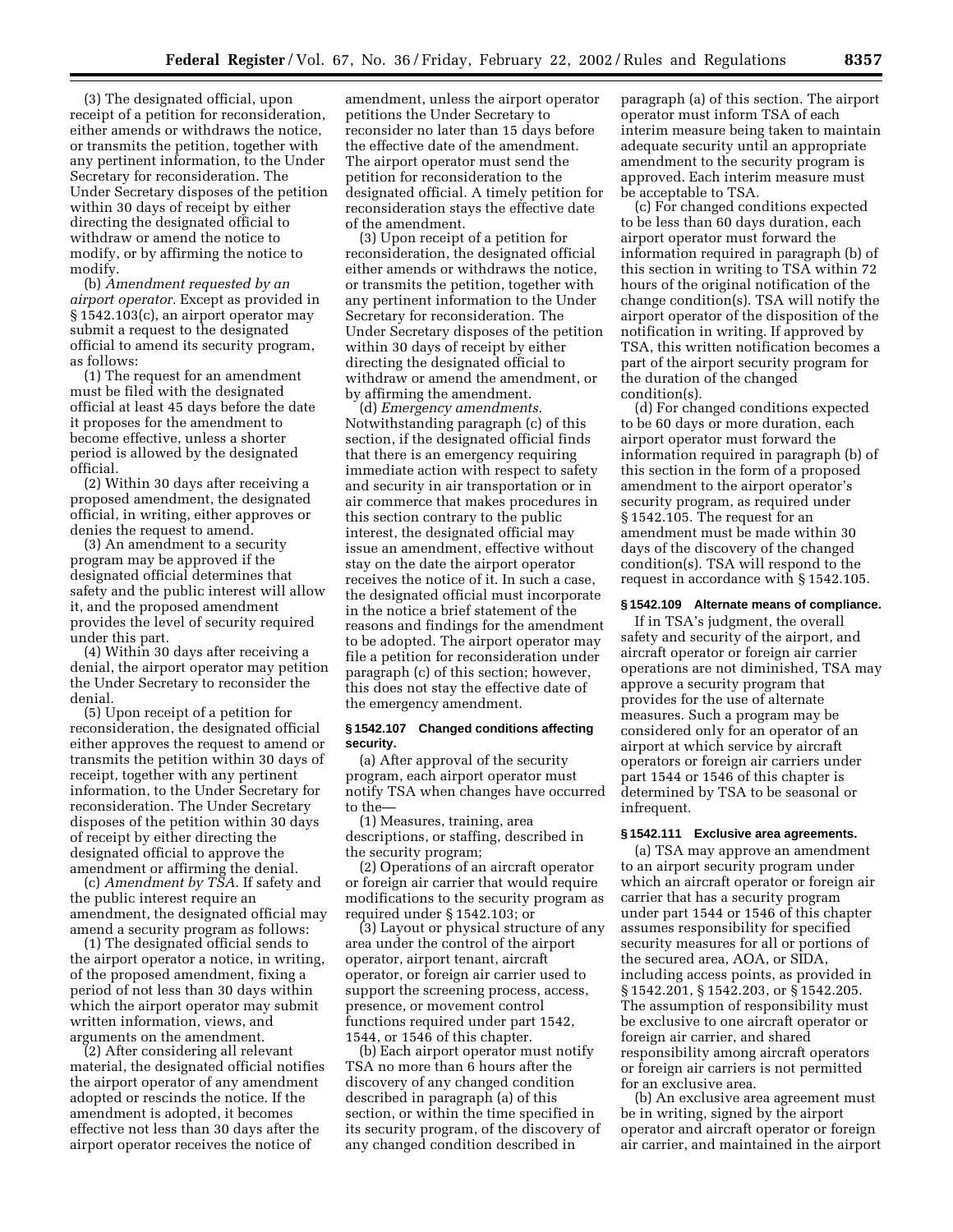security program. This agreement must contain the following:

(1) A description, a map, and, where appropriate, a diagram of the boundaries and pertinent features of each area, including individual access points, over which the aircraft operator or foreign air carrier will exercise exclusive security responsibility.

(2) A description of the measures used by the aircraft operator or foreign air carrier to comply with § 1542.201, § 1542.203, or § 1542.205, as appropriate.

(3) Procedures by which the aircraft operator or foreign air carrier will immediately notify the airport operator and provide for alternative security measures when there are changed conditions as described in § 1542.103(a).

(c) Any exclusive area agreements in effect on November 14, 2001, must meet the requirements of this section and § 1544.227 no later than November 14, 2002.

## **§ 1542.113 Airport tenant security programs.**

(a) TSA may approve an airport tenant security program as follows:

(1) The tenant must assume responsibility for specified security measures of the secured area, AOA, or SIDA as provided in §§ 1542.201, 1542.203, and 1542.205.

(2) The tenant may not assume responsibility for law enforcement support under § 1542.215.

(3) The tenant must assume the responsibility within the tenant's leased areas or areas designated for the tenant's exclusive use. A tenant may not assume responsibility under a tenant security program for the airport passenger terminal.

(4) Responsibility must be exclusive to one tenant, and shared responsibility among tenants is not permitted.

(5) TSA must find that the tenant is able and willing to carry out the airport tenant security program.

(b) An airport tenant security program must be in writing, signed by the airport operator and the airport tenant, and maintained in the airport security program. The airport tenant security program must include the following:

(1) A description and a map of the boundaries and pertinent features of each area over which the airport tenant will exercise security responsibilities.

(2) A description of the measures the airport tenant has assumed.

(3) Measures by which the airport operator will monitor and audit the tenant's compliance with the security program.

(4) Monetary and other penalties to which the tenant may be subject if it

fails to carry out the airport tenant security program.

(5) Circumstances under which the airport operator will terminate the airport tenant security program for cause.

(6) A provision acknowledging that the tenant is subject to inspection by TSA in accordance with § 1542.5.

(7) A provision acknowledging that individuals who carry out the tenant security program are contracted to or acting for the airport operator and are required to protect sensitive information in accordance with part 1520 of this chapter, and may be subject to civil penalties for failing to protect sensitive security information.

(8) Procedures by which the tenant will immediately notify the airport operator of and provide for alternative security measures for changed conditions as described in § 1542.103(a).

(c) If TSA has approved an airport tenant security program, the airport operator may not be found to be in violation of a requirement of this part in any case in which the airport operator demonstrates that:

(1) The tenant or an employee, permittee, or invitee of the tenant, is responsible for such violation; and

(2) The airport operator has complied with all measures in its security program to ensure the tenant has complied with the airport tenant security program.

(d) TSA may amend or terminate an airport tenant security program in accordance with § 1542.105.

## **Subpart C—Operations**

## **§ 1542.201 Security of the secured area.**

(a) Each airport operator required to have a security program under § 1542.103(a) must establish at least one secured area.

(b) Each airport operator required to establish a secured area must prevent and detect the unauthorized entry, presence, and movement of individuals and ground vehicles into and within the secured area by doing the following:

(1) Establish and carry out measures for controlling entry to secured areas of the airport in accordance with § 1542.207.

(2) Provide for detection of, and response to, each unauthorized presence or movement in, or attempted entry to, the secured area by an individual whose access is not authorized in accordance with its security program.

(3) Establish and carry out a personnel identification system described under § 1542.211.

(4) Subject each individual to employment history verification as described in § 1542.209 before authorizing unescorted access to a secured area.

(5) Train each individual before granting unescorted access to the secured area, as required in § 1542.213(b).

(6) Post signs at secured area access points and on the perimeter that provide warning of the prohibition against unauthorized entry. Signs must be posted by each airport operator in accordance with its security program not later than November 14, 2003.

## **§ 1542.203 Security of the air operations area (AOA).**

(a) Each airport operator required to have a security program under § 1542.103(a) must establish an AOA, unless the entire area is designated as a secured area.

(b) Each airport operator required to establish an AOA must prevent and detect the unauthorized entry, presence, and movement of individuals and ground vehicles into or within the AOA by doing the following:

(1) Establish and carry out measures for controlling entry to the AOA of the airport in accordance with § 1542.207.

(2) Provide for detection of, and response to, each unauthorized presence or movement in, or attempted entry to, the AOA by an individual whose access is not authorized in accordance with its security program.

(3) Provide security information as described in § 1542.213(c) to each individual with unescorted access to the AOA.

(4) Post signs on AOA access points and perimeters that provide warning of the prohibition against unauthorized entry to the AOA. Signs must be posted by each airport operator in accordance with its security program not later than November 14, 2003.

(5) If approved by TSA, the airport operator may designate all or portions of its AOA as a SIDA, or may use another personnel identification system, as part of its means of meeting the requirements of this section. If it uses another personnel identification system, the media must be clearly distinguishable from those used in the secured area and SIDA.

## **§ 1542.205 Security of the security identification display area (SIDA).**

(a) Each airport operator required to have a security program under § 1542.103(a) must establish at least one SIDA. Each secured area must be a SIDA. Other areas of the airport may be SIDA's.

(b) Each airport operator required to establish a SIDA must establish and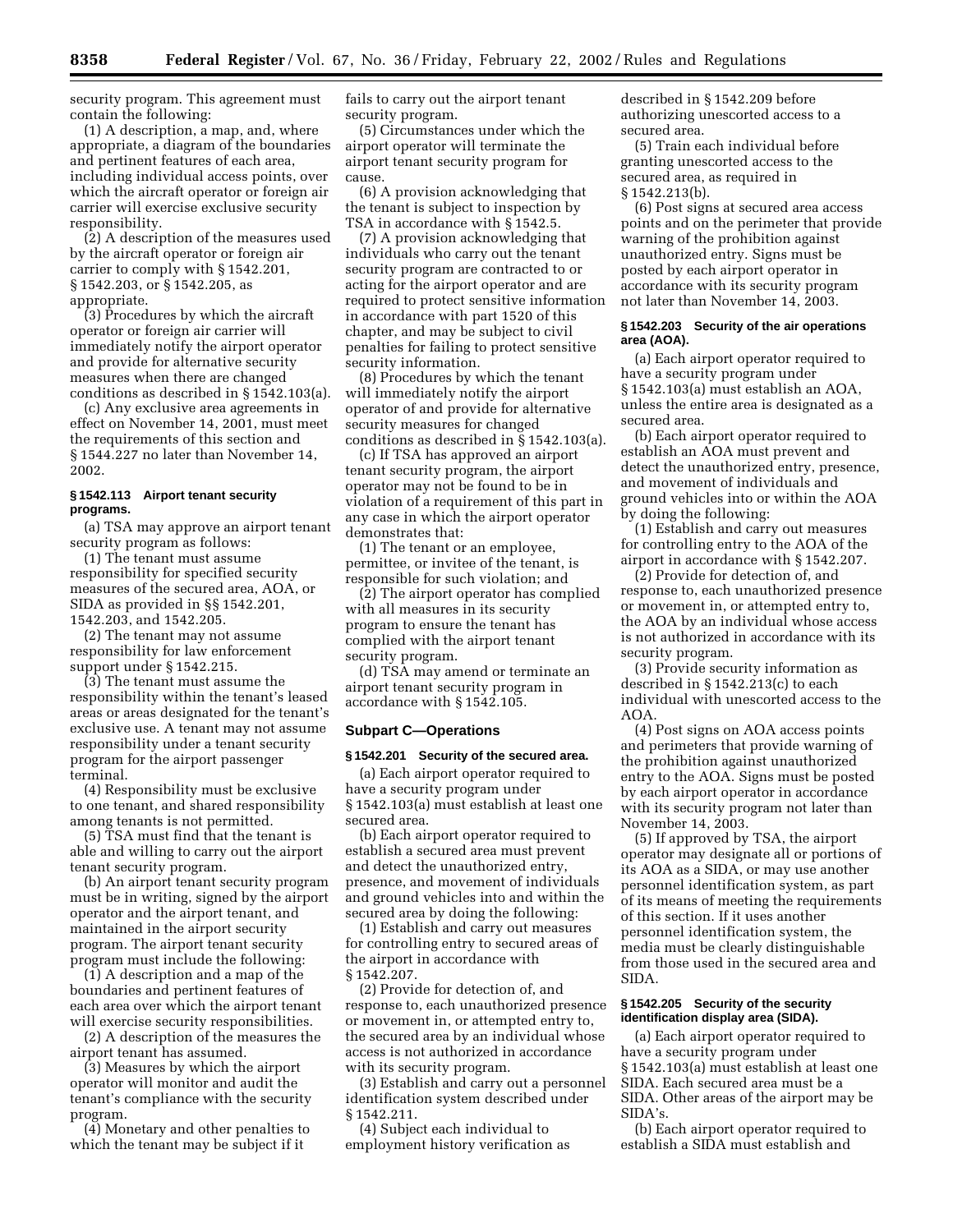carry out measures to prevent the unauthorized presence and movement of individuals in the SIDA and must do the following:

(1) Establish and carry out a personnel identification system described under § 1542.211.

(2) Subject each individual to employment history verification as described in § 1542.209 before authorizing unescorted access to a SIDA.

(3) Train each individual before granting unescorted access to the SIDA, as required in § 1542.213(b).

## **§ 1542.207 Access control systems.**

(a) *Secured area.* Except as provided in paragraph (b) of this section, the measures for controlling entry to the secured area required under § 1542.201(b)(1) must—

(1) Ensure that only those individuals authorized to have unescorted access to the secured area are able to gain entry;

(2) Ensure that an individual is immediately denied entry to a secured area when that person's access authority for that area is withdrawn; and

(3) Provide a means to differentiate between individuals authorized to have access to an entire secured area and individuals authorized access to only a particular portion of a secured area.

(b) *Alternative systems.* TSA may approve an amendment to a security program that provides alternative measures that provide an overall level of security equal to that which would be provided by the measures described in paragraph (a) of this section.

(c) *Air operations area.* The measures for controlling entry to the AOA required under § 1542.203(b)(1) must incorporate accountability procedures to maintain their integrity.

(d) *Secondary access media.* An airport operator may issue a second access medium to an individual who has unescorted access to secured areas or the AOA, but is temporarily not in possession of the original access medium, if the airport operator follows measures and procedures in the security program that—

(1) Verifies the authorization of the individual to have unescorted access to secured areas or AOAs;

(2) Restricts the time period of entry with the second access medium;

(3) Retrieves the second access medium when expired;

(4) Deactivates or invalidates the original access medium until the individual returns the second access medium; and

(5) Provides that any second access media that is also used as identification media meet the criteria of § 1542.211(b).

## **§ 1542.209 Fingerprint-based criminal history records checks (CHRC).**

(a) *Scope.* The following persons are within the scope of this section—

(1) Each airport operator and airport user.

(2) Each individual currently having unescorted access to a SIDA, and each individual with authority to authorize others to have unescorted access to a SIDA (referred to as unescorted access authority).

(3) Each individual seeking unescorted access authority.

(4) Each airport user and aircraft operator making a certification to an airport operator pursuant to paragraph (n) of this section, or 14 CFR 108.31(n) in effect prior to November 14, 2001 (see 14 CFR Parts 60 to 139 revised as of January 1, 2001). An airport user, for the purposes of this section only, is any person other than an aircraft operator subject to § 1544.229 of this chapter making a certification under this section.

(b) *Individuals seeking unescorted access authority.* Except as provided in paragraph (m) of this section, each airport operator must ensure that no individual is granted unescorted access authority unless the individual has undergone a fingerprint-based CHRC that does not disclose that he or she has a disqualifying criminal offense, as described in paragraph (d) of this section.

(c) *Individuals who have not had a CHRC.* (1) Except as provided in paragraph (m) of this section, each airport operator must ensure that after December 6, 2002, no individual retains unescorted access authority, unless the airport operator has obtained and submitted a fingerprint under this part.

(2) When a CHRC discloses a disqualifying criminal offense for which the conviction or finding of not guilty by reason of insanity was on or after December 6, 1991, the airport operator must immediately suspend that individual's authority.

(d) *Disqualifying criminal offenses.* An individual has a disqualifying criminal offense if the individual has been convicted, or found not guilty of by reason of insanity, of any of the disqualifying crimes listed in this paragraph (d) in any jurisdiction during the 10 years before the date of the individual's application for unescorted access authority, or while the individual has unescorted access authority. The disqualifying criminal offenses are as follows—

(1) Forgery of certificates, false marking of aircraft, and other aircraft registration violation; 49 U.S.C. 46306.

(2) Interference with air navigation; 49 U.S.C. 46308.

(3) Improper transportation of a hazardous material; 49 U.S.C. 46312.

(4) Aircraft piracy; 49 U.S.C. 46502. (5) Interference with flight crew

members or flight attendants; 49 U.S.C. 46504.

(6) Commission of certain crimes aboard aircraft in flight; 49 U.S.C. 46506.

(7) Carrying a weapon or explosive aboard aircraft; 49 U.S.C. 46505.

(8) Conveying false information and threats; 49 U.S.C. 46507.

(9) Aircraft piracy outside the special aircraft jurisdiction of the United States; 49 U.S.C. 46502(b).

(10) Lighting violations involving transporting controlled substances; 49 U.S.C. 46315.

(11) Unlawful entry into an aircraft or airport area that serves air carriers or foreign air carriers contrary to established security requirements; 49 U.S.C. 46314.

(12) Destruction of an aircraft or aircraft facility; 18 U.S.C. 32.

(13) Murder.

(14) Assault with intent to murder.

(15) Espionage.

(16) Sedition.

(17) Kidnapping or hostage taking.

(18) Treason.

(19) Rape or aggravated sexual abuse.

(20) Unlawful possession, use, sale, distribution, or manufacture of an

explosive or weapon.

(21) Extortion.

(22) Armed or felony unarmed robbery.

(23) Distribution of, or intent to distribute, a controlled substance. (24) Felony arson.

(25) Felony involving a threat.

(26) Felony involving—

(i) Willful destruction of property;

(ii) Importation or manufacture of a

controlled substance;

(iii) Burglary; (iv) Theft;

(v) Dishonesty, fraud, or

misrepresentation;

(vi) Possession or distribution of stolen property;

(vii) Aggravated assault;

(viii) Bribery; or (ix) Illegal possession of a controlled substance punishable by a maximum

term of imprisonment of more than 1 year.

(27) Violence at international airports; 18 U.S.C. 37.

(28) Conspiracy or attempt to commit any of the criminal acts listed in this paragraph (d).

(e) *Fingerprint application and processing.* (1) At the time of fingerprinting, the airport operator must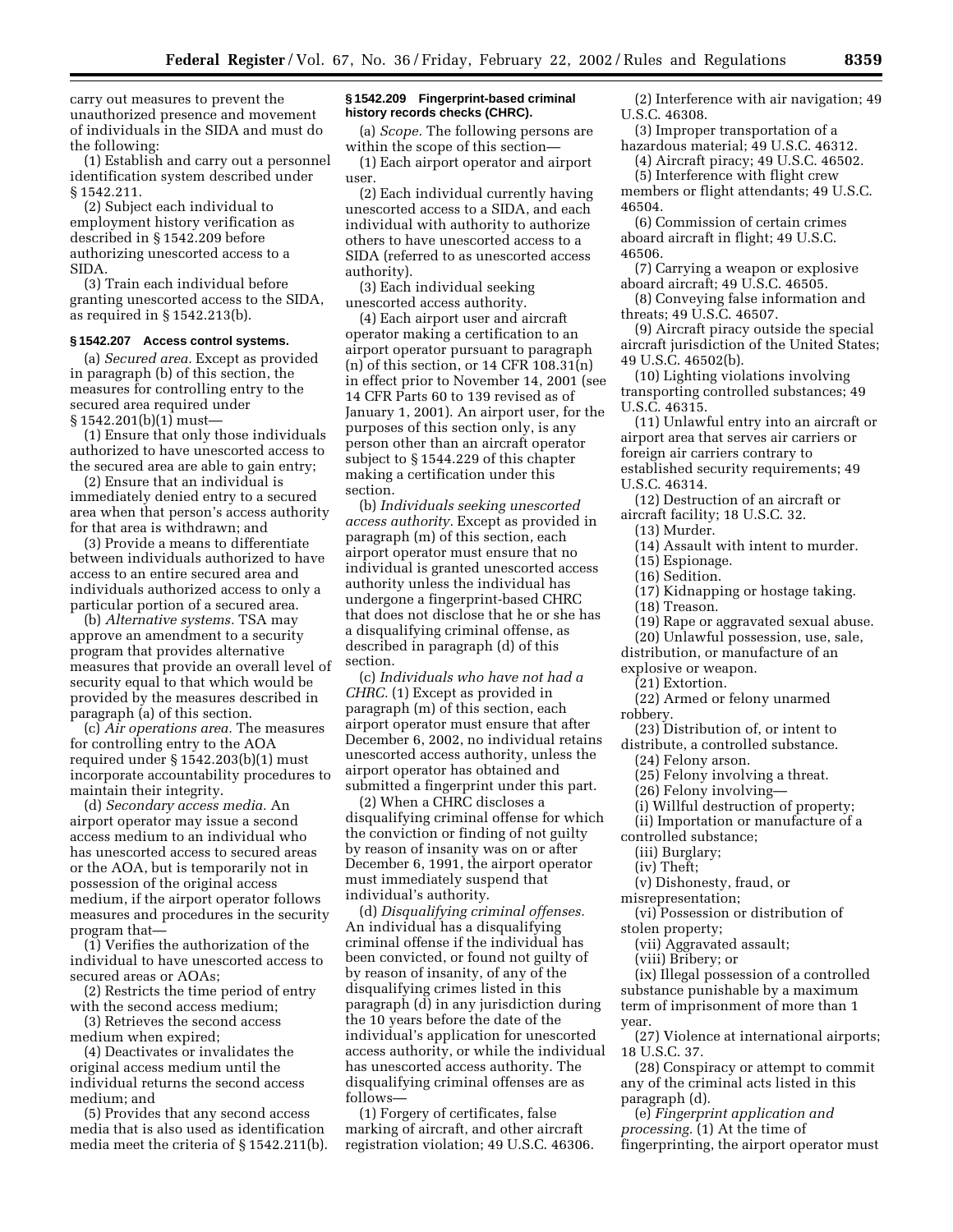provide the individual to be fingerprinted a fingerprint application that includes only the following—

(i) The disqualifying criminal offenses described in paragraph (d) of this section.

(ii) A statement that the individual signing the application does not have a disqualifying criminal offense.

(iii) A statement informing the individual that Federal regulations under 49 CFR 1542.209 (l) impose a continuing obligation to disclose to the airport operator within 24 hours if he or she is convicted of any disqualifying criminal offense that occurs while he or she has unescorted access authority. After February 17, 2002, the airport operator may use statements that have already been printed referring to 14 CFR 107.209 until stocks of such statements are used up.

(iv) A statement reading, ''The information I have provided on this application is true, complete, and correct to the best of my knowledge and belief and is provided in good faith. I understand that a knowing and willful false statement on this application can be punished by fine or imprisonment or both. (See section 1001 of Title 18 United States Code.)''

(v) A line for the printed name of the individual.

(vi) A line for the individual's signature and date of signature.

(2) Each individual must complete and sign the application prior to submitting his or her fingerprints.

(3) The airport operator must verify the identity of the individual through two forms of identification prior to fingerprinting, and ensure that the printed name on the fingerprint application is legible. At least one of the two forms of identification must have been issued by a government authority, and at least one must include a photo.

(4) The airport operator must advise the individual that:

(i) A copy of the criminal record received from the FBI will be provided to the individual, if requested by the individual in writing; and

(ii) The ASC is the individual's point of contact if he or she has questions about the results of the CHRC.

(5) The airport operator must collect, control, and process one set of legible and classifiable fingerprints under direct observation of the airport operator or a law enforcement officer.

(6) Fingerprints may be obtained and processed electronically, or recorded on fingerprint cards approved by the FBI and distributed by TSA for that purpose.

(7) The fingerprint submission must be forwarded to TSA in the manner specified by TSA.

(f) *Fingerprinting fees.* Airport operators must pay for all fingerprints in a form and manner approved by TSA. The payment must be made at the designated rate (available from the local TSA security office) for each set of fingerprints submitted. Information about payment options is available though the designated TSA headquarters point of contact. Individual personal checks are not acceptable.

(g) *Determination of arrest status.* (1) When a CHRC on an individual seeking unescorted access authority discloses an arrest for any disqualifying criminal offense listed in paragraph (d) of this section without indicating a disposition, the airport operator must determine, after investigation, that the arrest did not result in a disqualifying offense before granting that authority. If there is no disposition, or if the disposition did not result in a conviction or in a finding of not guilty by reason of insanity of one of the offenses listed in paragraph (d) of this section, the individual is not disqualified under this section.

(2) When a CHRC on an individual with unescorted access authority discloses an arrest for any disqualifying criminal offense without indicating a disposition, the airport operator must suspend the individual's unescorted access authority not later than 45 days after obtaining the CHRC unless the airport operator determines, after investigation, that the arrest did not result in a disqualifying criminal offense. If there is no disposition, or if the disposition did not result in a conviction or in a finding of not guilty by reason of insanity of one of the offenses listed in paragraph (d) of this section, the individual is not disqualified under this section.

(3) The airport operator may only make the determinations required in paragraphs  $(g)(1)$  and  $(g)(2)$  of this section for individuals for whom it is issuing, or has issued, unescorted access authority, and who are not covered by a certification from an aircraft operator under paragraph (n) of this section. The airport operator may not make determinations for individuals described in § 1544.229 of this chapter.

(h) *Correction of FBI records and notification of disqualification.* (1) Before making a final decision to deny unescorted access authority to an individual described in paragraph (b) of this section, the airport operator must advise him or her that the FBI criminal record discloses information that would disqualify him or her from receiving or retaining unescorted access authority and provide the individual with a copy

of the FBI record if he or she requests it.

(2) The airport operator must notify an individual that a final decision has been made to grant or deny unescorted access authority.

(3) Immediately following the suspension of unescorted access authority of an individual, the airport operator must advise him or her that the FBI criminal record discloses information that disqualifies him or her from retaining unescorted access authority and provide the individual with a copy of the FBI record if he or she requests it.

(i) *Corrective action by the individual.* The individual may contact the local jurisdiction responsible for the information and the FBI to complete or correct the information contained in his or her record, subject to the following conditions—

(1) For an individual seeking unescorted access authority on or after December 6, 2001, the following applies:

(i) Within 30 days after being advised that the criminal record received from the FBI discloses a disqualifying criminal offense, the individual must notify the airport operator in writing of his or her intent to correct any information he or she believes to be inaccurate. The airport operator must obtain a copy, or accept a copy from the individual, of the revised FBI record, or a certified true copy of the information from the appropriate court, prior to granting unescorted access authority.

(ii) If no notification, as described in paragraph (h)(1) of this section, is received within 30 days, the airport operator may make a final determination to deny unescorted access authority.

(2) For an individual with unescorted access authority before December 6, 2001, the following applies: Within 30 days after being advised of suspension because the criminal record received from the FBI discloses a disqualifying criminal offense, the individual must notify the airport operator in writing of his or her intent to correct any information he or she believes to be inaccurate. The airport operator must obtain a copy, or accept a copy from the individual, of the revised FBI record, or a certified true copy of the information from the appropriate court, prior to reinstating unescorted access authority.

(j) *Limits on dissemination of results.* Criminal record information provided by the FBI may be used only to carry out this section and § 1544.229 of this chapter. No person may disseminate the results of a CHRC to anyone other than: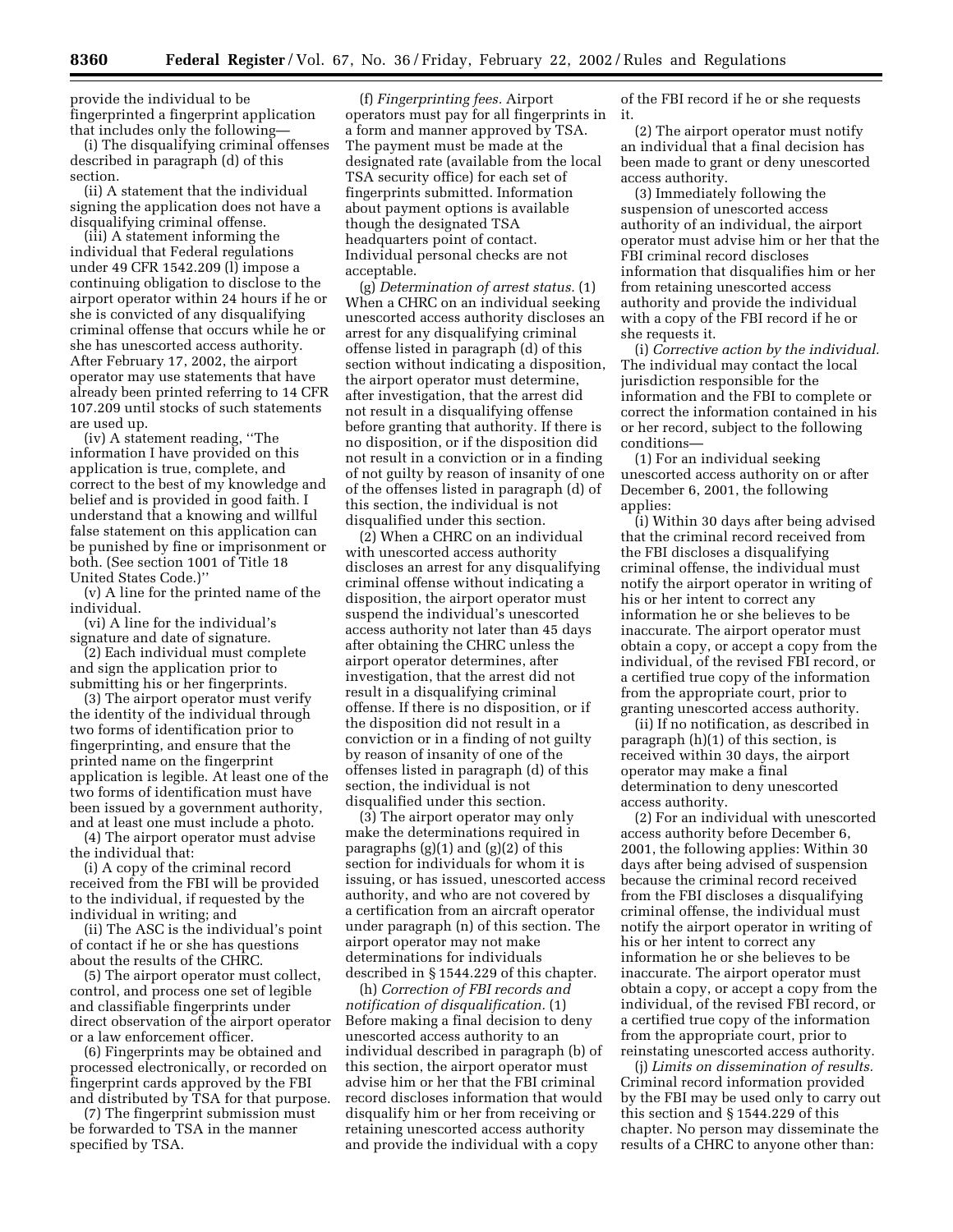(1) The individual to whom the record pertains, or that individual's authorized representative.

(2) Officials of other airport operators who are determining whether to grant unescorted access to the individual under this part.

(3) Aircraft operators who are determining whether to grant unescorted access to the individual or authorize the individual to perform screening functions under part 1544 of this chapter.

(4) Others designated by TSA.

(k) *Recordkeeping.* The airport operator must maintain the following information:

(1) *Investigations conducted before December 6, 2001.* The airport operator must maintain and control the access or employment history investigation files, including the criminal history records results portion, or the appropriate certifications, for investigations conducted before December 6, 2001.

(2) *Fingerprint application process on or after December 6, 2001.* Except when the airport operator has received a certification under paragraph (n) of this section, the airport operator must physically maintain, control, and, as appropriate, destroy the fingerprint application and the criminal record. Only direct airport operator employees may carry out the responsibility for maintaining, controlling, and destroying criminal records.

(3) *Certification on or after December 6, 2001.* The airport operator must maintain the certifications provided under paragraph (n) of this section.

(4) *Protection of records—all investigations.* The records required by this section must be maintained in a manner that is acceptable to TSA and in a manner that protects the confidentiality of the individual.

(5) *Duration—all investigations.* The records identified in this section with regard to an individual must be maintained until 180 days after the termination of the individual's unescorted access authority. When files are no longer maintained, the criminal record must be destroyed.

(l) *Continuing responsibilities.* (1) Each individual with unescorted access authority on December 6, 2001, who had a disqualifying criminal offense in paragraph (d) of this section on or after December 6, 1991, must, by January 7, 2002, report the conviction to the airport operator and surrender the SIDA access medium to the issuer.

(2) Each individual with unescorted access authority who has a disqualifying criminal offense must report the offense to the airport operator and surrender the SIDA access medium to the issuer

within 24 hours of the conviction or the finding of not guilty by reason of insanity.

(3) If information becomes available to the airport operator or the airport user indicating that an individual with unescorted access authority has a disqualifying criminal offense, the airport operator must determine the status of the conviction. If a disqualifying offense is confirmed the airport operator must immediately revoke any unescorted access authority.

(m) *Exceptions.* Notwithstanding the requirements of this section, an airport operator must authorize the following individuals to have unescorted access authority:

(1) An employee of the Federal, state, or local government (including a law enforcement officer) who, as a condition of employment, has been subjected to an employment investigation that includes a criminal records check.

(2) Notwithstanding the requirements of this section, an airport operator may authorize the following individuals to have unescorted access authority:

(i) An individual who has been continuously employed in a position requiring unescorted access authority by another airport operator, airport user, or aircraft operator, or contractor to such an entity, provided the grant for his or her unescorted access authority was based upon a fingerprint-based CHRC through TSA or FAA.

(ii) An individual who has been continuously employed by an aircraft operator or aircraft operator contractor, in a position with authority to perform screening functions, provided the grant for his or her authority to perform screening functions was based upon a fingerprint-based CHRC through TSA or FAA.

(n) *Certifications by aircraft operators.* An airport operator is in compliance with its obligation under paragraph (b) or (c) of this section when the airport operator accepts, for each individual seeking unescorted access authority, certification from an aircraft operator subject to part 1544 of this chapter indicating it has complied with § 1544.229 of this chapter for the aircraft operator's employees and contractors seeking unescorted access authority. If the airport operator accepts a certification from the aircraft operator, the airport operator may not require the aircraft operator to provide a copy of the CHRC.

(o) *Airport operator responsibility.* The airport operator must—

(1) Designate the ASC, in the security program, or a direct employee if the ASC is not a direct employee, to be responsible for maintaining, controlling, and destroying the criminal record files when their maintenance is no longer required by paragraph (k) of this section.

(2) Designate the ASC, in the security program, to serve as the contact to receive notification from individuals applying for unescorted access authority of their intent to seek correction of their FBI criminal record.

(3) Audit the employment history investigations performed by the airport operator in accordance with this section and 14 CFR 107.31 in effect prior to November 14, 2001 (see 14 CFR Parts 60 through 139 revised as of January 1, 2001), and those investigations conducted by the airport users who provided certification to the airport operator. The audit program must be set forth in the airport security program.

(p) *Airport user responsibility.* (1) The airport user must report to the airport operator information, as it becomes available, that indicates an individual with unescorted access authority may have a disqualifying criminal offense.

(2) The airport user must maintain and control, in compliance with paragraph (k) of this section, the employment history investigation files for investigations conducted before December 6, 2001, unless the airport operator decides to maintain and control the employment history investigation file.

(3) The airport user must provide the airport operator with either the name or title of the individual acting as custodian of the files described in this paragraph (p), the address of the location where the files are maintained, and the phone number of that location. The airport user must provide the airport operator and TSA with access to these files.

## **§ 1542.211 Identification systems.**

(a) *Personnel identification system.* The personnel identification system under §§ 1542.201(b)(3) and 1542.205(b)(1) must include the following:

(1) Personnel identification media that—

(i) Convey a full-face image, full name, employer, and identification number of the individual to whom the identification medium is issued;

(ii) Indicate clearly the scope of the individual's access and movement privileges;

(iii) Indicate clearly an expiration date; and

(iv) Are of sufficient size and appearance as to be readily observable for challenge purposes.

(2) Procedures to ensure that each individual in the secured area or SIDA continuously displays the identification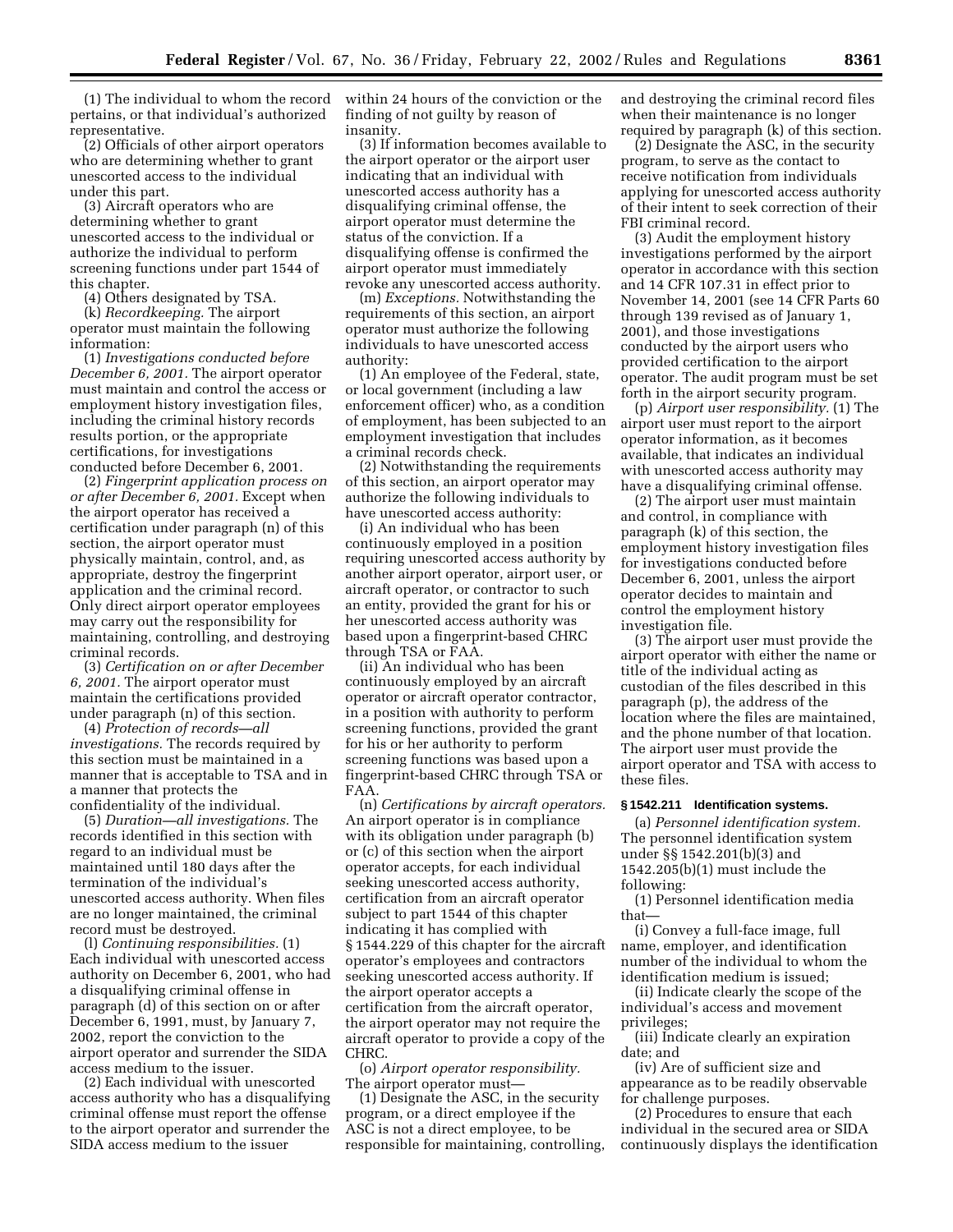medium issued to that individual on the outermost garment above waist level, or is under escort.

(3) Procedures to ensure

accountability through the following: (i) Retrieving expired identification

media and media of persons who no longer have unescorted access authority. (ii) Reporting lost or stolen

identification media.

(iii) Securing unissued identification media stock and supplies.

(iv) Auditing the system at a

minimum of once a year or sooner, as necessary, to ensure the integrity and accountability of all identification media.

(v) As specified in the security program, revalidate the identification system or reissue identification media if a portion of all issued, unexpired identification media are lost, stolen, or otherwise unaccounted for, including identification media that are combined with access media.

(vi) Ensure that only one identification medium is issued to an individual at a time, except for personnel who are employed with more than one company and require additional identification media to carry out employment duties. A replacement identification medium may only be issued if an individual declares in writing that the medium has been lost, stolen, or destroyed.

(b) *Temporary identification media.* Each airport operator may issue personnel identification media in accordance with its security program to persons whose duties are expected to be temporary. The temporary identification media system must include procedures and methods to—

(1) Retrieve temporary identification media;

(2) Authorize the use of a temporary media for a limited time only;

(3) Ensure that temporary media are distinct from other identification media and clearly display an expiration date; and

(4) Ensure that any identification media also being used as an access media meet the criteria of § 1542.207(d).

(c) *Airport-approved identification media.* TSA may approve an amendment to the airport security program that provides for the use of identification media meeting the criteria of this section that are issued by entities other than the airport operator, as described in the security program.

(d) *Challenge program.* Each airport operator must establish and carry out a challenge program that requires each individual who has authorized unescorted access to secured areas and SIDA's to ascertain the authority of any individual who is not displaying an identification medium authorizing the individual to be present in the area. The challenge program must include procedures to challenge individuals not displaying airport approved identification media. The procedure must—

(1) Apply uniformly in secured areas, SIDAs, and exclusive areas;

(2) Describe how to challenge an individual directly or report any individual not visibly displaying an authorized identification medium, including procedures to notify the appropriate authority; and

(3) Describe support of challenge procedures, including law enforcement and any other responses to reports of individuals not displaying authorized identification media.

(e) *Escorting.* Each airport operator must establish and implement procedures for escorting individuals who do not have unescorted access authority to a secured area or SIDA that—

(1) Ensure that only individuals with unescorted access authority are permitted to escort;

(2) Ensure that the escorted individuals are continuously accompanied or monitored while within the secured area or SIDA in a manner sufficient to identify whether the escorted individual is engaged in activities other than those for which escorted access was granted, and to take action in accordance with the airport security program;

(3) Identify what action is to be taken by the escort, or other authorized individual, should individuals under escort engage in activities other than those for which access was granted;

(4) Prescribe law enforcement support for escort procedures; and

(5) Ensure that individuals escorted into a sterile area without being screened under § 1544.201 of this chapter remain under escort until they exit the sterile area, or submit to screening pursuant to § 1544.201 or § 1546.201 of this chapter.

(f) *Effective date.* The identification systems described in this section must be implemented by each airport operator not later than November 14, 2003.

## **§ 1542.213 Training.**

(a) Each airport operator must ensure that individuals performing securityrelated functions for the airport operator are briefed on the provisions of this part, Security Directives, and Information Circulars, and the security program, to the extent that such

individuals need to know in order to perform their duties.

(b) An airport operator may not authorize any individual unescorted access to the secured area or SIDA, except as provided in § 1542.5, unless that individual has successfully completed training in accordance with TSA-approved curriculum specified in the security program. This curriculum must detail the methods of instruction, provide attendees with an opportunity to ask questions, and include at least the following topics—

(1) The unescorted access authority of the individual to enter and be present in various areas of the airport;

(2) Control, use, and display of airport-approved access and identification media;

(3) Escort and challenge procedures and the law enforcement support for these procedures;

(4) Security responsibilities as specified in § 1540.105;

(5) Restrictions on divulging sensitive security information as described in part 1520 of this chapter; and

(6) Any other topics specified in the security program.

(c) An airport operator may not authorize any individual unescorted access to the AOA, except as provided in § 1542.5, unless that individual has been provided information in accordance with the security program, including—

(1) The unescorted access authority of the individual to enter and be present in various areas of the airport;

(2) Control, use, and display of airport-approved access and

identification media, if appropriate; (3) Escort and challenge procedures and the law enforcement support for

these procedures, where applicable;

(4) Security responsibilities as specified in § 1540.105;

(5) Restrictions on divulging sensitive security information as described in part 1520 of this chapter; and

(6) Any other topics specified in the security program.

(d) Each airport operator must maintain a record of all training and information given to each individual under paragraphs (b) and (c) of this section for 180 days after the termination of that person's unescorted access authority.

(e) As to persons with unescorted access to the SIDA on November 14, 2001, training on responsibility under § 1540.105 can be provided by making relevant security information available.

(f) Training described in paragraph (c) of this section must be implemented by each airport operator not later than November 14, 2002.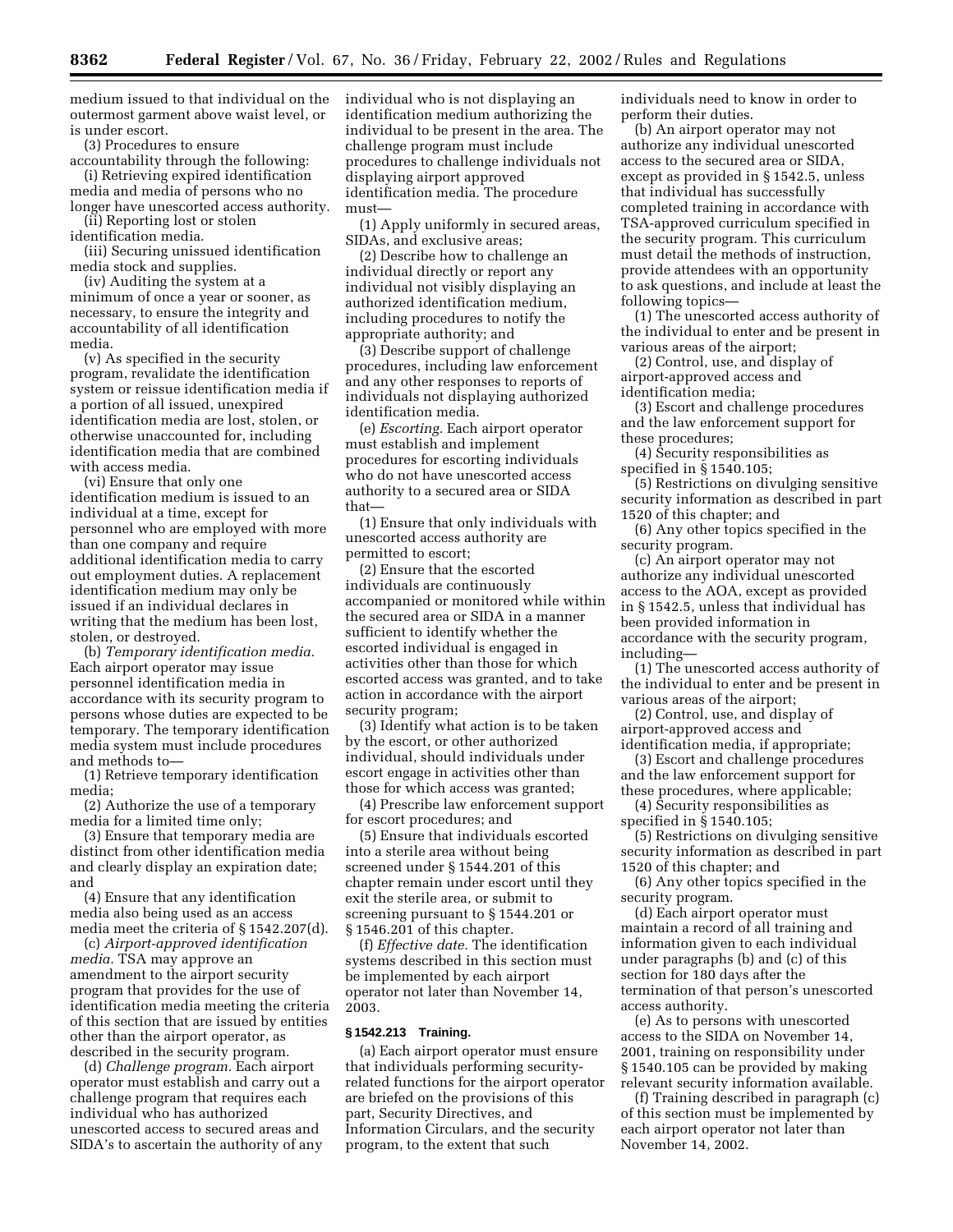## **§ 1542.215 Law enforcement support.**

(a) In accordance with § 1542.217, each airport operator required to have a security program under § 1542.103(a) or (b) must provide:

(1) Law enforcement personnel in the number and manner adequate to support its security program.

(2) Uniformed law enforcement personnel in the number and manner adequate to support each system for screening persons and accessible property required under part 1544 or 1546 of this chapter, except to the extent that TSA provides Federal law enforcement support for the system.

(b) Each airport required to have a security program under § 1542.103(c) must ensure that:

(1) Law enforcement personnel are available and committed to respond to an incident in support of a civil aviation security program when requested by an aircraft operator or foreign air carrier that has a security program under part 1544 or 1546 of this chapter.

(2) The procedures by which to request law enforcement support are provided to each aircraft operator or foreign air carrier that has a security program under part 1544 or 1546 of this chapter.

#### **§ 1542.217 Law enforcement personnel.**

(a) Each airport operator must ensure that law enforcement personnel used to meet the requirements of § 1542.215, meet the following qualifications while on duty at the airport—

(1) Have arrest authority described in paragraph (b) of this section;

(2) Are identifiable by appropriate indicia of authority;

(3) Are armed with a firearm and authorized to use it; and

(4) Have completed a training program that meets the requirements of paragraphs (c) and (d) of this section.

(b) Each airport operator must ensure that each individual used to meet the requirements of § 1542.215 have the authority to arrest, with or without a warrant, while on duty at the airport for the following violations of the criminal laws of the State and local jurisdictions in which the airport is located—

(1) A crime committed in the presence of the individual; and

(2) A felony, when the individual has reason to believe that the suspect has committed it.

(c) The training program required by paragraph (a)(4) of this section must—

(1) Meet the training standard for law enforcement officers prescribed by either the State or local jurisdiction in which the airport is located for law enforcement officers performing comparable functions.

(2) Specify and require training standards for private law enforcement personnel acceptable to TSA, if the State and local jurisdictions in which the airport is located do not prescribe training standards for private law enforcement personnel that meets the standards in paragraph (a) of this section.

(3) Include training in—

(i) The use of firearms;

(ii) The courteous and efficient treatment of persons subject to inspection, detention, search, arrest, and other aviation security activities;

(iii) The responsibilities of law enforcement personnel under the security program; and

(iv) Any other subject TSA determines is necessary.

(d) Each airport operator must document the training program required by paragraph (a)(4) of this section and maintain documentation of training at a location specified in the security program until 180 days after the departure or removal of each person providing law enforcement support at the airport.

## **§ 1542.219 Supplementing law enforcement personnel.**

(a) When TSA decides, after being notified by an airport operator as prescribed in this section, that not enough qualified State, local, and private law enforcement personnel are available to carry out the requirements of § 1542.215, TSA may authorize the airport operator to use, on a reimbursable basis, personnel employed by TSA, or by another department, agency, or instrumentality of the Government with the consent of the head of the department, agency, or instrumentality to supplement State, local, and private law enforcement personnel.

(b) Each request for the use of Federal personnel must be submitted to TSA and include the following information:

(1) The number of passengers enplaned at the airport during the preceding calendar year and the current calendar year as of the date of the request.

(2) The anticipated risk of criminal violence, sabotage, aircraft piracy, and other unlawful interference to civil aviation operations.

(3) A copy of that portion of the security program which describes the law enforcement support necessary to comply with § 1542.215.

(4) The availability of law enforcement personnel who meet the requirements of § 1542.217, including a description of the airport operator's efforts to obtain law enforcement

support from State, local, and private agencies and the responses of those agencies.

(5) The airport operator's estimate of the number of Federal personnel needed to supplement available law enforcement personnel and the period of time for which they are needed.

(6) A statement acknowledging responsibility for providing reimbursement for the cost of providing Federal personnel.

(7) Any other information TSA considers necessary.

(c) In response to a request submitted in accordance with this section, TSA may authorize, on a reimbursable basis, the use of personnel employed by a Federal agency, with the consent of the head of that agency.

## **§ 1542.221 Records of law enforcement response.**

(a) Each airport operator must ensure that—

(1) A record is made of each law enforcement action taken in furtherance of this part; and

(2) The record is maintained for a minimum of 180 days.

(b) Data developed in response to paragraph (a) of this section must include at least the following, except as authorized by TSA:

(1) The number and type of weapons, explosives, or incendiaries discovered during any passenger-screening process, and the method of detection of each.

(2) The number of acts and attempted acts of aircraft piracy.

(3) The number of bomb threats received, real and simulated bombs found, and actual detonations on the airport.

(4) The number of arrests, including— (i) Name, address, and the immediate disposition of each individual arrested;

(ii) Type of weapon, explosive, or incendiary confiscated, as appropriate; and

(iii) Identification of the aircraft operators or foreign air carriers on which the individual arrested was, or was scheduled to be, a passenger or which screened that individual, as appropriate.

## **Subpart D—Contingency Measures**

## **§ 1542.301 Contingency plan.**

(a) Each airport operator required to have a security program under § 1542.103(a) and (b) must adopt a contingency plan and must:

(1) Implement its contingency plan when directed by TSA.

(2) Conduct reviews and exercises of its contingency plan as specified in the security program with all persons having responsibilities under the plan.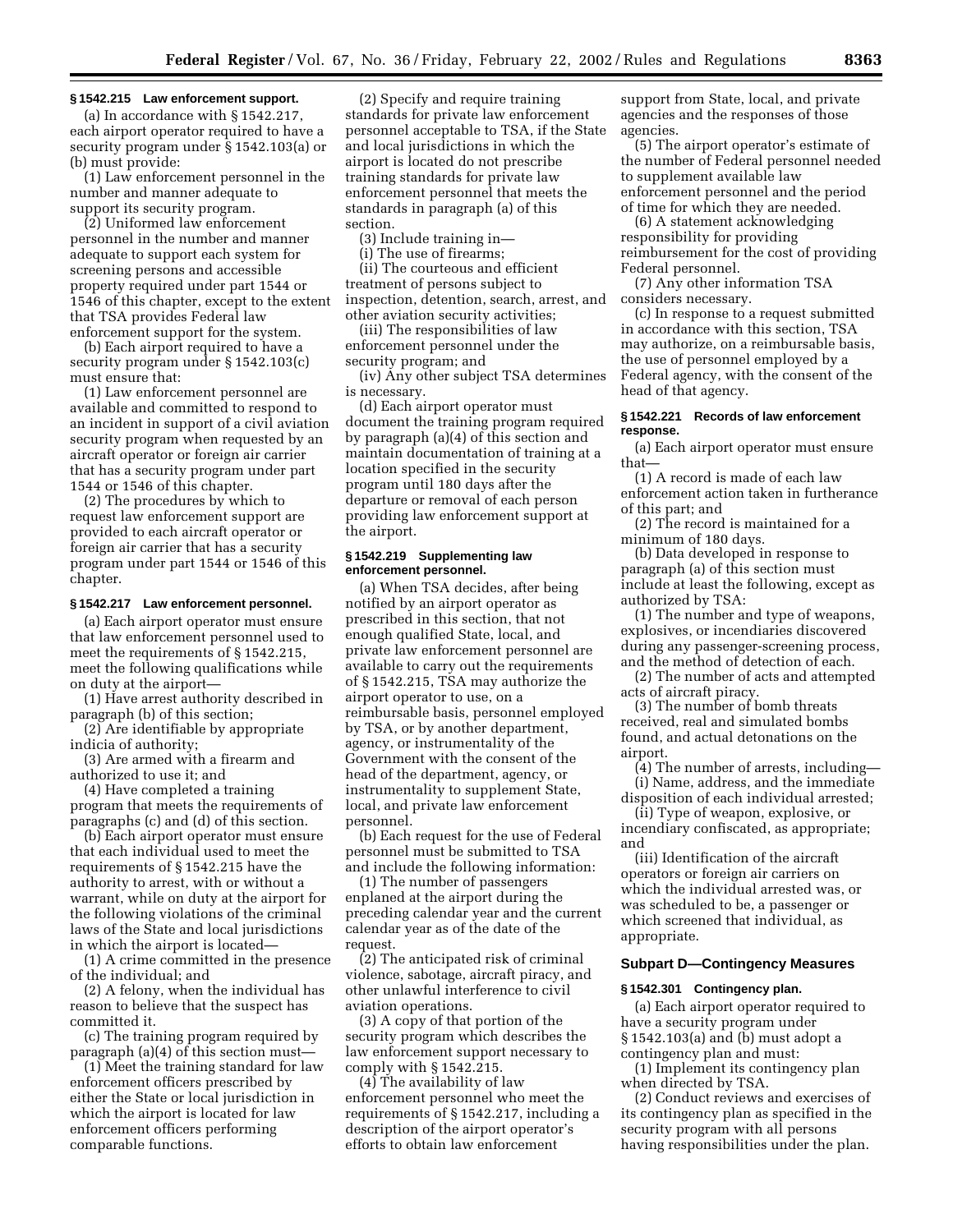(3) Ensure that all parties involved know their responsibilities and that all information contained in the plan is current.

(b) TSA may approve alternative implementation measures, reviews, and exercises to the contingency plan which will provide an overall level of security equal to the contingency plan under paragraph (a) of this section.

## **§ 1542.303 Security Directives and Information Circulars.**

(a) TSA may issue an Information Circular to notify airport operators of security concerns. When TSA determines that additional security measures are necessary to respond to a threat assessment or to a specific threat against civil aviation, TSA issues a Security Directive setting forth mandatory measures.

(b) Each airport operator must comply with each Security Directive issued to the airport operator within the time prescribed in the Security Directive.

(c) Each airport operator that receives a Security Directive must—

(1) Within the time prescribed in the Security Directive, verbally acknowledge receipt of the Security Directive to TSA.

(2) Within the time prescribed in the Security Directive, specify the method by which the measures in the Security Directive have been implemented (or will be implemented, if the Security Directive is not yet effective).

(d) In the event that the airport operator is unable to implement the measures in the Security Directive, the airport operator must submit proposed alternative measures and the basis for submitting the alternative measures to TSA for approval. The airport operator must submit the proposed alternative measures within the time prescribed in the Security Directive. The airport operator must implement any alternative measures approved by TSA.

(e) Each airport operator that receives a Security Directive may comment on the Security Directive by submitting data, views, or arguments in writing to TSA. TSA may amend the Security Directive based on comments received. Submission of a comment does not delay the effective date of the Security Directive.

(f) Each airport operator that receives a Security Directive or an Information Circular and each person who receives information from a Security Directive or an Information Circular must:

(1) Restrict the availability of the Security Directive or Information Circular, and information contained in either document, to those persons with an operational need-to-know.

(2) Refuse to release the Security Directive or Information Circular, and information contained in either document, to persons other than those who have an operational need to know without the prior written consent of TSA.

## **§ 1542.305 Public advisories.**

When advised by TSA, each airport operator must prominently display and maintain in public areas information concerning foreign airports that, in the judgment of the Secretary of Transportation, do not maintain and administer effective security measures. This information must be posted in the manner specified in the security program and for such a period of time determined by the Secretary of Transportation.

## **§ 1542.307 Incident management.**

(a) Each airport operator must establish procedures to evaluate bomb threats, threats of sabotage, aircraft piracy, and other unlawful interference to civil aviation operations.

(b) Immediately upon direct or referred receipt of a threat of any of the incidents described in paragraph (a) of this section, each airport operator must—

(1) Evaluate the threat in accordance with its security program;

(2) Initiate appropriate action as specified in the Airport Emergency Plan under 14 CFR 139.325; and

(3) Immediately notify TSA of acts, or suspected acts, of unlawful interference to civil aviation operations, including specific bomb threats to aircraft and airport facilities.

(c) Airport operators required to have a security program under § 1542.103(c) but not subject to 14 CFR part 139, must develop emergency response procedures to incidents of threats identified in paragraph (a) of this section.

(d) To ensure that all parties know their responsibilities and that all procedures are current, at least once every 12 calendar months each airport operator must review the procedures required in paragraphs (a) and (b) of this section with all persons having responsibilities for such procedures.

6. Add new part 1544 to Chapter XII, Subchapter C.

## **PART 1544—AIRCRAFT OPERATOR SECURITY: AIR CARRIERS AND COMMERCIAL OPERATORS**

#### **Subpart A—General**

Sec.

1544.1 Applicability of this part. 1544.3 TSA inspection authority.

#### **Subpart B—Security Program**

- 1544.101 Adoption and implementation.
- 1544.103 Form, content, and availability.
- 1544.105 Approval and amendments.

## **Subpart C—Operations**

- 1544.201 Acceptance and screening of individuals and accessible property.
- 1544.203 Acceptance and screening of checked baggage.
- 1544.205 Acceptance and screening of cargo.
- 1544.207 Screening of individuals and property.
- 1544.209 Use of metal detection devices.
- 1544.211 Use of X-ray systems.
- 1544.213 Use of explosives detection systems.<br>1544.215 S
- 1544.215 Security coordinators.<br>1544.217 Law enforcement pers
- Law enforcement personnel.
- 1544.219 Carriage of accessible weapons.
- 1544.221 Carriage of prisoners under the control of armed law enforcement officers.
- 1544.223 Transportation of Federal Air Marshals.<br>1544–225 Sec
- 1544.225 Security of aircraft and facilities.
- Exclusive area agreement.
- 1544.229 Fingerprint-based criminal history records checks (CHRC): Unescorted access authority, authority to perform screening functions, and authority to perform checked baggage or cargo functions.
- 1544.231 Airport-approved and exclusive area personnel identification systems.
- 1544.233 Security coordinators and crewmembers, training.
- 1544.235 Training and knowledge for individuals with security-related duties.

## **Subpart D—Threat and Threat Response**

- 1544.301 Contingency plan.
- 1544.303 Bomb or air piracy threats.
- 1544.305 Security Directives and
- Information Circulars.

## **Subpart E—Screener Qualifications When the Aircraft Operator Performs Screening**

- 
- 1544.401 Applicability of this subpart.<br>1544.403 Current screeners Current screeners.
- 1544.405 New screeners: Qualifications of screening personnel.
- 1544.407 New screeners: Training, testing, and knowledge of individuals who perform screening functions.
- 1544.409 New screeners: Integrity of screener tests.
- 1544.411 New screeners: Continuing qualifications for screening personnel.

**Authority:** 49 U.S.C. 114, 5103, 40119, 44901–44905, 44907, 44913–44914, 44916– 44918, 44932, 44935–44936, 44942, 46105.

## **Subpart A—General**

#### **§ 1544.1 Applicability of this part.**

(a) This part prescribes aviation security rules governing the following:

(1) The operations of aircraft operators holding operating certificates under 14 CFR part 119 for scheduled passenger operations, public charter passenger operations, private charter passenger operations, and other aircraft operators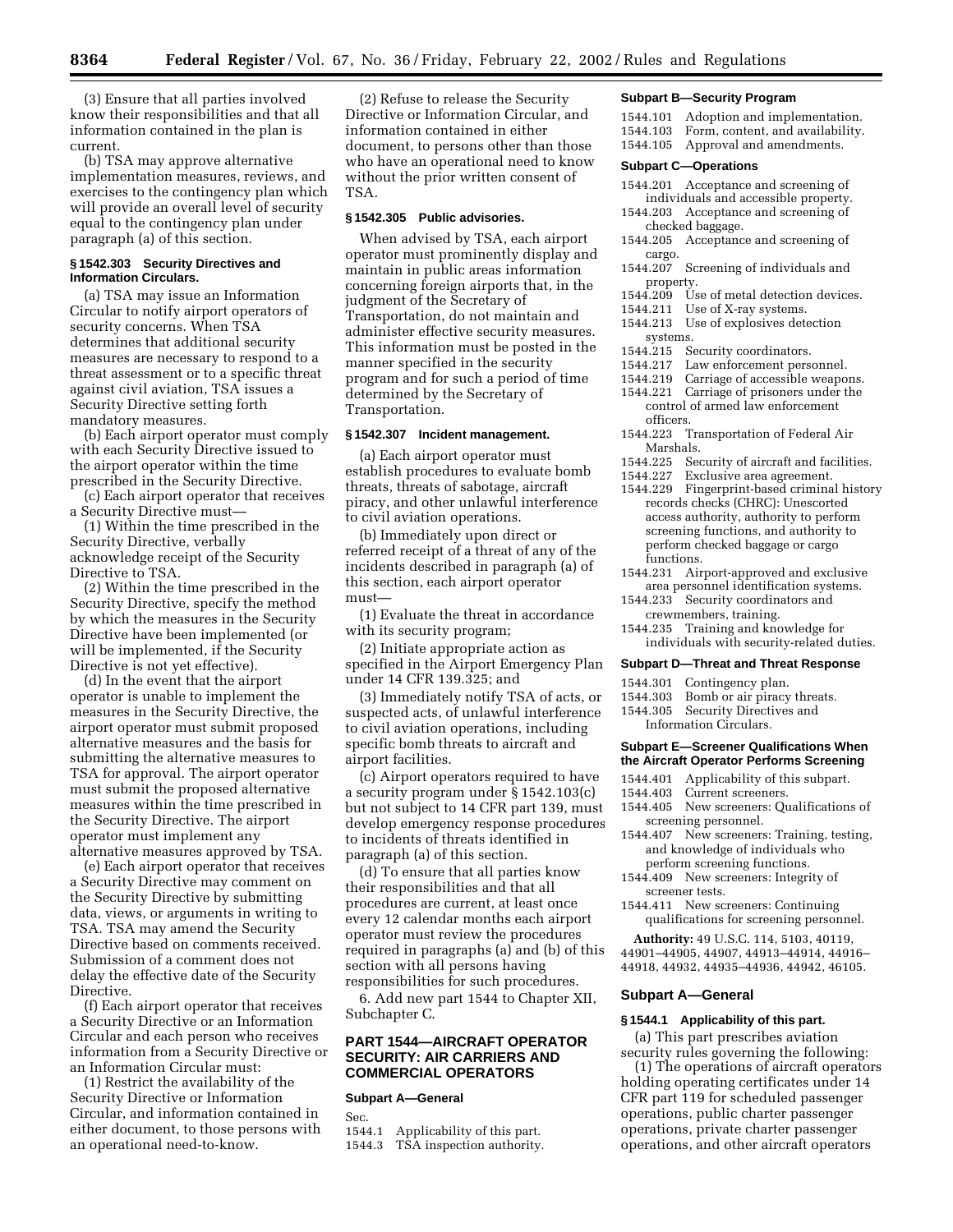adopting and obtaining approval of an aircraft operator security program.

(2) Each law enforcement officer flying armed aboard an aircraft operated by an aircraft operator described in paragraph (a)(1) of this section.

(3) Each aircraft operator that receives a Security Directive or Information Circular and each person who receives information from a Security Directive or Information Circular issued by TSA.

(b) As used in this part, ''aircraft operator'' means an aircraft operator subject to this part as described in § 1544.101.

## **§ 1544.3 TSA inspection authority.**

(a) Each aircraft operator must allow TSA, at any time or place, to make any inspections or tests, including copying records, to determine compliance of an airport operator, aircraft operator, foreign air carrier, indirect air carrier, or other airport tenants with—

(1) This subchapter and any security program under this subchapter, and part 1520 of this chapter; and

(2) 49 U.S.C. Subtitle VII, as amended. (b) At the request of TSA, each aircraft operator must provide evidence of compliance with this part and its security program, including copies of records.

(c) TSA may enter and be present within secured areas, AOA's, and SIDA's without access media or identification media issued or approved by an airport operator or aircraft operator, in order to inspect or test compliance, or perform other such duties as TSA may direct.

(d) At the request of TSA and the completion of SIDA training as required in a security program, each aircraft operator must promptly issue to TSA personnel access and identification media to provide TSA personnel with unescorted access to, and movement within, areas controlled by the aircraft operator under an exclusive area agreement.

## **Subpart B—Security Program**

## **§ 1544.101 Adoption and implementation.**

(a) *Full program.* Each aircraft operator must carry out subparts C, D, and E of this part and must adopt and carry out a security program that meets the requirements of § 1544.103 for each of the following operations:

(1) A scheduled passenger or public charter passenger operation with an aircraft having a passenger seating configuration of 61 or more seats.

(2) A scheduled passenger or public charter passenger operation with an aircraft having a passenger seating configuration of 60 or fewer seats when passengers are enplaned from or deplaned into a sterile area.

(b) *Partial program—adoption.* Each aircraft operator must carry out the requirements specified in paragraph (c) of this section for each of the following operations:

(1) A scheduled passenger or public charter passenger operation with an aircraft having a passenger-seating configuration of 31 or more but 60 or fewer seats that does not enplane from or deplane into a sterile area.

(2) A scheduled passenger or public charter passenger operation with an aircraft having a passenger-seating configuration of 60 or fewer seats engaged in operations to, from, or outside the United States that does not enplane from or deplane into a sterile area.

(c) *Partial program—content.* For operations described in paragraph (b) of this section, the aircraft operator must carry out the following, and must adopt and carry out a security program that meets the applicable requirements of § 1544.103(c):

(1) The requirements of §§ 1544.215, 1544.217, 1544.219, 1544.235, 1544.301, 1544.303, and 1544.305.

(2) Such other provisions of subparts C, D, and E of this part as TSA has approved upon request.

(3) The remaining requirements of subparts C, D, and  $\bar{E}$  of this part when TSA notifies the aircraft operator in writing that a security threat exists concerning that operation.

(d) [Reserved]

(e) [Reserved]

(f) *Private charter program.* Each aircraft operator must carry out §§ 1544.201, 1544.207, 1544.209, 1544.211, 1544.213, 1544.215, 1544.217, 1544.219, 1544.229, 1544.233, 1544.235, 1544.303, and 1544.305, and subpart E of this part and must adopt and carry out a security program that meets the applicable requirements of § 1544.103 for each private charter operation in which passengers are enplaned from or deplaned into a sterile area.

(g) *Limited program.* TSA may approve a security program after receiving a request by an aircraft operator, holding a certificate under 14 CFR part 119 other than one identified in paragraph (a), (b), or (c) of this section. The aircraft operator must—

(1) Carry out selected provisions of subparts C, D, and E of this part,

(2) Carry out § 1544.305, as specified in its security program, and

(3) Adopt and carry out a security program that meets the applicable requirements of § 1544.103(c).

## **§ 1544.103 Form, content, and availability.**

(a) *General requirements.* Each security program must:

(1) Provide for the safety of persons and property traveling on flights provided by the aircraft operator against acts of criminal violence and air piracy, and the introduction of explosives, incendiaries, or weapons aboard an aircraft.

(2) Be in writing and signed by the aircraft operator or any person delegated authority in this matter.

(3) Be approved by TSA.

(b) *Availability.* Each aircraft operator having a security program must:

(1) Maintain an original copy of the security program at its corporate office.

(2) Have accessible a complete copy, or the pertinent portions of its security program, or appropriate implementing instructions, at each airport served. An electronic version of the program is adequate.

(3) Make a copy of the security program available for inspection upon request of TSA.

(4) Restrict the distribution, disclosure, and availability of information contained in the security program to persons with a need-to-know as described in part 1520 of this chapter.

(5) Refer requests for such information by other persons to TSA.

(c) *Content.* The security program must include, as specified for that aircraft operator in § 1544.101, the following:

(1) The procedures and description of the facilities and equipment used to comply with the requirements of § 1544.201 regarding the acceptance and screening of individuals and their accessible property.

(2) The procedures and description of the facilities and equipment used to comply with the requirements of § 1544.203 regarding the acceptance and screening of checked baggage.

(3) The procedures and description of the facilities and equipment used to comply with the requirements of § 1544.205 regarding the acceptance and screening of cargo.

(4) The procedures and description of the facilities and equipment used to comply with the requirements of § 1544.207 regarding the screening of individuals and property.

(5) The procedures and description of the facilities and equipment used to comply with the requirements of § 1544.209 regarding the use of metal detection devices.

(6) The procedures and description of the facilities and equipment used to comply with the requirements of § 1544.211 regarding the use of x-ray systems.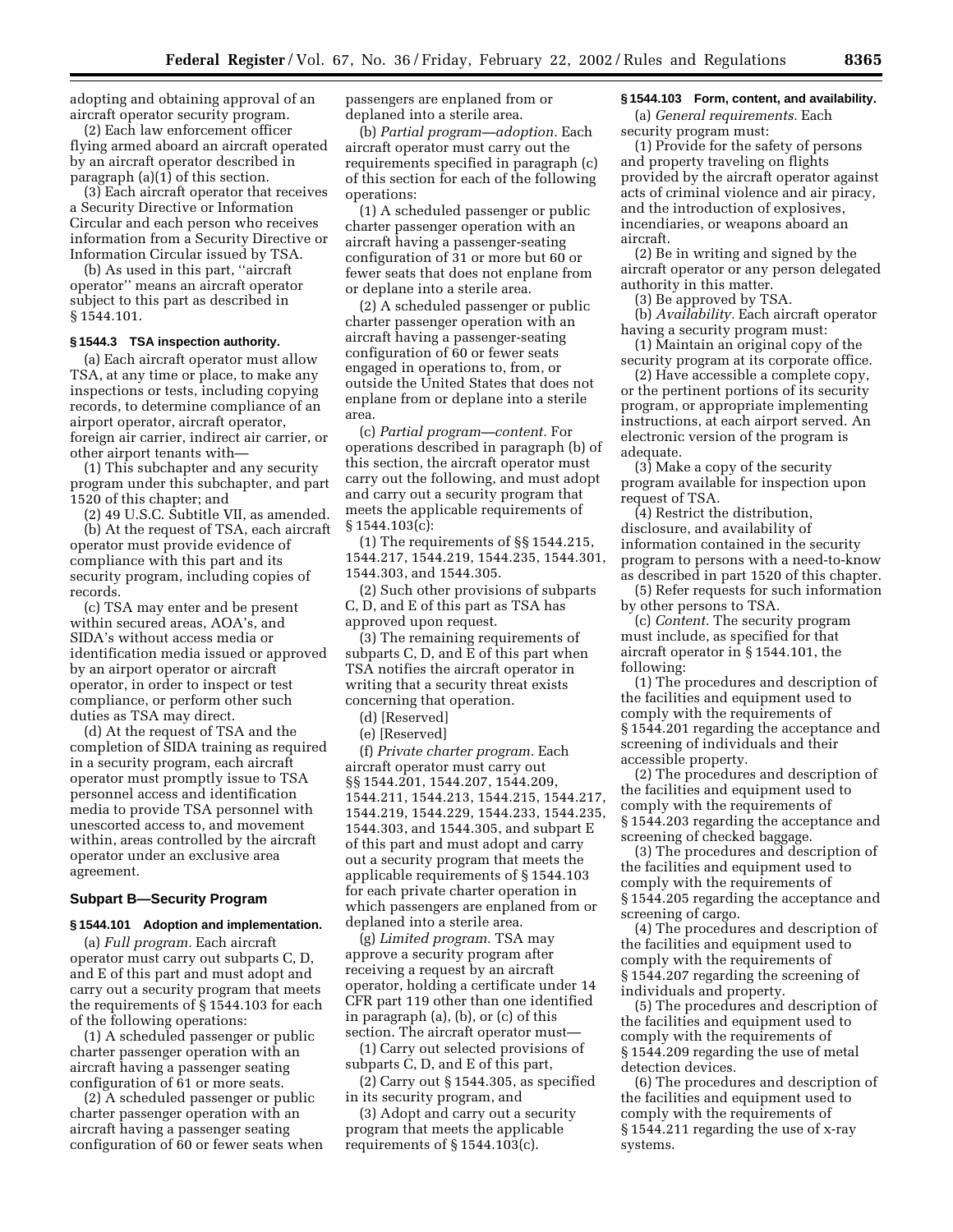(7) The procedures and description of the facilities and equipment used to comply with the requirements of § 1544.213 regarding the use of explosives detection systems.

(8) The procedures used to comply with the requirements of § 1544.215 regarding the responsibilities of security coordinators. The names of the Aircraft Operator Security Coordinator (AOSC) and any alternate, and the means for contacting the AOSC(s) on a 24-hour basis, as provided in § 1544.215.

(9) The procedures used to comply with the requirements of § 1544.217 regarding the requirements for law enforcement personnel.

(10) The procedures used to comply with the requirements of § 1544.219 regarding carriage of accessible weapons.

(11) The procedures used to comply with the requirements of § 1544.221 regarding carriage of prisoners under the control of armed law enforcement officers.

(12) The procedures used to comply with the requirements of § 1544.223 regarding transportation of Federal Air Marshals.

(13) The procedures and description of the facilities and equipment used to perform the aircraft and facilities control function specified in § 1544.225.

(14) The specific locations where the air carrier has entered into an exclusive area agreement under § 1544.227.

(15) The procedures used to comply with the applicable requirements of § 1544.229 regarding fingerprint-based criminal history record checks.

(16) The procedures used to comply with the requirements of § 1544.231 regarding personnel identification systems.

(17) The procedures and syllabi used to accomplish the training required under § 1544.233.

(18) The procedures and syllabi used to accomplish the training required under § 1544.235.

(19) An aviation security contingency plan as specified under § 1544.301.

(20) The procedures used to comply with the requirements of § 1544.303 regarding bomb and air piracy threats.

## **§ 1544.105 Approval and amendments.**

(a) *Initial approval of security program.* Unless otherwise authorized by TSA, each aircraft operator required to have a security program under this part must submit its proposed security program to the designated official for approval at least 90 days before the intended date of passenger operations. The proposed security program must meet the requirements applicable to its operation as described in § 1544.101.

Such requests will be processed as follows:

(1) The designated official, within 30 days after receiving the proposed aircraft operator security program, will either approve the program or give the aircraft operator written notice to modify the program to comply with the applicable requirements of this part.

(2) The aircraft operator may either submit a modified security program to the designated official for approval, or petition the Under Secretary to reconsider the notice to modify within 30 days of receiving a notice to modify. A petition for reconsideration must be filed with the designated official.

(3) The designated official, upon receipt of a petition for reconsideration, either amends or withdraws the notice, or transmits the petition, together with any pertinent information, to the Under Secretary for reconsideration. The Under Secretary disposes of the petition within 30 days of receipt by either directing the designated official to withdraw or amend the notice to modify, or by affirming the notice to modify.

(b) *Amendment requested by an aircraft operator.* An aircraft operator may submit a request to TSA to amend its security program as follows:

(1) The request for an amendment must be filed with the designated official at least 45 days before the date it proposes for the amendment to become effective, unless a shorter period is allowed by the designated official.

(2) Within 30 days after receiving a proposed amendment, the designated official, in writing, either approves or denies the request to amend.

(3) An amendment to an aircraft operator security program may be approved if the designated official determines that safety and the public interest will allow it, and the proposed amendment provides the level of security required under this part.

(4) Within 30 days after receiving a denial, the aircraft operator may petition the Under Secretary to reconsider the denial. A petition for reconsideration must be filed with the designated official.

(5) Upon receipt of a petition for reconsideration, the designated official either approves the request to amend or transmits the petition, together with any pertinent information, to the Under Secretary for reconsideration. The Under Secretary disposes of the petition within 30 days of receipt by either directing the designated official to approve the amendment, or affirming the denial.

(6) Any aircraft operator may submit a group proposal for an amendment that is on behalf of it and other aircraft operators that co-sign the proposal.

(c) *Amendment by TSA.* If safety and the public interest require an amendment, TSA may amend a security program as follows:

(1) The designated official notifies the aircraft operator, in writing, of the proposed amendment, fixing a period of not less than 30 days within which the aircraft operator may submit written information, views, and arguments on the amendment.

(2) After considering all relevant material, the designated official notifies the aircraft operator of any amendment adopted or rescinds the notice. If the amendment is adopted, it becomes effective not less than 30 days after the aircraft operator receives the notice of amendment, unless the aircraft operator petitions the Under Secretary to reconsider no later than 15 days before the effective date of the amendment. The aircraft operator must send the petition for reconsideration to the designated official. A timely petition for reconsideration stays the effective date of the amendment.

(3) Upon receipt of a petition for reconsideration, the designated official either amends or withdraws the notice or transmits the petition, together with any pertinent information, to the Under Secretary for reconsideration. The Under Secretary disposes of the petition within 30 days of receipt by either directing the designated official to withdraw or amend the amendment, or by affirming the amendment.

(d) *Emergency amendments.* If the designated official finds that there is an emergency requiring immediate action with respect to safety in air transportation or in air commerce that makes procedures in this section contrary to the public interest, the designated official may issue an amendment, without the prior notice and comment procedures in paragraph (c) of this section, effective without stay on the date the aircraft operator receives notice of it. In such a case, the designated official will incorporate in the notice a brief statement of the reasons and findings for the amendment to be adopted. The aircraft operator may file a petition for reconsideration under paragraph (c) of this section; however, this does not stay the effective date of the emergency amendment.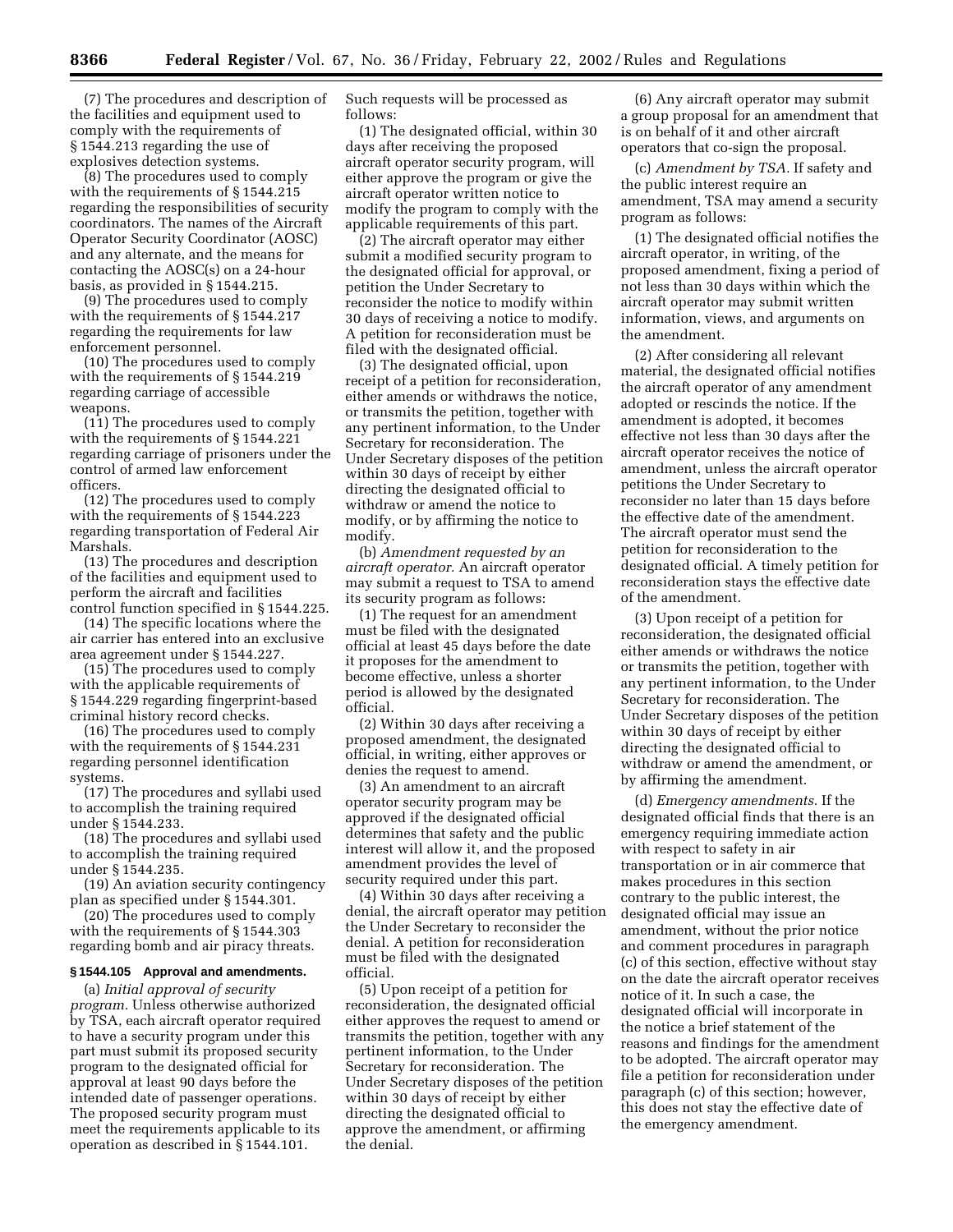## **Subpart C—Operations**

## **§ 1544.201 Acceptance and screening of individuals and accessible property.**

(a) *Preventing or deterring the carriage of any explosive, incendiary, or deadly or dangerous weapon.* Each aircraft operator must use the measures in its security program to prevent or deter the carriage of any weapon, explosive, or incendiary on or about each individual's person or accessible property before boarding an aircraft or entering a sterile area.

(b) *Screening of individuals and accessible property.* Except as provided in its security program, each aircraft operator must ensure that each individual entering a sterile area at each preboard screening checkpoint for which it is responsible, and all accessible property under that individual's control, are inspected for weapons, explosives, and incendiaries as provided in § 1544.207.

(c) *Refusal to transport.* Each aircraft operator must deny entry into a sterile area and must refuse to transport—

(1) Any individual who does not consent to a search or inspection of his or her person in accordance with the system prescribed in this part; and

(2) Any property of any individual or other person who does not consent to a search or inspection of that property in accordance with the system prescribed by this part.

(d) *Prohibitions on carrying a weapon, explosive, or incendiary.* Except as provided in §§ 1544.219, 1544.221, and 1544.223, no aircraft operator may permit any individual to have a weapon, explosive, or incendiary, on or about the individual's person or accessible property when onboard an aircraft.

(e) *Staffing.* Each aircraft operator must staff its security screening checkpoints with supervisory and nonsupervisory personnel in accordance with the standards specified in its security program.

## **§ 1544.203 Acceptance and screening of checked baggage.**

(a) *Preventing or deterring the carriage of any explosive or incendiary.* Each aircraft operator must use the procedures, facilities, and equipment described in its security program to prevent or deter the carriage of any unauthorized explosive or incendiary onboard aircraft in checked baggage.

(b) *Acceptance.* Each aircraft operator must ensure that checked baggage carried in the aircraft is received by its authorized aircraft operator representative.

(c) *Screening of checked baggage.* Except as provided in its security

program, each aircraft operator must ensure that all checked baggage is inspected for explosives and incendiaries before loading it on its aircraft, in accordance with § 1544.207.

(d) *Control.* Each aircraft operator must use the procedures in its security program to control checked baggage that it accepts for transport on an aircraft, in a manner that:

(1) Prevents the unauthorized carriage of any explosive or incendiary aboard the aircraft.

(2) Prevents access by persons other than an aircraft operator employee or its agent.

(e) *Refusal to transport.* Each aircraft operator must refuse to transport any individual's checked baggage or property if the individual does not consent to a search or inspection of that checked baggage or property in accordance with the system prescribed by this part.

(f) *Firearms in checked baggage.* No aircraft operator may knowingly permit any person to transport in checked baggage:

(1) Any loaded firearm(s).

(2) Any unloaded firearm(s) unless— (i) The passenger declares to the aircraft operator, either orally or in writing before checking the baggage that any firearm carried in the baggage is unloaded;

(ii) The firearm is carried in a hardsided container;

(iii) The container in which it is carried is locked, and only the individual checking the baggage retains the key or combination; and

(iv) The checked baggage containing the firearm is carried in an area that is inaccessible to passengers, and is not carried in the flightcrew compartment,.

(3) Any unauthorized explosive or incendiary.

(g) *Ammunition.* This section does not prohibit the carriage of ammunition in checked baggage or in the same container as a firearm. Title 49 CFR part 175 provides additional requirements governing carriage of ammunition on aircraft.

#### **§ 1544.205 Acceptance and screening of cargo.**

(a) *General requirements.* Each aircraft operator must use the procedures, facilities, and equipment described in its security program to prevent or deter the carriage of unauthorized explosives or incendiaries in cargo onboard a passenger aircraft.

(b) *Screening of cargo baggage.* Each aircraft operator must ensure that, as required in its security program, cargo is inspected for explosives and incendiaries before loading it on its aircraft in accordance with § 1544.207.

(c) *Control.* Each aircraft operator must use the procedures in its security program to control cargo that it accepts for transport on an aircraft in a manner that:

(1) Prevents the carriage of any unauthorized explosive or incendiary aboard the aircraft.

(2) Prevents access by persons other than an aircraft operator employee or its agent.

(d) *Refusal to transport.* Each aircraft operator must refuse to transport any cargo if the shipper does not consent to a search or inspection of that cargo in accordance with the system prescribed by this part.

## **§ 1544.207 Screening of individuals and property.**

(a) *Applicability of this section.* This section applies to the inspection of individuals, accessible property, checked baggage, and cargo as required under this part.

(b) *Locations within the United States at which TSA conducts screening.* Each aircraft operator must ensure that the individuals or property have been inspected by TSA before boarding or loading on its aircraft. This paragraph applies when TSA is conducting screening using TSA employees or when using companies under contract with TSA.

(c) *Aircraft operator conducting screening.* Each aircraft operator must use the measures in its security program and in subpart E of this part to inspect the individual or property. This paragraph does not apply at locations identified in paragraphs (b) and (d) of this section.

(d) *Locations outside the United States at which the foreign government conducts screening.* Each aircraft operator must ensure that all individuals and property have been inspected by the foreign government. This paragraph applies when the host government is conducting screening using government employees or when using companies under contract with the government.

## **§ 1544.209 Use of metal detection devices.**

(a) No aircraft operator may use a metal detection device within the United States or under the aircraft operator's operational control outside the United States to inspect persons, unless specifically authorized under a security program under this part. No aircraft operator may use such a device contrary to its security program.

(b) Metal detection devices must meet the calibration standards established by TSA.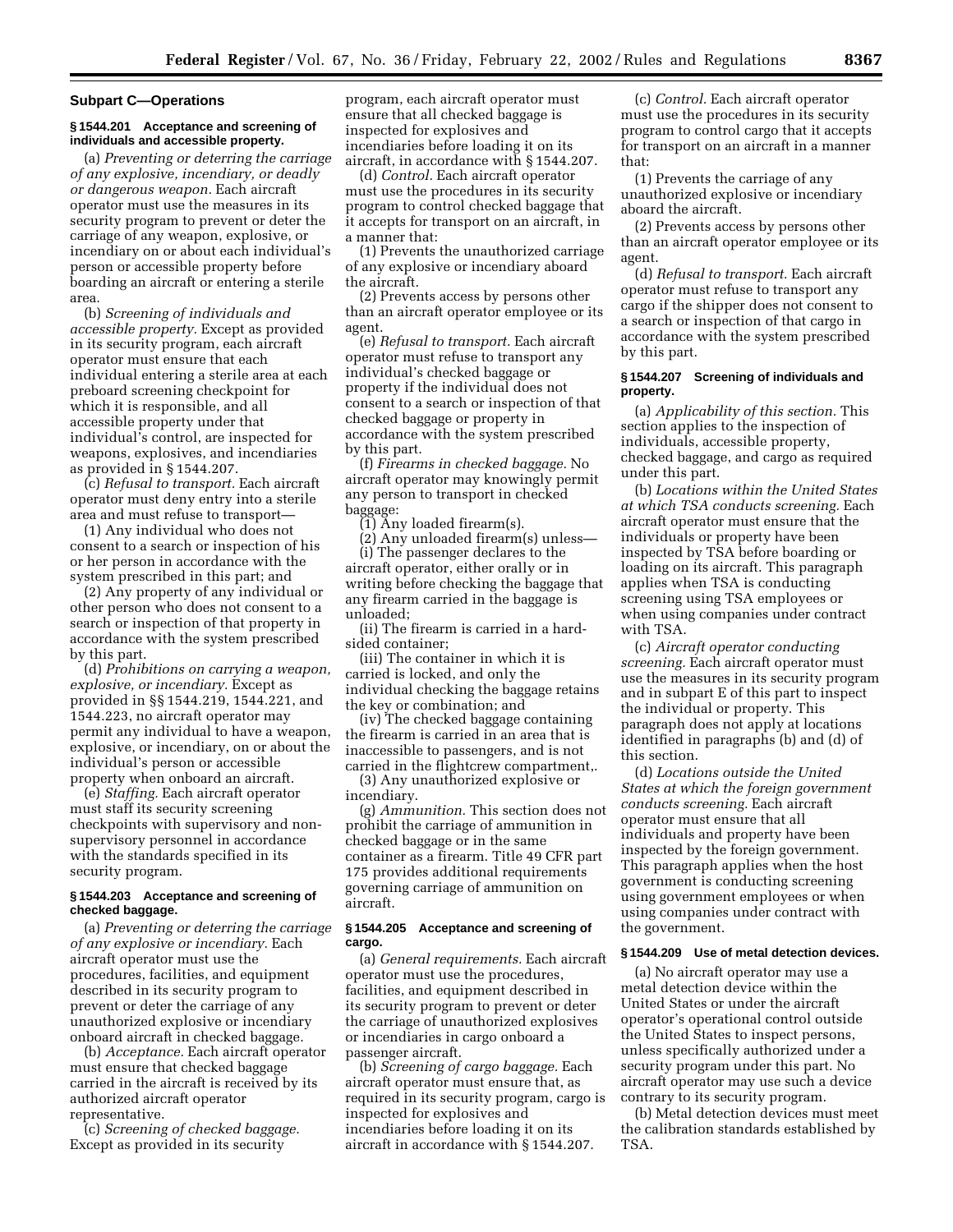#### **§ 1544.211 Use of X-ray systems.**

(a) *TSA authorization required.* No aircraft operator may use any X-ray system within the United States or under the aircraft operator's operational control outside the United States to inspect accessible property or checked baggage, unless specifically authorized under its security program. No aircraft operator may use such a system in a manner contrary to its security program. TSA authorizes aircraft operators to use X-ray systems for inspecting accessible property or checked baggage under a security program if the aircraft operator shows that—

(1) The system meets the standards for cabinet X-ray systems primarily for the inspection of baggage issued by the Food and Drug Administration (FDA) and published in 21 CFR 1020.40;

(2) A program for initial and recurrent training of operators of the system is established, which includes training in radiation safety, the efficient use of Xray systems, and the identification of weapons, explosives, and incendiaries; and

(3) The system meets the imaging requirements set forth in its security program using the step wedge specified in American Society for Testing Materials (ASTM) Standard F792–88 (Reapproved 1993). This standard is incorporated by reference in paragraph (g) of this section.

(b) *Annual radiation survey.* No aircraft operator may use any X-ray system unless, within the preceding 12 calendar months, a radiation survey is conducted that shows that the system meets the applicable performance standards in 21 CFR 1020.40.

(c) *Radiation survey after installation or moving.* No aircraft operator may use any X-ray system after the system has been installed at a screening point or after the system has been moved unless a radiation survey is conducted which shows that the system meets the applicable performance standards in 21 CFR 1020.40. A radiation survey is not required for an X-ray system that is designed and constructed as a mobile unit and the aircraft operator shows that it can be moved without altering its performance.

(d) *Defect notice or modification order.* No aircraft operator may use any X-ray system that is not in full compliance with any defect notice or modification order issued for that system by the FDA, unless the FDA has advised TSA that the defect or failure to comply does not create a significant risk of injury, including genetic injury, to any person.

(e) *Signs and inspection of photographic equipment and film.* (1)

At locations at which an aircraft operator uses an X-ray system to inspect accessible property the aircraft operator must ensure that a sign is posted in a conspicuous place at the screening checkpoint. At locations outside the United States at which a foreign government uses an X-ray system to inspect accessible property the aircraft operator must ensure that a sign is posted in a conspicuous place at the screening checkpoint.

(2) At locations at which an aircraft operator or TSA uses an X-ray system to inspect checked baggage the aircraft operator must ensure that a sign is posted in a conspicuous place where the aircraft operator accepts checked baggage.

(3) The signs required under this paragraph (e) must notify individuals that such items are being inspected by an X-ray and advise them to remove all X-ray, scientific, and high-speed film from accessible property and checked baggage before inspection. This sign must also advise individuals that they may request that an inspection be made of their photographic equipment and film packages without exposure to an Xray system. If the X-ray system exposes any accessible property or checked baggage to more than one milliroentgen during the inspection, the sign must advise individuals to remove film of all kinds from their articles before inspection.

(4) If requested by individuals, their photographic equipment and film packages must be inspected without exposure to an X-ray system.

(f) *Radiation survey verification after installation or moving.* Each aircraft operator must maintain at least one copy of the results of the most recent radiation survey conducted under paragraph (b) or (c) of this section and must make it available for inspection upon request by TSA at each of the following locations—

(1) The aircraft operator's principal business office; and

(2) The place where the X-ray system is in operation.

(g) *Incorporation by reference.* The American Society for Testing and Materials (ASTM) Standard F792–88 (Reapproved 1993), ''Standard Practice for Design and Use of Ionizing Radiation Equipment for the Detection of Items Prohibited in Controlled Access Areas,'' is approved for incorporation by reference by the Director of the Federal Register pursuant to 5 U.S.C. 552(a) and l CFR part 51. ASTM Standard F792–88 may be examined at the Department of Transportation (DOT) Docket, 400 Seventh Street SW, Room Plaza 401, Washington, DC 20590, or on DOT's

Docket Management System (DMS) web page at *http://dms.dot.gov/search* (under docket number FAA–2001– 8725). Copies of the standard may be examined also at the Office of the Federal Register, 800 North Capitol St., NW, Suite 700, Washington, DC. In addition, ASTM Standard F792–88 (Reapproved 1993) may be obtained from the American Society for Testing and Materials, 100 Barr Harbor Drive, West Conshohocken, PA 19428–2959.

(h) *Duty time limitations.* Each aircraft operator must comply with the X-ray operator duty time limitations specified in its security program.

#### **§ 1544.213 Use of explosives detection systems.**

(a) *Use of explosive detection equipment.* If TSA so requires by an amendment to an aircraft operator's security program, each aircraft operator required to conduct screening under a security program must use an explosives detection system approved by TSA to screen checked baggage on international flights.

(b) *Signs and inspection of photographic equipment and film.* (1) At locations at which an aircraft operator or TSA uses an explosives detection system that uses X-ray technology to inspect checked baggage the aircraft operator must ensure that a sign is posted in a conspicuous place where the aircraft operator accepts checked baggage. The sign must notify individuals that such items are being inspected by an explosives detection system and advise them to remove all Xray, scientific, and high-speed film from checked baggage before inspection. This sign must also advise individuals that they may request that an inspection be made of their photographic equipment and film packages without exposure to an explosives detection system.

(2) If the explosives detection system exposes any checked baggage to more than one milliroentgen during the inspection the aircraft operator must post a sign which advises individuals to remove film of all kinds from their articles before inspection. If requested by individuals, their photographic equipment and film packages must be inspected without exposure to an explosives detection system.

## **§ 1544.215 Security coordinators.**

(a) *Aircraft Operator Security Coordinator.* Each aircraft operator must designate and use an Aircraft Operator Security Coordinator (AOSC). The AOSC and any alternates must be appointed at the corporate level and must serve as the aircraft operator's primary contact for security-related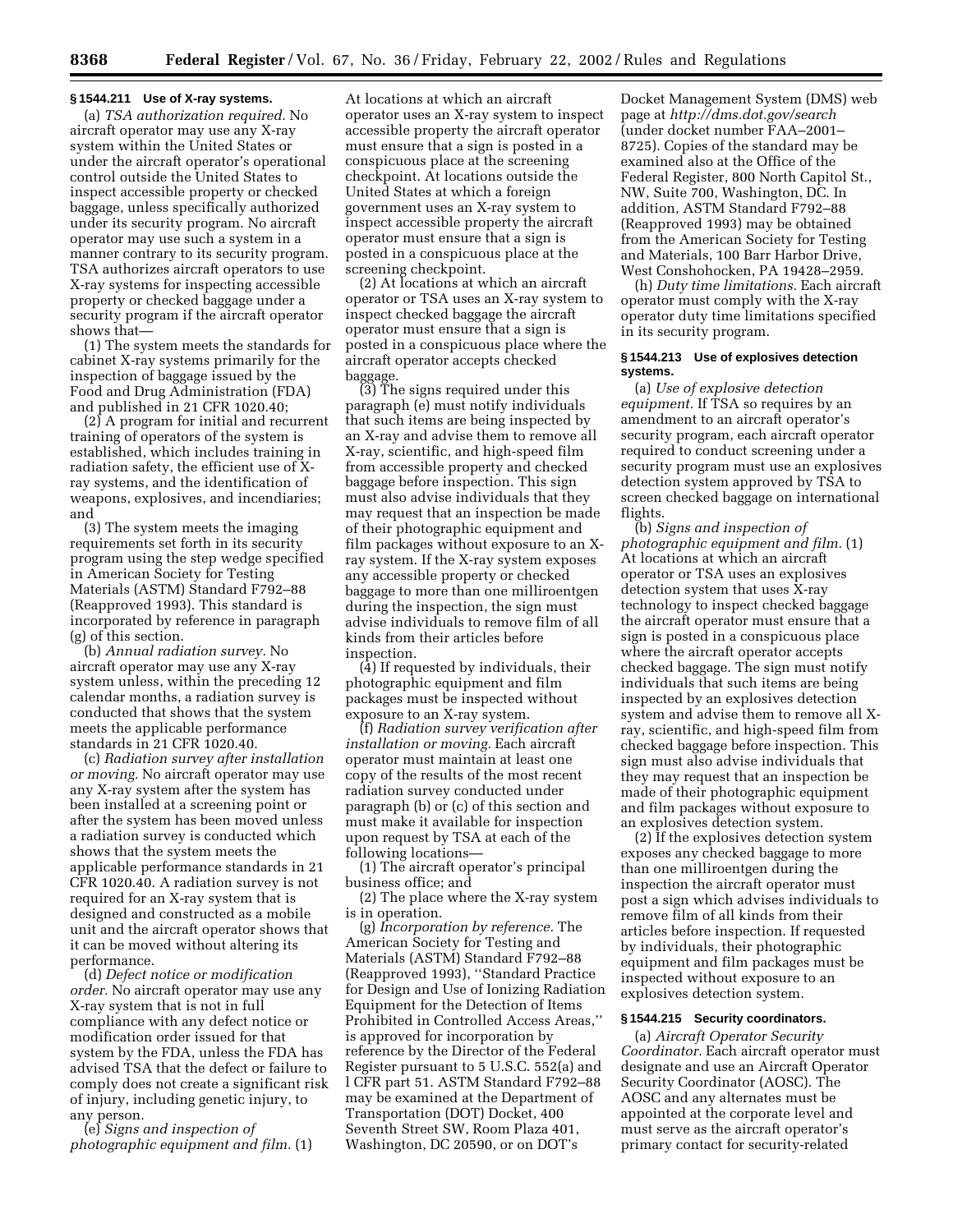activities and communications with TSA, as set forth in the security program. Either the AOSC, or an alternate AOSC, must be available on a 24-hour basis.

(b) *Ground Security Coordinator.* Each aircraft operator must designate and use a Ground Security Coordinator for each domestic and international flight departure to carry out the Ground Security Coordinator duties specified in the aircraft operator's security program. The Ground Security Coordinator at each airport must conduct the following daily:

(1) A review of all security-related functions for which the aircraft operator is responsible, for effectiveness and compliance with this part, the aircraft operator's security program, and applicable Security Directives.

(2) Immediate initiation of corrective action for each instance of noncompliance with this part, the aircraft operator's security program, and applicable Security Directives. At foreign airports where such security measures are provided by an agency or contractor of a host government, the aircraft operator must notify TSA for assistance in resolving noncompliance issues.

(c) *In-flight Security Coordinator.* Each aircraft operator must designate and use the pilot in command as the Inflight Security Coordinator for each domestic and international flight to perform duties specified in the aircraft operator's security program.

## **§ 1544.217 Law enforcement personnel.**

(a) The following applies to operations at airports within the United States that are not required to hold a security program under part 1542 of this chapter.

(1) For operations described in § 1544.101(a) each aircraft operator must provide for law enforcement personnel meeting the qualifications and standards specified in §§ 1542.215 and 1542.217 of this chapter.

(2) For operations described in § 1544.101(b) or (c) each aircraft operator must—

(i) Arrange for law enforcement personnel meeting the qualifications and standards specified in § 1542.217 of this chapter to be available to respond to an incident; and

(ii) Provide its employees, including crewmembers, current information regarding procedures for obtaining law enforcement assistance at that airport.

(b) The following applies to operations at airports required to hold security programs under part 1542 of this chapter. For operations described in

§ 1544.101(c), each aircraft operator must—

(1) Arrange with TSA and the airport operator, as appropriate, for law enforcement personnel meeting the qualifications and standards specified in § 1542.217 of this chapter to be available to respond to incidents, and

(2) Provide its employees, including crewmembers, current information regarding procedures for obtaining law enforcement assistance at that airport.

## **§ 1544.219 Carriage of accessible weapons.**

(a) *Flights for which screening is conducted.* The provisions of § 1544.201(d), with respect to accessible weapons, do not apply to a law enforcement officer (LEO) aboard a flight for which screening is required if the requirements of this section are met. Paragraph (a) of this section does not apply to a Federal Air Marshal on duty status under § 1544.223.

(1) Unless otherwise authorized by TSA, the armed LEO must meet the following requirements:

(i) Be a Federal law enforcement officer or a full-time municipal, county, or state law enforcement officer who is a direct employee of a government agency.

(ii) Be sworn and commissioned to enforce criminal statutes or immigration statutes.

(iii) Be authorized by the employing agency to have the weapon in connection with assigned duties.

(iv) Has completed the training program ''Law Enforcement Officers Flying Armed.''

(2) In addition to the requirements of paragraph (a)(1) of this section, the armed LEO must have a need to have the weapon accessible from the time he or she would otherwise check the weapon until the time it would be claimed after deplaning. The need to have the weapon accessible must be determined by the employing agency, department, or service and be based on one of the following:

(i) The provision of protective duty, for instance, assigned to a principal or advance team, or on travel required to be prepared to engage in a protective function.

(ii) The conduct of a hazardous surveillance operation.

(iii) On official travel required to report to another location, armed and prepared for duty.

(iv) Employed as a Federal LEO, whether or not on official travel, and armed in accordance with an agencywide policy governing that type of travel established by the employing agency by directive or policy statement.

(v) Control of a prisoner, in accordance with § 1544.221, or an armed LEO on a round trip ticket returning from escorting, or traveling to pick up, a prisoner.

(vi) TSA Federal Air Marshal on duty status.

(3) The armed LEO must comply with the following notification requirements:

(i) All armed LEOs must notify the aircraft operator of the flight(s) on which he or she needs to have the weapon accessible at least 1 hour, or in an emergency as soon as practicable, before departure.

(ii) Identify himself or herself to the aircraft operator by presenting credentials that include a clear full-face picture, the signature of the armed LEO, and the signature of the authorizing official of the agency, service, or department or the official seal of the agency, service, or department. A badge, shield, or similar device may not be used, or accepted, as the sole means of identification.

(iii) If the armed LEO is a State, county, or municipal law enforcement officer, he or she must present an original letter of authority, signed by an authorizing official from his or her employing agency, service or department, confirming the need to travel armed and detailing the itinerary of the travel while armed.

(iv) If the armed LEO is an escort for a foreign official then this paragraph (a)(3) may be satisfied by a State Department notification.

(4) The aircraft operator must do the following:

(i) Obtain information or documentation required in paragraphs  $(a)(3)(ii)$ ,  $(iii)$ , and  $(iv)$  of this section.

(ii) Advise the armed LEO, before boarding, of the aircraft operator's procedures for carrying out this section.

(iii) Have the LEO confirm he/she has completed the training program ''Law Enforcement Officers Flying Armed'' as required by TSA, unless otherwise authorized by TSA.

(iv) Ensure that the identity of the armed LEO is known to the appropriate personnel who are responsible for security during the boarding of the aircraft.

(v) Notify the pilot in command and other appropriate crewmembers, of the location of each armed LEO aboard the aircraft. Notify any other armed LEO of the location of each armed LEO, including FAM's. Under circumstances described in the security program, the aircraft operator must not close the doors until the notification is complete.

(vi) Ensure that the information required in paragraphs (a)(3)(i) and (ii) of this section is furnished to the flight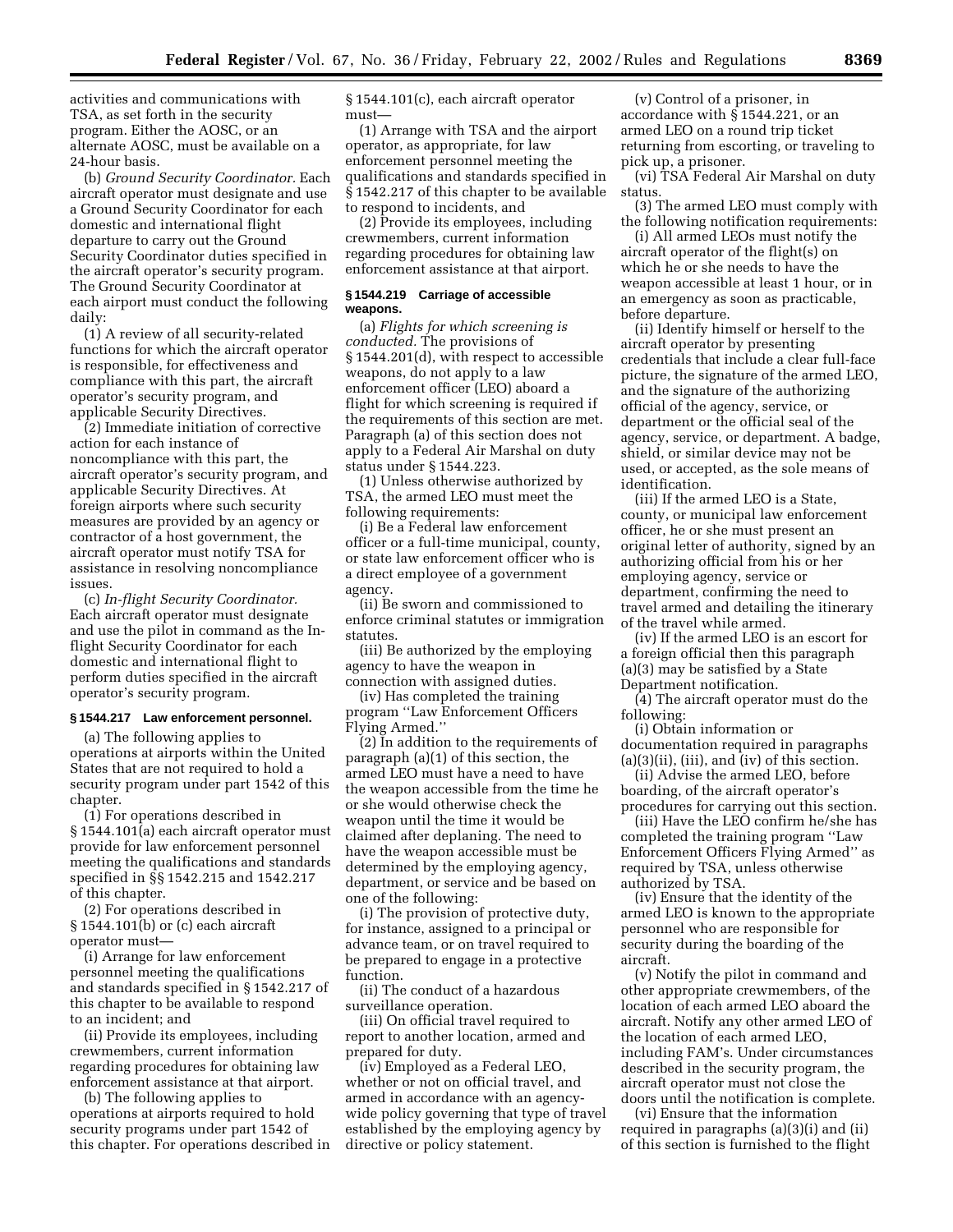crew of each additional connecting flight by the Ground Security Coordinator or other designated agent at each location.

(b) *Flights for which screening is not conducted.* The provisions of § 1544.201(d), with respect to accessible weapons, do not apply to a LEO aboard a flight for which screening is not required if the requirements of paragraphs  $(a)(1)$ ,  $(3)$ , and  $(4)$  of this section are met.

(c) *Alcohol.* (1) No aircraft operator may serve any alcoholic beverage to an armed LEO.

(2) No armed LEO may:

(i) Consume any alcoholic beverage while aboard an aircraft operated by an aircraft operator.

(ii) Board an aircraft armed if they have consumed an alcoholic beverage within the previous 8 hours.

(d) *Location of weapon.* (1) Any individual traveling aboard an aircraft while armed must at all times keep their weapon:

(i) Concealed and out of view, either on their person or in immediate reach, if the armed LEO is not in uniform.

(ii) On their person, if the armed LEO is in uniform.

(2) No individual may place a weapon in an overhead storage bin.

## **§ 1544.221 Carriage of prisoners under the control of armed law enforcement officers.**

(a) This section applies as follows:

(1) This section applies to the transport of prisoners under the escort of an armed law enforcement officer.

(2) This section does not apply to the carriage of passengers under voluntary protective escort.

(3) This section does not apply to the escort of non-violent detainees of the Immigration and Naturalization Service. This section does not apply to individuals who may be traveling with a prisoner and armed escort, such as the family of a deportee who is under armed escort.

(b) For the purpose of this section:

(1) ''High risk prisoner'' means a prisoner who is an exceptional escape risk, as determined by the law enforcement agency, and charged with, or convicted of, a violent crime.

(2) ''Low risk prisoner'' means any prisoner who has not been designated as ''high risk.''

(c) No aircraft operator may carry a prisoner in the custody of an armed law enforcement officer aboard an aircraft for which screening is required unless, in addition to the requirements in § 1544.219, the following requirements are met:

(1) The agency responsible for control of the prisoner has determined whether

the prisoner is considered a high risk or a low risk.

(2) Unless otherwise authorized by TSA, no more than one high risk prisoner may be carried on the aircraft.

(d) No aircraft operator may carry a prisoner in the custody of an armed law enforcement officer aboard an aircraft for which screening is required unless the following staffing requirements are met:

(1) A minimum of one armed law enforcement officer must control a low risk prisoner on a flight that is scheduled for 4 hours or less. One armed law enforcement officer may control no more than two low risk prisoners.

(2) A minimum of two armed law enforcement officers must control a low risk prisoner on a flight that is scheduled for more than 4 hours. Two armed law enforcement officers may control no more than two low risk prisoners.

(3) For high-risk prisoners:

(i) For one high-risk prisoner on a flight: A minimum of two armed law enforcement officers must control a high risk prisoner. No other prisoners may be under the control of those two armed law enforcement officers.

(ii) If TSA has authorized more than one high-risk prisoner to be on the flight under paragraph (c)(2) of this section, a minimum of one armed law enforcement officer for each prisoner and one additional armed law enforcement officer must control the prisoners. No other prisoners may be under the control of those armed law enforcement officers.

(e) An armed law enforcement officer who is escorting a prisoner—

(1) Must notify the aircraft operator at least 24 hours before the scheduled departure, or, if that is not possible as far in advance as possible of the following—

(i) The identity of the prisoner to be carried and the flight on which it is proposed to carry the prisoner; and

(ii) Whether or not the prisoner is considered to be a high risk or a low risk.

(2) Must arrive at the check-in counter at least 1 hour before to the scheduled departure.

(3) Must assure the aircraft operator, before departure, that each prisoner under the control of the officer(s) has been searched and does not have on or about his or her person or property anything that can be used as a weapon.

(4) Must be seated between the prisoner and any aisle.

(5) Must accompany the prisoner at all times, and keep the prisoner under control while aboard the aircraft.

(f) No aircraft operator may carry a prisoner in the custody of an armed law enforcement officer aboard an aircraft unless the following are met:

(1) When practicable, the prisoner must be boarded before any other boarding passengers and deplaned after all other deplaning passengers.

(2) The prisoner must be seated in a seat that is neither located in any passenger lounge area nor located next to or directly across from any exit and, when practicable, the aircraft operator should seat the prisoner in the rearmost seat of the passenger cabin.

(g) Each armed law enforcement officer escorting a prisoner and each aircraft operator must ensure that the prisoner is restrained from full use of his or her hands by an appropriate device that provides for minimum movement of the prisoner's hands, and must ensure that leg irons are not used.

(h) No aircraft operator may provide a prisoner under the control of a law enforcement officer—

(1) With food or beverage or metal eating utensils unless authorized to do so by the armed law enforcement officer.

(2) With any alcoholic beverage.

## **§ 1544.223 Transportation of Federal Air Marshals.**

(a) A Federal Air Marshal on duty status may have a weapon accessible while aboard an aircraft for which screening is required.

(b) Each aircraft operator must carry Federal Air Marshals, in the number and manner specified by TSA, on each scheduled passenger operation, and public charter passenger operation designated by TSA.

(c) Each Federal Air Marshal must be carried on a first priority basis and without charge while on duty, including positioning and repositioning flights. When a Federal Air Marshal is assigned to a scheduled flight that is canceled for any reason, the aircraft operator must carry that Federal Air Marshal without charge on another flight as designated by TSA.

(d) Each aircraft operator must assign the specific seat requested by a Federal Air Marshal who is on duty status. If another LEO is assigned to that seat or requests that seat, the aircraft operator must inform the Federal Air Marshal. The Federal Air Marshal will coordinate seat assignments with the other LEO.

(e) The Federal Air Marshal identifies himself or herself to the aircraft operator by presenting credentials that include a clear, full-face picture, the signature of the Federal Air Marshal, and the signature of the FAA Administrator. A badge, shield, or similar device may not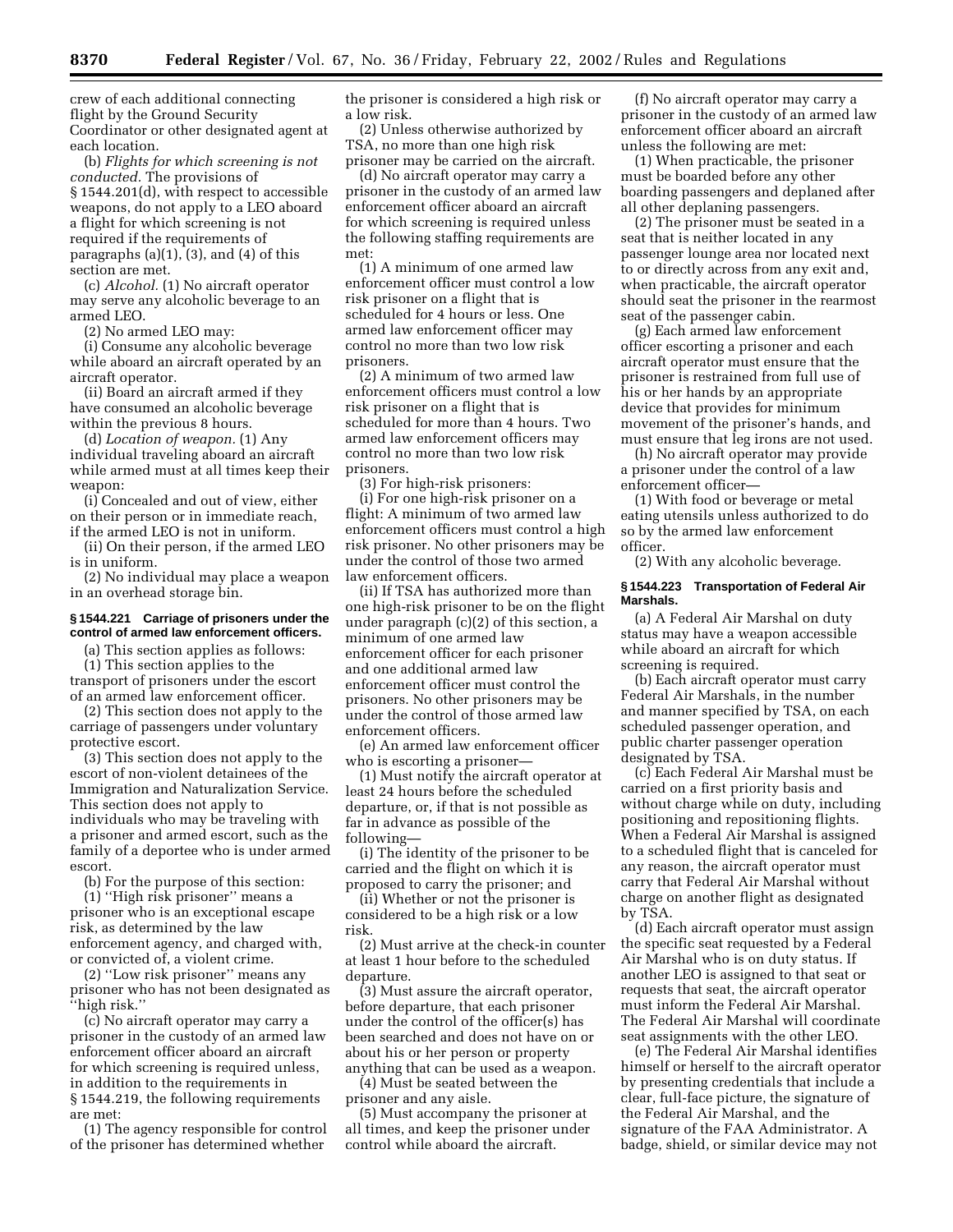be used or accepted as the sole means of identification.

(f) The requirements of § 1544.219(a) do not apply for a Federal Air Marshal on duty status.

(g) Each aircraft operator must restrict any information concerning the presence, seating, names, and purpose of Federal Air Marshals at any station or on any flight to those persons with an operational need to know.

(h) Law enforcement officers authorized to carry a weapon during a flight will be contacted directly by a Federal Air Marshal who is on that same flight.

## **§ 1544.225 Security of aircraft and facilities.**

Each aircraft operator must use the procedures included, and the facilities and equipment described, in its security program to perform the following control functions with respect to each aircraft operation:

(a) Prevent unauthorized access to areas controlled by the aircraft operator under an exclusive area agreement in accordance with § 1542.111 of this chapter.

(b) Prevent unauthorized access to each aircraft.

(c) Conduct a security inspection of each aircraft before placing it into passenger operations if access has not been controlled in accordance with the aircraft operator security program and as otherwise required in the security program.

#### **§ 1544.227 Exclusive area agreement.**

(a) An aircraft operator that has entered into an exclusive area agreement with an airport operator, under § 1542.111 of this chapter must carry out that exclusive area agreement.

(b) The aircraft operator must list in its security program the locations at which it has entered into exclusive area agreements with an airport operator.

(c) The aircraft operator must provide the exclusive area agreement to TSA upon request.

(d) Any exclusive area agreements in effect on November 14, 2001, must meet the requirements of this section and § 1542.111 of this chapter no later than November 14, 2002.

#### **§ 1544.229 Fingerprint-based criminal history records checks (CHRC): Unescorted access authority, authority to perform screening functions, and authority to perform checked baggage or cargo functions.**

(a) *Scope.* The following individuals are within the scope of this section. Unescorted access authority, authority to perform screening functions, and authority to perform checked baggage or cargo functions, are collectively referred to as ''covered functions.''

(1) *New unescorted access authority or authority to perform screening functions.* (i) Each employee or contract employee covered under a certification made to an airport operator on or after December 6, 2001, pursuant to 14 CFR 107.209(n) in effect prior to November 14, 2001 (see 14 CFR Parts 60 to 139 revised as of January 1, 2001) or § 1542.209(n) of this chapter.

(ii) Each individual issued on or after December 6, 2001, an aircraft operator identification media that one or more airports accepts as airport-approved media for unescorted access authority within a security identification display area (SIDA), as described in § 1542.205 of this chapter (referred to as ''unescorted access authority'').

(iii) Each individual, on or after December 6, 2001, granted authority to perform the following screening functions at locations within the United States (referred to as ''authority to perform screening functions'')—

(A) Screening passengers or property that will be carried in a cabin of an aircraft of an aircraft operator required to screen passengers under this part.

(B) Serving as an immediate supervisor (checkpoint security supervisor (CSS)), and the next supervisory level (shift or site supervisor), to those individuals described in paragraph (a)(1)(iii)(A) of this section.

(2) *Current unescorted access authority or authority to perform screening functions.* (i) Each employee or contract employee covered under a certification made to an airport operator pursuant to 14 CFR 107.31(n) in effect prior to November 14, 2001 (see 14 CFR Parts 60 to 139 revised as of January 1, 2001), or pursuant to 14 CFR 107.209(n) in effect prior to December 6, 2001 (see 14 CFR Parts 60 to 139 revised as of January 1, 2001).

(ii) Each individual who holds on December 6, 2001, an aircraft operator identification media that one or more airports accepts as airport-approved media for unescorted access authority within a security identification display area (SIDA), as described in § 1542.205 of this chapter.

(iii) Each individual who is performing on December 6, 2001, a screening function identified in paragraph (a)(1)(iii) of this section.

(3) *New authority to perform checked baggage or cargo functions.* Each individual who, on and after February 17, 2002, is granted the authority to perform the following checked baggage and cargo functions (referred to as ''authority to perform checked baggage

or cargo functions''), except for individuals described in paragraph (a)(1) of this section:

(i) Screening of checked baggage or cargo of an aircraft operator required to screen passengers under this part, or serving as an immediate supervisor of such an individual.

(ii) Accepting checked baggage for transport on behalf of an aircraft operator required to screen passengers under this part.

(4) *Current authority to perform checked baggage or cargo functions.* Each individual who holds on February 17, 2002, authority to perform checked baggage or cargo functions, except for individuals described in paragraph  $(a)(1)$  or  $(2)$  of this section.

(b) *Individuals seeking unescorted access authority, authority to perform screening functions, or authority to perform checked baggage or cargo functions.* Each aircraft operator must ensure that each individual identified in paragraph (a)(1) or (3) of this section has undergone a fingerprint-based CHRC that does not disclose that he or she has a disqualifying criminal offense, as described in paragraph (d) of this section, before—

(1) Making a certification to an airport operator regarding that individual;

(2) Issuing an aircraft operator identification medium to that individual;

(3) Authorizing that individual to perform screening functions; or

(4) Authorizing that individual to perform checked baggage or cargo functions.

(c) *Individuals who have not had a CHRC.* (1) *Deadline for conducting a CHRC.* Each aircraft operator must ensure that, on and after December 6, 2002:

(i) No individual retains unescorted access authority, whether obtained as a result of a certification to an airport operator under 14 CFR 107.31(n) in effect prior to November 14, 2001 (see 14 CFR parts 60 to 139 revised as of January 1, 2001), or under 14 CFR 107.209(n) in effect prior to December 6, 2001 (see 14 CFR Parts 60 to 139 revised as of January 1, 2001), or obtained as a result of the issuance of an aircraft operator's identification media, unless the individual has been subject to a fingerprint-based CHRC for unescorted access authority under this part.

(ii) No individual continues to have authority to perform screening functions described in paragraph (a)(1)(iii) of this section, unless the individual has been subject to a fingerprint-based CHRC under this part.

(iii) No individual continues to have authority to perform checked baggage or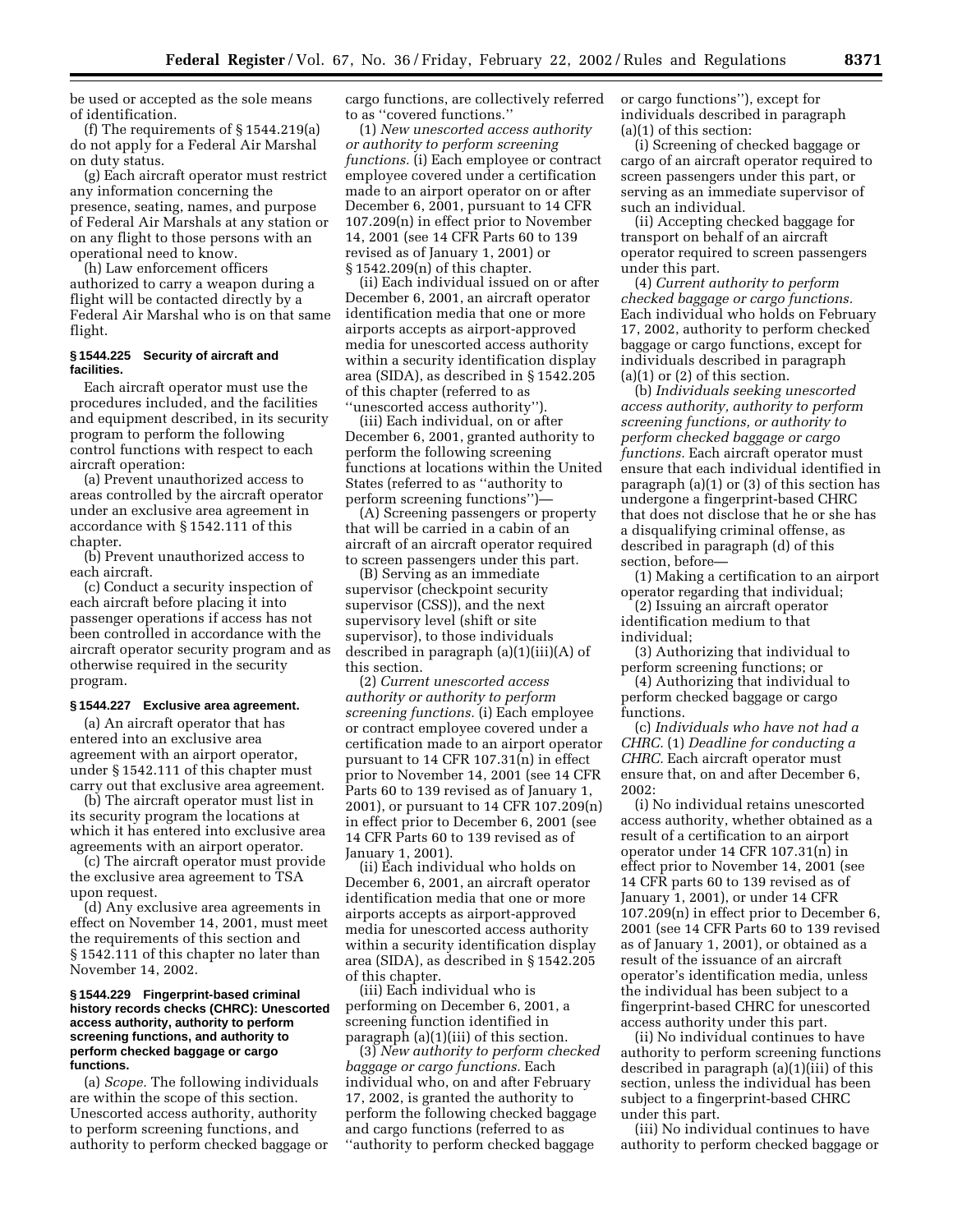cargo functions described in paragraph (a)(3) of this section, unless the individual has been subject to a fingerprint-based CHRC under this part.

(2) *Lookback for individuals with unescorted access authority or authority to perform screening functions.* When a CHRC discloses a disqualifying criminal offense for which the conviction or finding was on or after December 6, 1991, the aircraft operator must immediately suspend that individual's unescorted access authority or authority to perform screening functions.

(3) *Lookback for individuals with authority to perform checked baggage or cargo functions.* When a CHRC discloses a disqualifying criminal offense for which the conviction or finding was on or after February 17, 1992, the aircraft operator must immediately suspend that individual's authority to perform checked baggage or cargo functions.

(d) *Disqualifying criminal offenses.* An individual has a disqualifying criminal offense if the individual has been convicted, or found not guilty by reason of insanity, of any of the disqualifying crimes listed in this paragraph in any jurisdiction during the 10 years before the date of the individual's application for authority to perform covered functions, or while the individual has authority to perform covered functions. The disqualifying criminal offenses are as follows:

(1) Forgery of certificates, false marking of aircraft, and other aircraft registration violation; 49 U.S.C. 46306.

(2) Interference with air navigation; 49 U.S.C. 46308.

(3) Improper transportation of a hazardous material; 49 U.S.C. 46312.

(4) Aircraft piracy; 49 U.S.C. 46502.

(5) Interference with flight crew members or flight attendants; 49 U.S.C. 46504.

(6) Commission of certain crimes aboard aircraft in flight; 49 U.S.C. 46506.

(7) Carrying a weapon or explosive aboard aircraft; 49 U.S.C. 46505.

(8) Conveying false information and threats; 49 U.S.C. 46507.

(9) Aircraft piracy outside the special aircraft jurisdiction of the United States; 49 U.S.C. 46502(b).

(10) Lighting violations involving transporting controlled substances; 49 U.S.C. 46315.

(11) Unlawful entry into an aircraft or airport area that serves air carriers or foreign air carriers contrary to established security requirements; 49 U.S.C. 46314.

(12) Destruction of an aircraft or aircraft facility; 18 U.S.C. 32.

(13) Murder.

(14) Assault with intent to murder.

- (15) Espionage.
- (16) Sedition.
- (17) Kidnapping or hostage taking. (18) Treason.

(19) Rape or aggravated sexual abuse.

(20) Unlawful possession, use, sale, distribution, or manufacture of an

- explosive or weapon.
- 
- (21) Extortion.
- (22) Armed or felony unarmed robbery.
- (23) Distribution of, or intent to distribute, a controlled substance.

(24) Felony arson.

(25) Felony involving a threat.

(26) Felony involving—

(i) Willful destruction of property;

(ii) Importation or manufacture of a

controlled substance;

(iii) Burglary;

(iv) Theft;

- (v) Dishonesty, fraud, or
- misrepresentation;
- (vi) Possession or distribution of stolen property;

(vii) Aggravated assault;

(viii) Bribery; or

(ix) Illegal possession of a controlled substance punishable by a maximum term of imprisonment of more than 1 year.

(27) Violence at international airports; 18 U.S.C. 37.

(28) Conspiracy or attempt to commit any of the criminal acts listed in this paragraph (d).

(e) *Fingerprint application and processing.* (1) At the time of fingerprinting, the aircraft operator must provide the individual to be fingerprinted a fingerprint application that includes only the following—

(i) The disqualifying criminal offenses described in paragraph (d) of this section.

(ii) A statement that the individual signing the application does not have a disqualifying criminal offense.

(iii) A statement informing the individual that Federal regulations under 49 CFR 1544.229 impose a continuing obligation to disclose to the aircraft operator within 24 hours if he or she is convicted of any disqualifying criminal offense that occurs while he or she has authority to perform a covered function.

(iv) A statement reading, ''The information I have provided on this application is true, complete, and correct to the best of my knowledge and belief and is provided in good faith. I understand that a knowing and willful false statement on this application can be punished by fine or imprisonment or both. (See section 1001 of Title 18 United States Code.)''

(v) A line for the printed name of the individual.

(vi) A line for the individual's signature and date of signature.

(2) Each individual must complete and sign the application prior to submitting his or her fingerprints.

(3) The aircraft operator must verify the identity of the individual through two forms of identification prior to fingerprinting, and ensure that the printed name on the fingerprint application is legible. At least one of the two forms of identification must have been issued by a government authority, and at least one must include a photo.

(4) The aircraft operator must:

(i) Advise the individual that a copy of the criminal record received from the FBI will be provided to the individual, if requested by the individual in writing; and

(ii) Identify a point of contact if the individual has questions about the results of the CHRC.

(5) The aircraft operator must collect, control, and process one set of legible and classifiable fingerprints under direct observation by the aircraft operator or a law enforcement officer.

(6) Fingerprints may be obtained and processed electronically, or recorded on fingerprint cards approved by the FBI and distributed by TSA for that purpose.

(7) The fingerprint submission must be forwarded to TSA in the manner specified by TSA.

(f) *Fingerprinting fees.* Aircraft operators must pay for all fingerprints in a form and manner approved by TSA. The payment must be made at the designated rate (available from the local TSA security office) for each set of fingerprints submitted. Information about payment options is available though the designated TSA headquarters point of contact. Individual personal checks are not acceptable.

(g) *Determination of arrest status.* (1) When a CHRC on an individual described in paragraph (a)(1) or (3) of this section discloses an arrest for any disqualifying criminal offense listed in paragraph (d) of this section without indicating a disposition, the aircraft operator must determine, after investigation, that the arrest did not result in a disqualifying offense before granting authority to perform a covered function. If there is no disposition, or if the disposition did not result in a conviction or in a finding of not guilty by reason of insanity of one of the offenses listed in paragraph (d) of this section, the individual is not disqualified under this section.

(2) When a CHRC on an individual described in paragraph (a)(2) or (4) of this section discloses an arrest for any disqualifying criminal offense without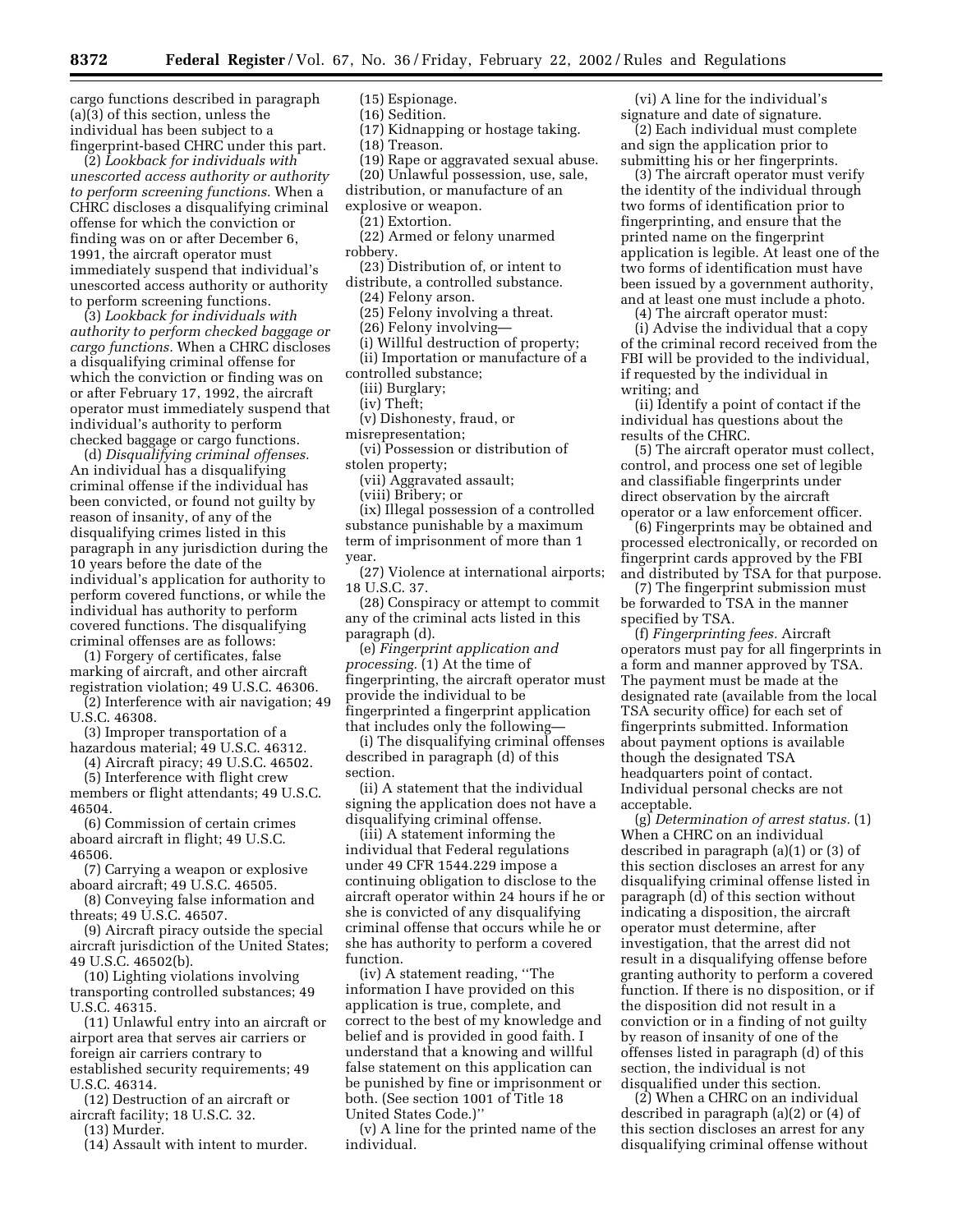indicating a disposition, the aircraft operator must suspend the individual's authority to perform a covered function not later than 45 days after obtaining the CHRC unless the aircraft operator determines, after investigation, that the arrest did not result in a disqualifying criminal offense. If there is no disposition, or if the disposition did not result in a conviction or in a finding of not guilty by reason of insanity of one of the offenses listed in paragraph (d) of this section, the individual is not disqualified under this section.

(3) The aircraft operator may only make the determinations required in paragraphs  $(g)(1)$  and  $(g)(2)$  of this section for individuals for whom it is issuing, or has issued, authority to perform a covered function; and individuals who are covered by a certification from an aircraft operator under § 1542.209(n) of this chapter. The aircraft operator may not make determinations for individuals described in § 1542.209(a) of this chapter.

(h) *Correction of FBI records and notification of disqualification.* (1) Before making a final decision to deny authority to an individual described in paragraph (a)(1) or (3) of this section, the aircraft operator must advise him or her that the FBI criminal record discloses information that would disqualify him or her from receiving or retaining authority to perform a covered function and provide the individual with a copy of the FBI record if he or she requests it.

(2) The aircraft operator must notify an individual that a final decision has been made to grant or deny authority to perform a covered function.

(3) Immediately following the suspension of authority to perform a covered function, the aircraft operator must advise the individual that the FBI criminal record discloses information that disqualifies him or her from retaining his or her authority, and provide the individual with a copy of the FBI record if he or she requests it.

(i) *Corrective action by the individual.* The individual may contact the local jurisdiction responsible for the information and the FBI to complete or correct the information contained in his or her record, subject to the following conditions—

(1) For an individual seeking unescorted access authority or authority to perform screening functions on or after December 6, 2001; or an individual seeking authority to perform checked baggage or cargo functions on or after February 17, 2002; the following applies:

(i) Within 30 days after being advised that the criminal record received from the FBI discloses a disqualifying criminal offense, the individual must notify the aircraft operator in writing of his or her intent to correct any information he or she believes to be inaccurate. The aircraft operator must obtain a copy, or accept a copy from the individual, of the revised FBI record or a certified true copy of the information from the appropriate court, prior to authority to perform a covered function.

(ii) If no notification, as described in paragraph (h)(1) of this section, is received within 30 days, the aircraft operator may make a final determination to deny authority to perform a covered function.

(2) For an individual with unescorted access authority or authority to perform screening functions before December 6, 2001; or an individual with authority to perform checked baggage or cargo functions before February 17, 2002; the following applies: Within 30 days after being advised of suspension because the criminal record received from the FBI discloses a disqualifying criminal offense, the individual must notify the aircraft operator in writing of his or her intent to correct any information he or she believes to be inaccurate. The aircraft operator must obtain a copy, or accept a copy from the individual, of the revised FBI record, or a certified true copy of the information from the appropriate court, prior to reinstating authority to perform a covered function.

(j) *Limits on dissemination of results.* Criminal record information provided by the FBI may be used only to carry out this section and § 1542.209 of this chapter. No person may disseminate the results of a CHRC to anyone other than:

(1) The individual to whom the record pertains, or that individual's authorized representative.

(2) Officials of airport operators who are determining whether to grant unescorted access to the individual under part 1542 of this chapter when the determination is not based on the aircraft operator's certification under § 1542.209(n) of this chapter.

(3) Other aircraft operators who are determining whether to grant authority to perform a covered function under this part.

(4) Others designated by TSA.

(k) *Recordkeeping.* The aircraft operator must maintain the following information.

(1) *Investigation conducted before December 6, 2001.* The aircraft operator must maintain and control the access or employment history investigation files, including the criminal history records

results portion, for investigations conducted before December 6, 2001.

(2) *Fingerprint application process on or after December 6, 2001.* The aircraft operator must physically maintain, control, and, as appropriate, destroy the fingerprint application and the criminal record. Only direct aircraft operator employees may carry out the responsibility for maintaining, controlling, and destroying criminal records.

(3) *Protection of records—all investigations.* The records required by this section must be maintained in a manner that is acceptable to TSA and in a manner that protects the confidentiality of the individual.

(4) *Duration—all investigations.* The records identified in this section with regard to an individual must be maintained until 180 days after the termination of the individual's authority to perform a covered function. When files are no longer maintained, the criminal record must be destroyed.

(l) *Continuing responsibilities.* (1) Each individual with unescorted access authority or the authority to perform screening functions on December 6, 2001, who had a disqualifying criminal offense in paragraph (d) of this section on or after December 6, 1991, must, by January 7, 2002, report the conviction to the aircraft operator and surrender the SIDA access medium to the issuer and cease performing screening functions, as applicable.

(2) Each individual with authority to perform a covered function who has a disqualifying criminal offense must report the offense to the aircraft operator and surrender the SIDA access medium to the issuer within 24 hours of the conviction or the finding of not guilty by reason of insanity.

(3) If information becomes available to the aircraft operator indicating that an individual with authority to perform a covered function has a possible conviction for any disqualifying criminal offense in paragraph (d) of this section, the aircraft operator must determine the status of the conviction. If a disqualifying criminal offense is confirmed the aircraft operator must immediately revoke any authority to perform a covered function.

(4) Each individual with authority to perform checked baggage or cargo functions on February 17, 2002, who had a disqualifying criminal offense in paragraph (d) of this section on or after February 17, 1992, must, by March 25 2002, report the conviction to the aircraft operator and cease performing check baggage or cargo functions.

(m) *Aircraft operator responsibility.* The aircraft operator must—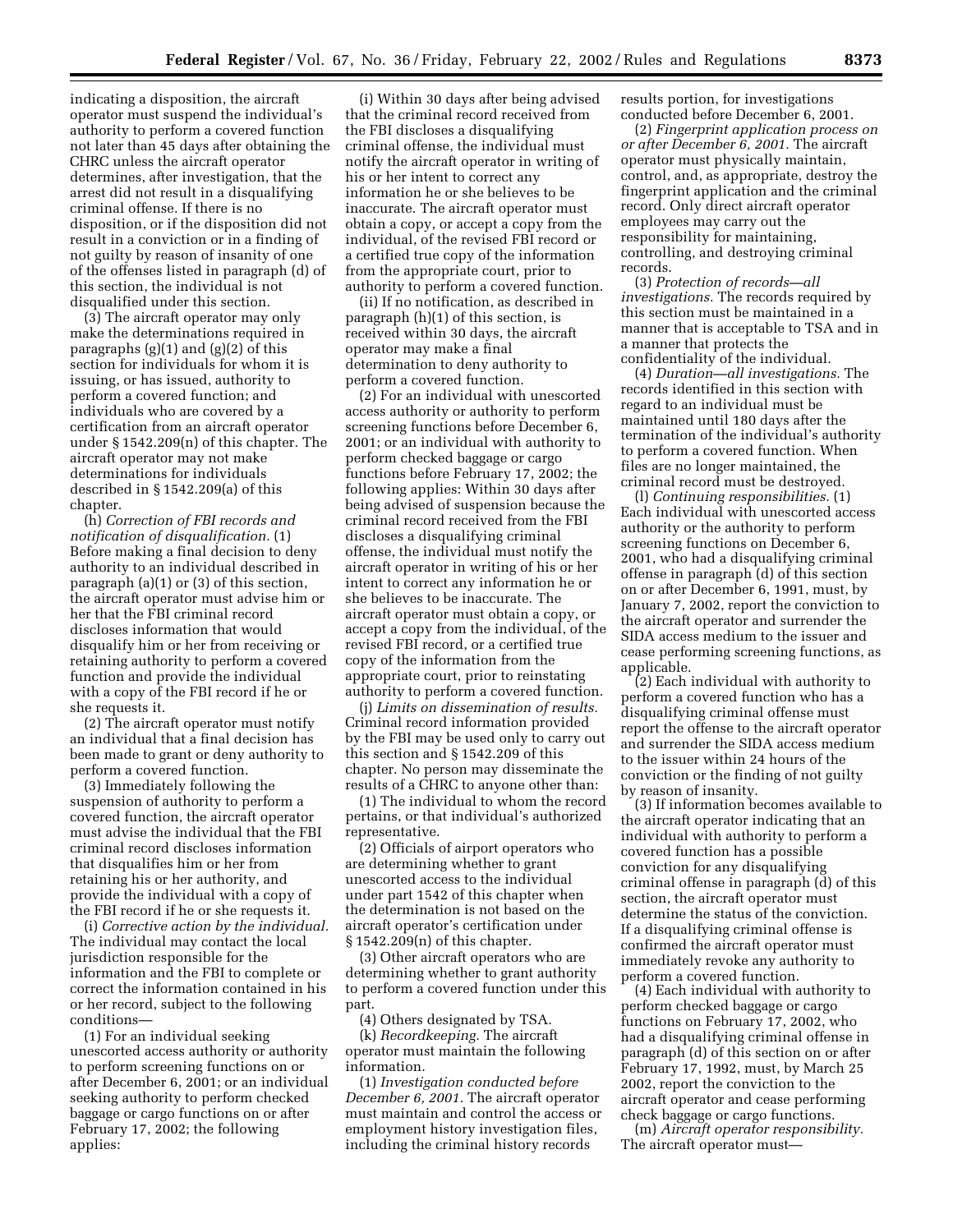(1) Designate an individual(s) to be responsible for maintaining and controlling the employment history investigations for those whom the aircraft operator has made a certification to an airport operator under 14 CFR 107.209(n) in effect prior to November 14, 2001 (see 14 CFR Parts 60 to 139 revised as of January 1, 2001), and for those whom the aircraft operator has issued identification media that are airport-accepted. The aircraft operator must designate a direct employee to maintain, control, and, as appropriate, destroy criminal records.

(2) Designate an individual(s) to maintain the employment history investigations of individuals with authority to perform screening functions whose files must be maintained at the location or station where the screener is performing his or her duties.

(3) Designate an individual(s) at appropriate locations to serve as the contact to receive notification from individuals seeking authority to perform covered functions of their intent to seek correction of their FBI criminal record.

(4) Audit the employment history investigations performed in accordance with this section and 14 CFR 108.33 in effect prior to November 14, 2001 (see 14 CFR Parts 60 to 139 revised as of January 1, 2001). The aircraft operator must set forth the audit procedures in its security program.

## **§ 1544.231 Airport-approved and exclusive area personnel identification systems.**

(a) Each aircraft operator must establish and carry out a personnel identification system for identification media that are airport-approved, or identification media that are issued for use in an exclusive area. The system must include the following:

(1) Personnel identification media that—

(i) Convey a full face image, full name, employer, and identification number of the individual to whom the identification medium is issued;

(ii) Indicate clearly the scope of the individual's access and movement privileges;

(iii) Indicate clearly an expiration date; and

(iv) Are of sufficient size and appearance as to be readily observable for challenge purposes.

(2) Procedures to ensure that each individual in the secured area or SIDA continuously displays the identification medium issued to that individual on the outermost garment above waist level, or is under escort.

(3) Procedures to ensure

accountability through the following: (i) Retrieving expired identification media.

(ii) Reporting lost or stolen identification media.

(iii) Securing unissued identification media stock and supplies.

(iv) Auditing the system at a minimum of once a year, or sooner, as necessary to ensure the integrity and accountability of all identification media.

(v) As specified in the aircraft operator security program, revalidate the identification system or reissue identification media if a portion of all issued, unexpired identification media are lost, stolen, or unretrieved, including identification media that are combined with access media.

(vi) Ensure that only one identification medium is issued to an individual at a time. A replacement identification medium may only be issued if an individual declares in writing that the medium has been lost or stolen.

(b) The aircraft operator may request approval of a temporary identification media system that meets the standards in § 1542.211(b) of this chapter, or may arrange with the airport to use temporary airport identification media in accordance with that section.

(c) Each aircraft operator must submit a plan to carry out this section to TSA no later than May 13, 2002. Each aircraft operator must fully implement its plan no later than November 14, 2003.

## **§ 1544.233 Security coordinators and crewmembers, training.**

(a) No aircraft operator may use any individual as a Ground Security Coordinator unless, within the preceding 12-calendar months, that individual has satisfactorily completed the security training as specified in the aircraft operator's security program.

(b) No aircraft operator may use any individual as an in-flight security coordinator or crewmember on any domestic or international flight unless, within the preceding 12-calendar months or within the time period specified in an Advanced Qualifications Program approved under SFAR 58 in 14 CFR part 121, that individual has satisfactorily completed the security training required by 14 CFR 121.417(b)(3)(v) or 135.331(b)(3)(v), and as specified in the aircraft operator's security program.

(c) With respect to training conducted under this section, whenever an individual completes recurrent training within one calendar month earlier, or one calendar month after the date it was required, that individual is considered to have completed the training in the calendar month in which it was required.

## **§ 1544.235 Training and knowledge for individuals with security-related duties.**

(a) No aircraft operator may use any direct or contractor employee to perform any security-related duties to meet the requirements of its security program unless that individual has received training as specified in its security program including their individual responsibilities in § 1540.105 of this chapter.

(b) Each aircraft operator must ensure that individuals performing securityrelated duties for the aircraft operator have knowledge of the provisions of this part, applicable Security Directives and Information Circulars, the approved airport security program applicable to their location, and the aircraft operator's security program to the extent that such individuals need to know in order to perform their duties.

## **Subpart D—Threat and Threat Response**

## **§ 1544.301 Contingency plan.**

Each aircraft operator must adopt a contingency plan and must:

(a) Implement its contingency plan when directed by TSA.

(b) Ensure that all information contained in the plan is updated annually and that appropriate persons are notified of any changes.

(c) Participate in an airport-sponsored exercise of the airport contingency plan or its equivalent, as provided in its security program.

## **§ 1544.303 Bomb or air piracy threats.**

(a) *Flight: Notification.* Upon receipt of a specific and credible threat to the security of a flight, the aircraft operator must—

(1) Immediately notify the ground and in-flight security coordinators of the threat, any evaluation thereof, and any measures to be applied; and

(2) Ensure that the in-flight security coordinator notifies all crewmembers of the threat, any evaluation thereof, and any measures to be applied; and

(3) Immediately notify the appropriate airport operator.

(b) *Flight: Inspection.* Upon receipt of a specific and credible threat to the security of a flight, each aircraft operator must attempt to determine whether or not any explosive or incendiary is present by doing the following:

(1) Conduct a security inspection on the ground before the next flight or, if the aircraft is in flight, immediately after its next landing.

(2) If the aircraft is on the ground, immediately deplane all passengers and submit that aircraft to a security search.

(3) If the aircraft is in flight, immediately advise the pilot in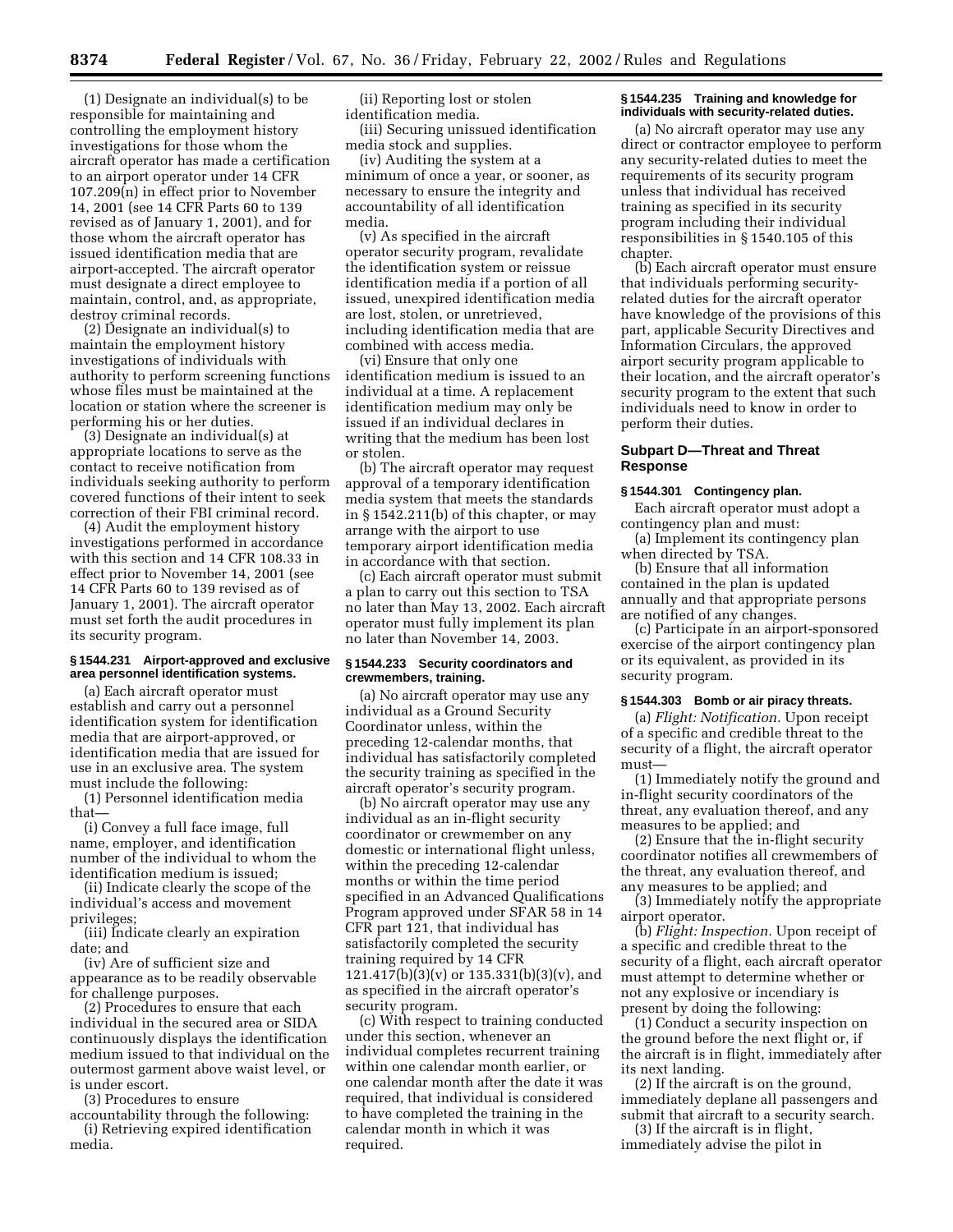command of all pertinent information available so that necessary emergency action can be taken.

(c) *Ground facility.* Upon receipt of a specific and credible threat to a specific ground facility at the airport, the aircraft operator must:

(1) Immediately notify the appropriate airport operator.

(2) Inform all other aircraft operators and foreign air carriers at the threatened facility.

(3) Conduct a security inspection.

(d) *Notification.* Upon receipt of any bomb threat against the security of a flight or facility, or upon receiving information that an act or suspected act of air piracy has been committed, the aircraft operator also must notify TSA. If the aircraft is in airspace under other than U.S. jurisdiction, the aircraft operator must also notify the appropriate authorities of the State in whose territory the aircraft is located and, if the aircraft is in flight, the appropriate authorities of the State in whose territory the aircraft is to land. Notification of the appropriate air traffic controlling authority is sufficient action to meet this requirement.

## **§ 1544.305 Security Directives and Information Circulars.**

(a) TSA may issue an Information Circular to notify aircraft operators of security concerns. When TSA determines that additional security measures are necessary to respond to a threat assessment or to a specific threat against civil aviation, TSA issues a Security Directive setting forth mandatory measures.

(b) Each aircraft operator required to have an approved aircraft operator security program must comply with each Security Directive issued to the aircraft operator by TSA, within the time prescribed in the Security Directive for compliance.

(c) Each aircraft operator that receives a Security Directive must—

(1) Within the time prescribed in the Security Directive, verbally acknowledge receipt of the Security Directive to TSA.

(2) Within the time prescribed in the Security Directive, specify the method by which the measures in the Security Directive have been implemented (or will be implemented, if the Security Directive is not yet effective).

(d) In the event that the aircraft operator is unable to implement the measures in the Security Directive, the aircraft operator must submit proposed alternative measures and the basis for submitting the alternative measures to TSA for approval. The aircraft operator must submit the proposed alternative

measures within the time prescribed in the Security Directive. The aircraft operator must implement any alternative measures approved by TSA.

(e) Each aircraft operator that receives a Security Directive may comment on the Security Directive by submitting data, views, or arguments in writing to TSA. TSA may amend the Security Directive based on comments received. Submission of a comment does not delay the effective date of the Security Directive.

(f) Each aircraft operator that receives a Security Directive or Information Circular and each person who receives information from a Security Directive or Information Circular must:

(1) Restrict the availability of the Security Directive or Information Circular, and information contained in either document, to those persons with an operational need-to-know.

(2) Refuse to release the Security Directive or Information Circular, and information contained in either document, to persons other than those with an operational need-to-know without the prior written consent of TSA.

## **Subpart E—Screener Qualifications When the Aircraft Operator Performs Screening**

## **§ 1544.401 Applicability of this subpart.**

(a) *Aircraft operator screening.* This subpart applies when the aircraft operator is conducting inspections as provided in § 1544.207(c).

(b) *Current screeners.* As used in this subpart, ''current screener'' means each individual who first performed screening functions before the date the aircraft operator must begin use of the new screener training program provided by TSA. Until November 19, 2002, each current screener must comply with § 1544.403. Until November 19, 2002, each aircraft operator must apply § 1544.403 for each current screener. On and after November 19, 2002, each such current screener must comply with §§ 1544.405 through 1544.411, and each aircraft operator must comply with §§ 1544.405 through 1544.411 for such individuals.

(c) *New screeners.* As used in this subpart, ''new screener'' means each individual who first performs screening functions on and after the date the aircraft operator must begin use of the new screener training program provided by TSA. Each aircraft operator must apply §§ 1544.405 through 1544.411 for individuals who first perform screening functions for new screeners.

## **§ 1544.403 Current screeners.**

This section applies to current screeners. This section no longer applies on and after November 19, 2002.

(a) No aircraft operator may use any person to perform any screening function, unless that person has:

(1) A high school diploma, a General Equivalency Diploma, or a combination of education and experience that the aircraft operator has determined to have equipped the person to perform the duties of the position.

(2) Basic aptitudes and physical abilities including color perception, visual and aural acuity, physical coordination, and motor skills to the following standards:

(i) Screeners operating X-ray equipment must be able to distinguish on the X-ray monitor the appropriate imaging standard specified in the aircraft operator's security program. Wherever the X-ray system displays colors, the operator must be able to perceive each color;

(ii) Screeners operating any screening equipment must be able to distinguish each color displayed on every type of screening equipment and explain what each color signifies;

(iii) Screeners must be able to hear and respond to the spoken voice and to audible alarms generated by screening equipment in an active checkpoint environment;

(iv) Screeners performing physical searches or other related operations must be able to efficiently and thoroughly manipulate and handle such baggage, containers, and other objects subject to security processing; and

(v) Screeners who perform pat-downs or hand-held metal detector searches of persons must have sufficient dexterity and capability to thoroughly conduct those procedures over a person's entire body.

(3) The ability to read, speak, and write English well enough to—

(i) Carry out written and oral instructions regarding the proper performance of screening duties;

(ii) Read English language identification media, credentials, airline tickets, and labels on items normally encountered in the screening process;

(iii) Provide direction to and understand and answer questions from English-speaking persons undergoing screening; and

(iv) Write incident reports and statements and log entries into security records in the English language.

(4) Satisfactorily completed all initial, recurrent, and appropriate specialized training required by the aircraft operator's security program, except as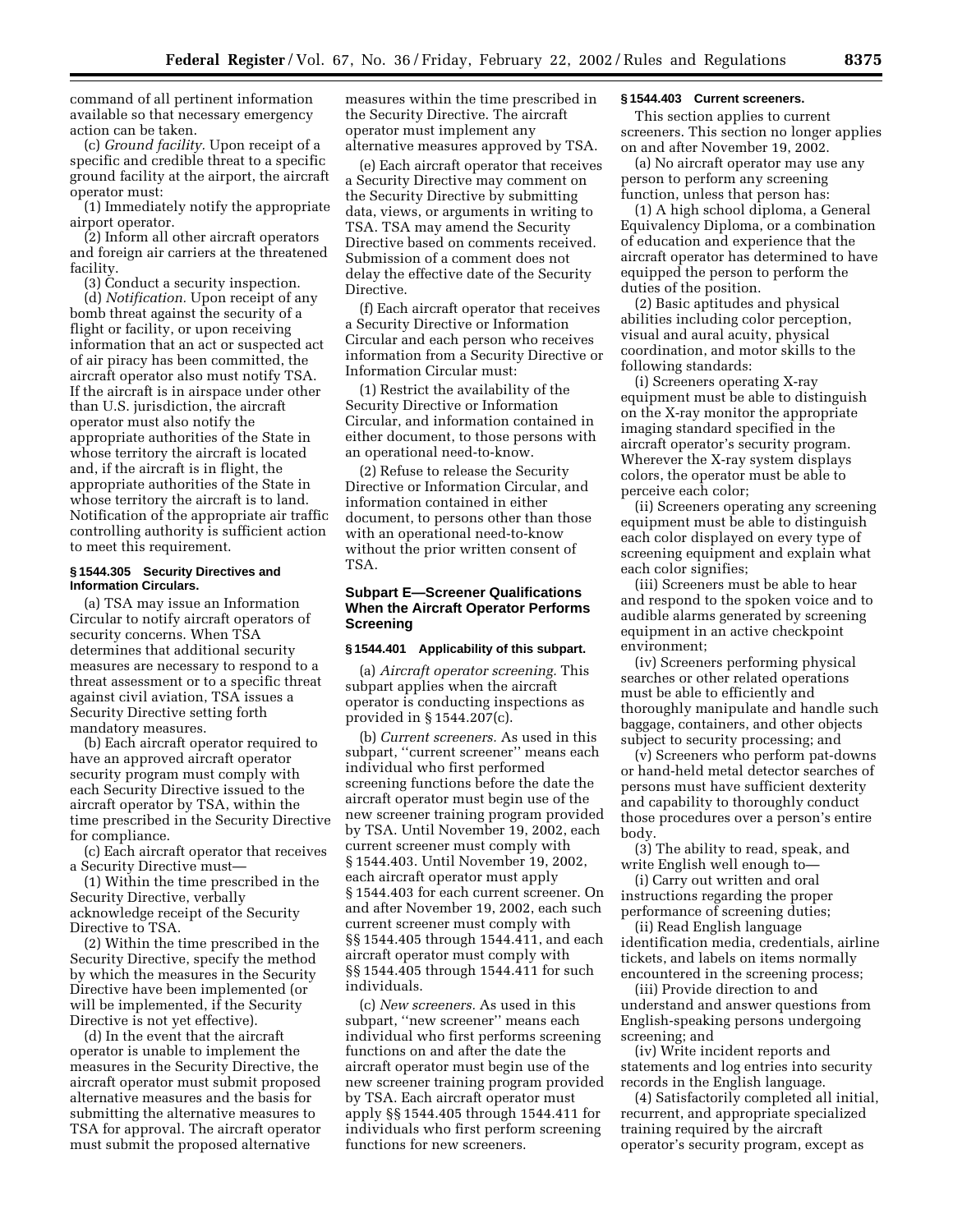provided in paragraph (b) of this section.

(b) The aircraft operator may use a person who has not completed the training required by paragraph (a)(4) of this section during the on-the-job portion of training to perform security functions provided that the person:

(1) Is closely supervised, and

(2) Does not make independent judgments as to whether persons or property may enter a sterile area or aircraft without further inspection.

(c) No aircraft operator must use a person to perform a screening function after that person has failed an operational test related to that function until that person has successfully completed the remedial training specified in the aircraft operator's security program.

(d) Each aircraft operator must ensure that a Ground Security Coordinator conducts and documents an annual evaluation of each individual assigned screening duties and may continue that individual's employment in a screening capacity only upon the determination by the Ground Security Coordinator that the individual:

(1) Has not suffered a significant diminution of any physical ability required to perform a screening function since the last evaluation of those abilities;

(2) Has a satisfactory record of performance and attention to duty based on the standards and requirements in its security program; and

(3) Demonstrates the current knowledge and skills necessary to courteously, vigilantly, and effectively perform screening functions.

(e) Paragraphs (a) through (d) of this section do not apply to those screening functions conducted outside the United States over which the aircraft operator does not have operational control. In the event the aircraft operator is unable to implement paragraphs (a) through (d) of this section for screening functions outside the United States, the aircraft operator must notify TSA of those aircraft operator stations so affected.

(f) At locations outside the United States where the aircraft operator has operational control over a screening function, the aircraft operator may use screeners who do not meet the requirements of paragraph (a)(3) of this section, provided that at least one representative of the aircraft operator who has the ability to functionally read and speak English is present while the aircraft operator's passengers are undergoing security screening.

## **§ 1544.405 New screeners: Qualifications of screening personnel.**

(a) No individual subject to this subpart may perform a screening function unless that individual has the qualifications described in §§ 1544.405 through 1544.411. No aircraft operator may use such an individual to perform a screening function unless that person complies with the requirements of §§ 1544.405 through 1544.411.

(b) A screener must have a satisfactory or better score on a screener selection test administered by TSA.

(c) A screener must be a citizen of the United States.

(d) A screener must have a high school diploma, a General Equivalency Diploma, or a combination of education and experience that the TSA has determined to be sufficient for the individual to perform the duties of the position.

(e) A screener must have basic aptitudes and physical abilities including color perception, visual and aural acuity, physical coordination, and motor skills to the following standards:

(1) Screeners operating screening equipment must be able to distinguish on the screening equipment monitor the appropriate imaging standard specified in the aircraft operator's security program.

(2) Screeners operating any screening equipment must be able to distinguish each color displayed on every type of screening equipment and explain what each color signifies.

(3) Screeners must be able to hear and respond to the spoken voice and to audible alarms generated by screening equipment at an active screening location.

(4) Screeners who perform physical searches or other related operations must be able to efficiently and thoroughly manipulate and handle such baggage, containers, cargo, and other objects subject to screening.

(5) Screeners who perform pat-downs or hand-held metal detector searches of individuals must have sufficient dexterity and capability to thoroughly conduct those procedures over an individual's entire body.

(f) A screener must have the ability to read, speak, and write English well enough to—

(1) Carry out written and oral instructions regarding the proper performance of screening duties;

(2) Read English language identification media, credentials, airline tickets, documents, air waybills, invoices, and labels on items normally encountered in the screening process;

(3) Provide direction to and understand and answer questions from English-speaking individuals undergoing screening; and

(4) Write incident reports and statements and log entries into security records in the English language.

(g) At locations outside the United States where the aircraft operator has operational control over a screening function, the aircraft operator may use screeners who do not meet the requirements of paragraph (f) of this section, provided that at least one representative of the aircraft operator who has the ability to functionally read and speak English is present while the aircraft operator's passengers are undergoing security screening. At such locations the aircraft operator may use screeners who are not United States citizens.

## **§ 1544.407 New screeners: Training, testing, and knowledge of individuals who perform screening functions.**

(a) *Training required.* Before performing screening functions, an individual must have completed initial, recurrent, and appropriate specialized training as specified in this section and the aircraft operator's security program. No aircraft operator may use any screener, screener in charge, or checkpoint security supervisor unless that individual has satisfactorily completed the required training. This paragraph does not prohibit the performance of screening functions during on-the-job training as provided in § 1544.409 (b).

(b) *Use of training programs.* Training for screeners must be conducted under programs provided by TSA. Training programs for screeners-in-charge and checkpoint security supervisors must be conducted in accordance with the aircraft operator's security program.

(c) *Classroom instruction.* Each screener must complete at least 40 hours of classroom instruction or successfully complete a program that TSA determines will train individuals to a level of proficiency equivalent to the level that would be achieved by such classroom instruction.

(d) *Screener readiness test.* Before beginning on-the-job training, a screener trainee must pass the screener readiness test prescribed by TSA.

(e) *On-the-job training and testing.* Each screener must complete at least 60 hours of on-the-job training and must pass an on-the-job training test prescribed by TSA. No aircraft operator may permit a screener trainee to exercise independent judgment as a screener, until the individual passes an on-the-job training test prescribed by TSA.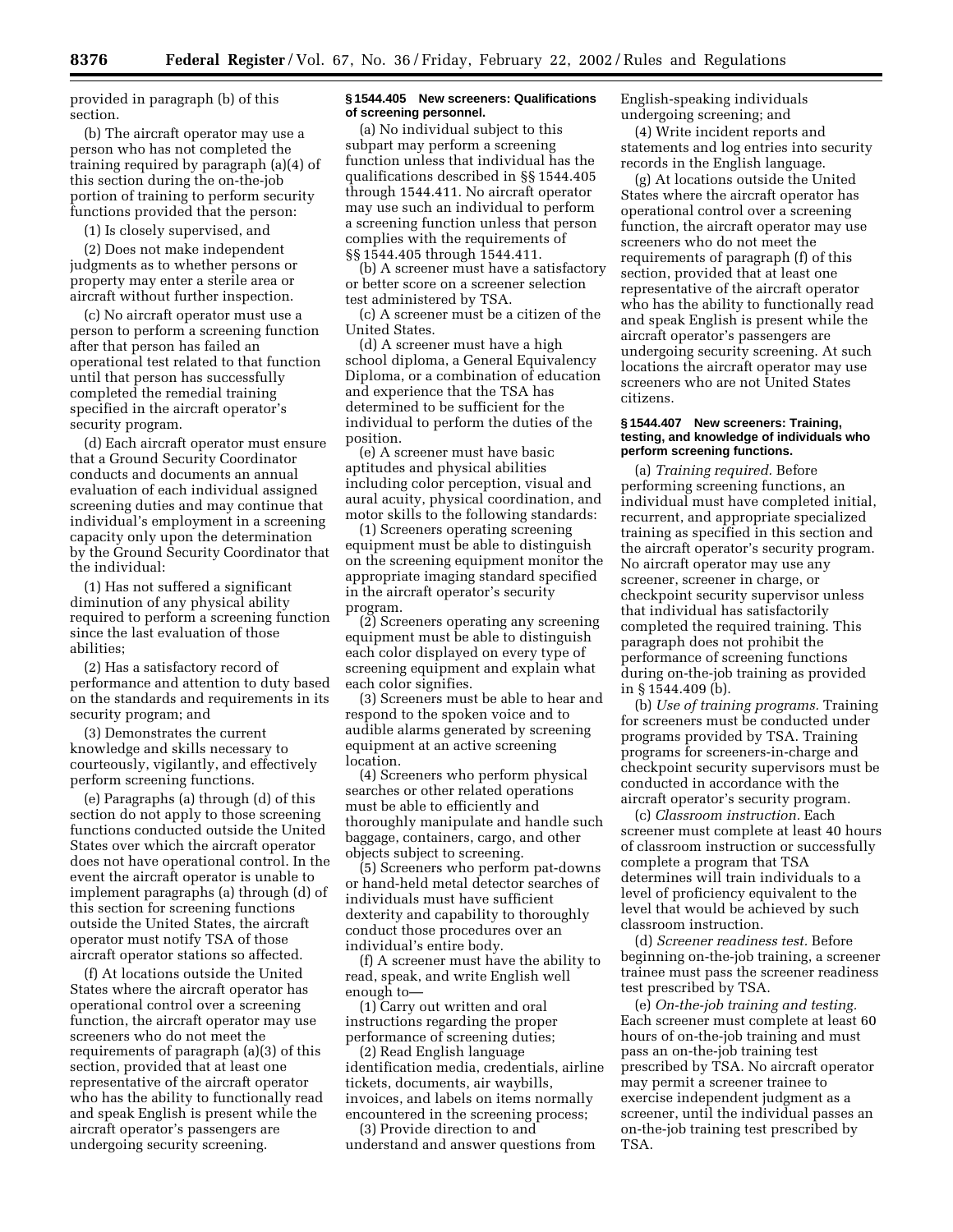(f) *Knowledge requirements.* Each aircraft operator must ensure that individuals performing as screeners, screeners-in-charge, and checkpoint security supervisors for the aircraft operator have knowledge of the provisions of this part, the aircraft operator's security program, and applicable Security Directives and Information Circulars to the extent necessary to perform their duties.

(g) *Disclosure of sensitive security information during training.* The aircraft operator may not permit a trainee to have access to sensitive security information during screener training unless a criminal history records check has successfully been completed for that individual in accordance with § 1544.229, and the individual has no disqualifying criminal offense.

## **§ 1544.409 New screeners: Integrity of screener tests.**

(a) *Cheating or other unauthorized conduct.* (1) Except as authorized by the TSA, no person may—

(i) Copy or intentionally remove a test under this part;

(ii) Give to another or receive from another any part or copy of that test;

(iii) Give help on that test to or receive help on that test from any person during the period that the test is being given; or

(iv) Use any material or aid during the period that the test is being given.

(2) No person may take any part of that test on behalf of another person.

(3) No person may cause, assist, or participate intentionally in any act prohibited by this paragraph (a).

(b) *Administering and monitoring screener tests.* (1) Each aircraft operator must notify TSA of the time and location at which it will administer each screener readiness test required under § 1544.405(d).

(2) Either TSA or the aircraft operator must administer and monitor the screener readiness test. Where more than one aircraft operator or foreign air carrier uses a screening location, TSA may authorize an employee of one or more of the aircraft operators or foreign air carriers to monitor the test for a trainee who will screen at that location.

(3) If TSA or a representative of TSA is not available to administer and monitor a screener readiness test, the aircraft operator must provide a direct employee to administer and monitor the screener readiness test.

(4) An aircraft operator employee who administers and monitors a screener readiness test must not be an instructor, screener, screener-in-charge, checkpoint security supervisor, or other screening supervisor. The employee must be

familiar with the procedures for administering and monitoring the test and must be capable of observing whether the trainee or others are engaging in cheating or other unauthorized conduct.

## **§ 1544.411 New screeners: Continuing qualifications for screening personnel.**

(a) *Impairment.* No individual may perform a screening function if he or she shows evidence of impairment, such as impairment due to illegal drugs, sleep deprivation, medication, or alcohol.

(b) *Training not complete.* An individual who has not completed the training required by § 1544.405 may be deployed during the on-the-job portion of training to perform security functions provided that the individual—

(1) Is closely supervised; and

(2) Does not make independent judgments as to whether individuals or property may enter a sterile area or aircraft without further inspection.

(c) *Failure of operational test.* No aircraft operator may use an individual to perform a screening function after that individual has failed an operational test related to that function, until that individual has successfully completed the remedial training specified in the aircraft operator's security program.

(d) *Annual proficiency review.* Each individual assigned screening duties shall receive an annual evaluation. The aircraft operator must ensure that a Ground Security Coordinator conducts and documents an annual evaluation of each individual who performs screening functions. An individual who performs screening functions may not continue to perform such functions unless the evaluation demonstrates that the individual—

(1) Continues to meet all qualifications and standards required to perform a screening function;

(2) Has a satisfactory record of performance and attention to duty based on the standards and requirements in the aircraft operator's security program; and

(3) Demonstrates the current knowledge and skills necessary to courteously, vigilantly, and effectively perform screening functions.

7. Add new part 1546 to Chapter XII, subchapter C.

## **PART 1546—FOREIGN AIR CARRIER SECURITY**

## **Subpart A—General**

Sec.

1546.1 Applicability of this part. 1546.3 TSA inspection authority.

## **Subpart B—Security Program**

1546.101 Adoption and implementation.

- 1546.103 Form, content, and availability of security program.
- 1546.105 Acceptance of and amendments to the security program.

#### **Subpart C—Operations**

- 1546.201 Acceptance and screening of individuals and accessible property.
- 1546.203 Acceptance and screening of checked baggage.
- 1546.205 Acceptance and screening of cargo.
- 1546.207 Screening of individuals and property.
- 1546.209 Use of X-ray systems.
- 1546.211 Law enforcement personnel.

#### **Subpart D—Threat and Threat Response**

1546.301 Bomb or air piracy threats.

## **Subpart E—Screener Qualifications When the Foreign Air Carrier Conducts Screening**

- 1546.401 Applicability of this subpart.
- 1546.403 Current screeners.
- 1546.405 New screeners: Qualifications of screening personnel.
- 1546.407 New screeners: Training, testing, and knowledge of individuals who perform screening functions.
- 1546.409 New screeners: Integrity of screener tests.
- 1546.411 New screeners: Continuing qualifications for screening personnel.

**Authority:** 49 U.S.C. 114, 5103, 40119, 44901–44905–44907, 44914, 44916–44917, 44935–44936, 44942, 46105.

## **Subpart A—General**

#### **§ 1546.1 Applicability of this part.**

This part prescribes aviation security rules governing the following:

(a) The operation within the United States of each foreign air carrier holding a permit issued by the Department of Transportation under 49 U.S.C. 41302 or other appropriate authority issued by the former Civil Aeronautics Board or the Department of Transportation.

(b) Each law enforcement officer flying armed aboard an aircraft operated by a foreign air carrier described in paragraph (a) of this section.

## **§ 1546.3 TSA inspection authority.**

(a) Each foreign air carrier must allow TSA, at any time or place, to make any inspections or tests, including copying records, to determine compliance of an airport operator, aircraft operator, foreign air carrier, indirect air carrier, or other airport tenants with—

(1) This subchapter and any security program under this subchapter, and part 1520 of this chapter; and

(2) 49 U.S.C. Subtitle VII, as amended.

(b) At the request of TSA, each foreign air carrier must provide evidence of compliance with this subchapter and its security program, including copies of records.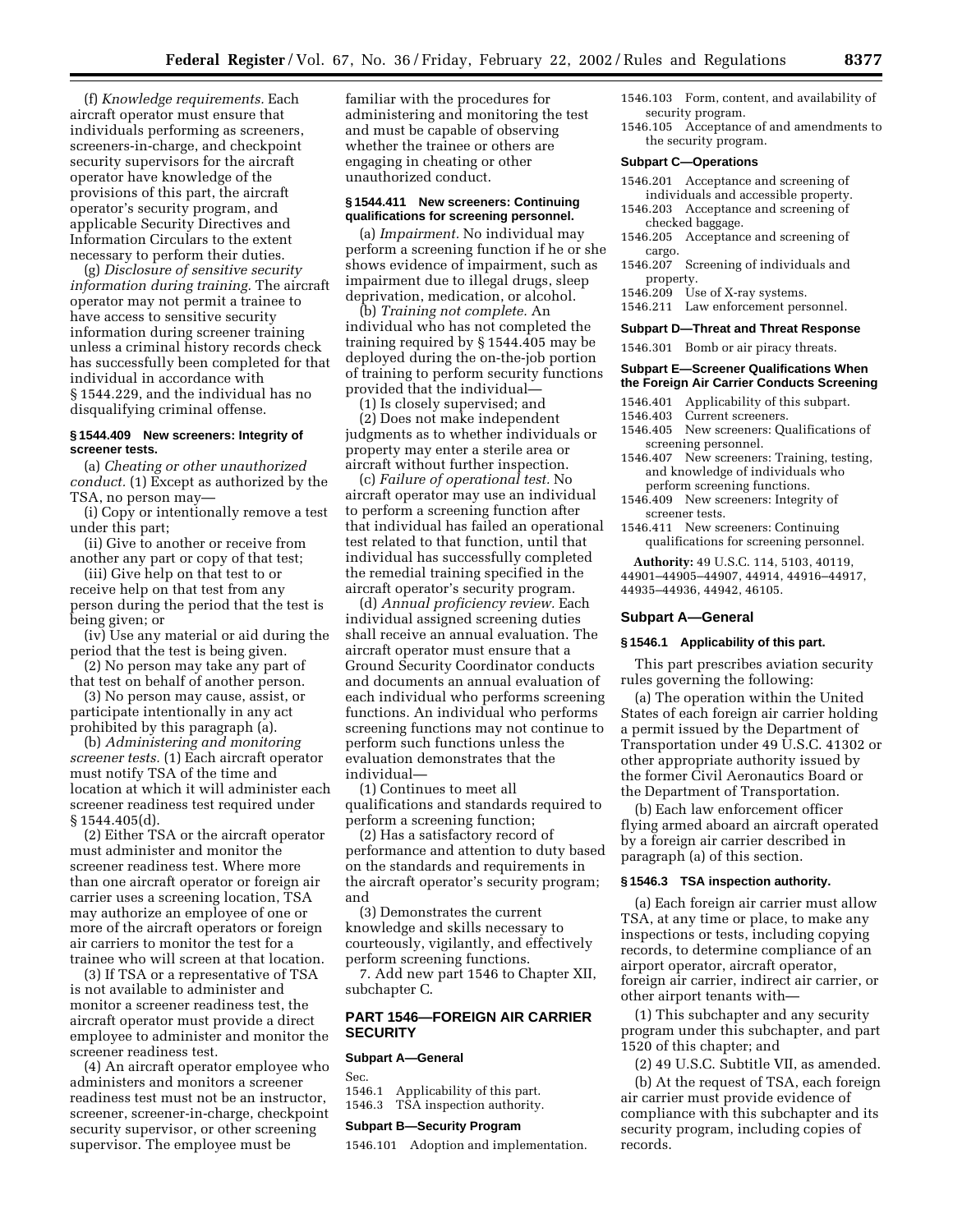## **Subpart B—Security Program**

## **§ 1546.101 Adoption and implementation.**

Each foreign air carrier landing or taking off in the United States must adopt and carry out a security program, for each scheduled and public charter passenger operation, that meets the requirements of—

(a) Section 1546.103(b) for each operation with an airplane having a passenger seating configuration of 61 or more seats;

(b) Section 1546.103(b) for each operation that will provide deplaned passengers access to a sterile area, or enplane passengers from a sterile area, when that access is not controlled by an aircraft operator using a security program under part 1544 of this chapter or a foreign air carrier using a security program under this part;

(c) Section 1546.103(b) for each operation with an airplane having a passenger seating configuration of 31 or more seats but 60 or fewer seats for which TSA has notified the foreign air carrier in writing that a threat exists; and

(d) Section 1546.103(c) for each operation with an airplane having a passenger seating configuration of 31 or more seats but 60 or fewer seats, when TSA has not notified the foreign air carrier in writing that a threat exists with respect to that operation.

#### **§ 1546.103 Form, content, and availability of security program.**

(a) *General requirements.* The security program must be:

(1) Acceptable to TSA. A foreign air carrier's security program is acceptable only if TSA finds that the security program provides passengers a level of protection similar to the level of protection provided by U.S. air carriers serving the same airports. Foreign air carriers must employ procedures equivalent to those required of U.S. air carriers serving the same airport if TSA determines that such procedures are necessary to provide passengers a similar level of protection.

(2) In English unless TSA requests that the program be submitted in the official language of the foreign air carrier's country.

(b) *Content of security program.* Each security program required by § 1546.101(a), (b), or (c) must be designed to—

(1) Prevent or deter the carriage aboard airplanes of any unauthorized explosive, incendiary, or weapon on or about each individual's person or accessible property, except as provided in § 1546.201(d), through screening by

weapon-detecting procedures or facilities;

(2) Prohibit unauthorized access to airplanes;

(3) Ensure that checked baggage is accepted by a responsible agent of the foreign air carrier; and

(4) Prevent cargo and checked baggage from being loaded aboard its airplanes unless handled in accordance with the foreign air carrier's security procedures.

(c) *Law enforcement support.* Each security program required by § 1546.101(d) must include the procedures used to comply with the applicable requirements of § 1546.209 regarding law enforcement officers.

(d) *Availability.* Each foreign air carrier required to adopt and use a security program under this part must—

(1) Restrict the distribution, disclosure, and availability of sensitive security information, as defined in part 1520 of this chapter, to persons with a need to know; and

(2) Refer requests for sensitive security information by other persons to TSA.

## **§ 1546.105 Acceptance of and amendments to the security program.**

(a) *Initial acceptance of security program.* Unless otherwise authorized by TSA, each foreign air carrier required to have a security program by this part must submit its proposed program to TSA at least 90 days before the intended date of passenger operations. TSA will notify the foreign air carrier of the security program's acceptability, or the need to modify the proposed security program for it to be acceptable under this part, within 30 days after receiving the proposed security program. The foreign air carrier may petition TSA to reconsider the notice to modify the security program within 30 days after receiving a notice to modify.

(b) *Amendment requested by a foreign air carrier.* A foreign air carrier may submit a request to TSA to amend its accepted security program as follows:

(1) The proposed amendment must be filed with the designated official at least 45 calendar days before the date it proposes for the amendment to become effective, unless a shorter period is allowed by the designated official.

(2) Within 30 calendar days after receiving a proposed amendment, the designated official, in writing, either approves or denies the request to amend.

(3) An amendment to a foreign air carrier security program may be approved if the designated official determines that safety and the public interest will allow it, and the proposed amendment provides the level of security required under this part.

(4) Within 45 calendar days after receiving a denial, the foreign air carrier may petition the Under Secretary to reconsider the denial. A petition for reconsideration must be filed with the designated official.

(5) Upon receipt of a petition for reconsideration, the designated official either approves the request to amend or transmits the petition, together with any pertinent information, to the Under Secretary for reconsideration. The Under Secretary disposes of the petition within 30 calendar days of receipt by either directing the designated official to approve the amendment, or affirming the denial.

(6) Any foreign air carrier may submit a group proposal for an amendment that is on behalf of it and other aircraft operators that co-sign the proposal.

(c) *Amendment by TSA.* If the safety and the public interest require an amendment, the designated official may amend an accepted security program as follows:

(1) The designated official notifies the foreign air carrier, in writing, of the proposed amendment, fixing a period of not less than 45 calendar days within which the foreign air carrier may submit written information, views, and arguments on the amendment.

(2) After considering all relevant material, the designated official notifies the foreign air carrier of any amendment adopted or rescinds the notice. If the amendment is adopted, it becomes effective not less than 30 calendar days after the foreign air carrier receives the notice of amendment, unless the foreign air carrier petitions the Under Secretary to reconsider no later than 15 calendar days before the effective date of the amendment. The foreign air carrier must send the petition for reconsideration to the designated official. A timely petition for reconsideration stays the effective date of the amendment.

(3) Upon receipt of a petition for reconsideration, the designated official either amends or withdraws the notice or transmits the petition, together with any pertinent information, to the Under Secretary for reconsideration. The Under Secretary disposes of the petition within 30 calendar days of receipt by either directing the designated official to withdraw or amend the amendment, or by affirming the amendment.

(d) *Emergency amendments.* If the designated official finds that there is an emergency requiring immediate action with respect to safety in air transportation or in air commerce that makes procedures in this section contrary to the public interest, the designated official may issue an amendment, without the prior notice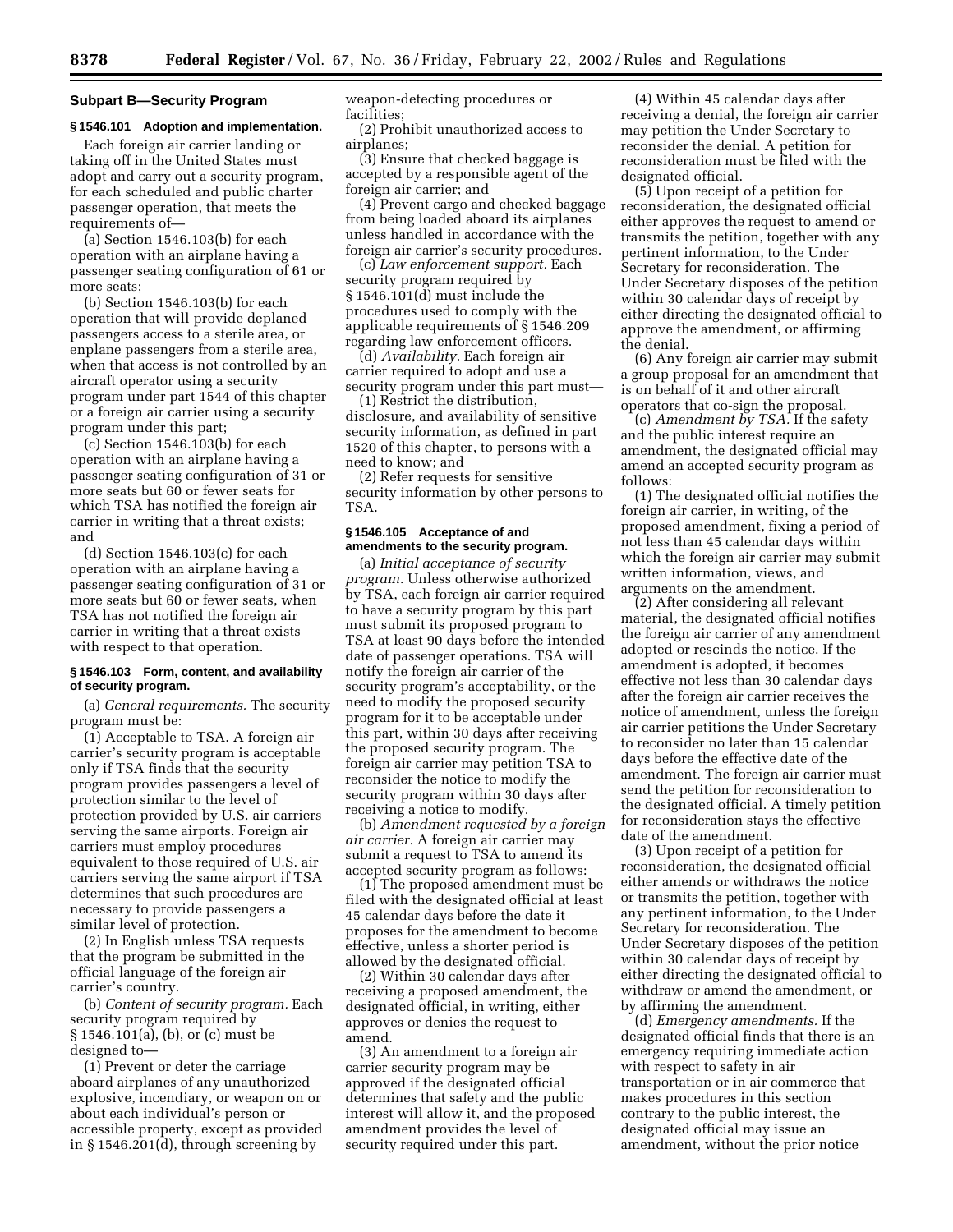and comment procedures in paragraph (c) of this section, effective without stay on the date the foreign air carrier receives notice of it. In such a case, the designated official will incorporate in the notice a brief statement of the reasons and findings for the amendment to be adopted. The foreign air carrier may file a petition for reconsideration under paragraph (c) of this section; however, this does not stay the effectiveness of the emergency amendment.

## **Subpart C—Operations**

## **§ 1546.201 Acceptance and screening of individuals and accessible property.**

(a) *Preventing or deterring the carriage of any explosive, incendiary, or weapon.* Unless otherwise authorized by TSA, each foreign air carrier must use the measures in its security program to prevent or deter the carriage of any explosive, incendiary, or weapon on or about each individual's person or accessible property before boarding an aircraft or entering a sterile area.

(b) *Screening of individuals and accessible property.* Except as provided in its security program, each foreign air carrier must ensure that each individual entering a sterile area at each preboard screening checkpoint for which it is responsible, and all accessible property under that individual's control, are inspected for weapons, explosives, and incendiaries as provided in § 1546.207.

(c) *Refusal to transport.* Each foreign air carrier conducting an operation for which a security program is required by § 1546.101(a), (b), or (c) must refuse to transport—

(1) Any individual who does not consent to a search or inspection of his or her person in accordance with the system prescribed in this part; and

(2) Any property of any individual or other person who does not consent to a search or inspection of that property in accordance with the system prescribed by this part.

(d) *Explosive, incendiary, weapon: Prohibitions and exceptions.* No individual may, while on board an aircraft being operated by a foreign air carrier in the United States, carry on or about his person a deadly or dangerous weapon, either concealed or unconcealed. This paragraph (d) does not apply to—

(1) Officials or employees of the state of registry of the aircraft who are authorized by that state to carry arms; and

(2) Crewmembers and other individuals authorized by the foreign air carrier to carry arms.

## **§ 1546.203 Acceptance and screening of checked baggage.**

(a) *Preventing or deterring the carriage of any explosive or incendiary.* Each foreign air carrier must use the procedures, facilities, and equipment described in its security program to prevent or deter the carriage of any unauthorized explosive or incendiary onboard aircraft in checked baggage.

(b) *Refusal to transport.* Each foreign air carrier must refuse to transport any individual's checked baggage or property if the individual does not consent to a search or inspection of that checked baggage or property in accordance with the system prescribed by this part.

(c) *Firearms in checked baggage.* No foreign air carrier may knowingly permit any person to transport, nor may any person transport, while aboard an aircraft being operated in the United States by that carrier, in checked baggage, a firearm, unless:

(1) The person has notified the foreign air carrier before checking the baggage that the firearm is in the baggage; and

(2) The baggage is carried in an area inaccessible to passengers.

## **§ 1546.205 Acceptance and screening of cargo.**

(a) *General requirements.* Each foreign air carrier must use the procedures, facilities and equipment described in its security program to prevent or deter the carriage of unauthorized explosives or incendiaries in cargo onboard a passenger aircraft.

(b) *Refusal to transport.* Each foreign air carrier must refuse to transport any cargo if the shipper does not consent to a search or inspection of that cargo in accordance with the system prescribed by this part.

## **§ 1546.207 Screening of individuals and property.**

(a) *Applicability of this section.* This section applies to the inspection of individuals, accessible property, checked baggage, and cargo as required under this part.

(b) *Locations within the United States at which TSA conducts screening.* As required in its security program, each foreign air carrier must ensure that all individuals or property have been inspected by TSA before boarding or loading on its aircraft. This paragraph applies when TSA is conducting screening using TSA employees or when using companies under contract with TSA.

(c) *Foreign air carrier conducting screening.* Each foreign air carrier must use the measures in its security program to inspect the individual or property.

This paragraph does not apply at locations identified in paragraphs (b) of this section.

## **§ 1546.209 Use of X-ray systems.**

(a) *TSA authorization required.* No foreign air carrier may use any X-ray system within the United States to screen accessible property or checked baggage, unless specifically authorized under its security program. No foreign air carrier may use such a system in a manner contrary to its security program. TSA authorizes foreign air carriers to use X-ray systems for inspecting accessible property or checked baggage under a security program if the foreign air carrier shows that—

(1) The system meets the standards for cabinet X-ray systems primarily for the inspection of baggage issued by the Food and Drug Administration (FDA) and published in 21 CFR 1020.40;

(2) A program for initial and recurrent training of operators of the system is established, which includes training in radiation safety, the efficient use of Xray systems, and the identification of weapons, explosives, and incendiaries; and

(3) The system meets the imaging requirements set forth in its security program using the step wedge specified in American Society for Testing Materials (ASTM) Standard F792–88 (Reapproved 1993). This standard is incorporated by reference in paragraph (g) of this section.

(b) *Annual radiation survey.* No foreign air carrier may use any X-ray system unless, within the preceding 12 calendar months, a radiation survey is conducted that shows that the system meets the applicable performance standards in 21 CFR 1020.40.

(c) *Radiation survey after installation or moving.* No foreign air carrier may use any X-ray system after the system has been installed at a screening point or after the system has been moved unless a radiation survey is conducted which shows that the system meets the applicable performance standards in 21 CFR 1020.40. A radiation survey is not required for an X-ray system that is designed and constructed as a mobile unit and the foreign air carrier shows that it can be moved without altering its performance.

(d) *Defect notice or modification order.* No foreign air carrier may use any X-ray system that is not in full compliance with any defect notice or modification order issued for that system by the FDA, unless the FDA has advised TSA that the defect or failure to comply does not create a significant risk of injury, including genetic injury, to any person.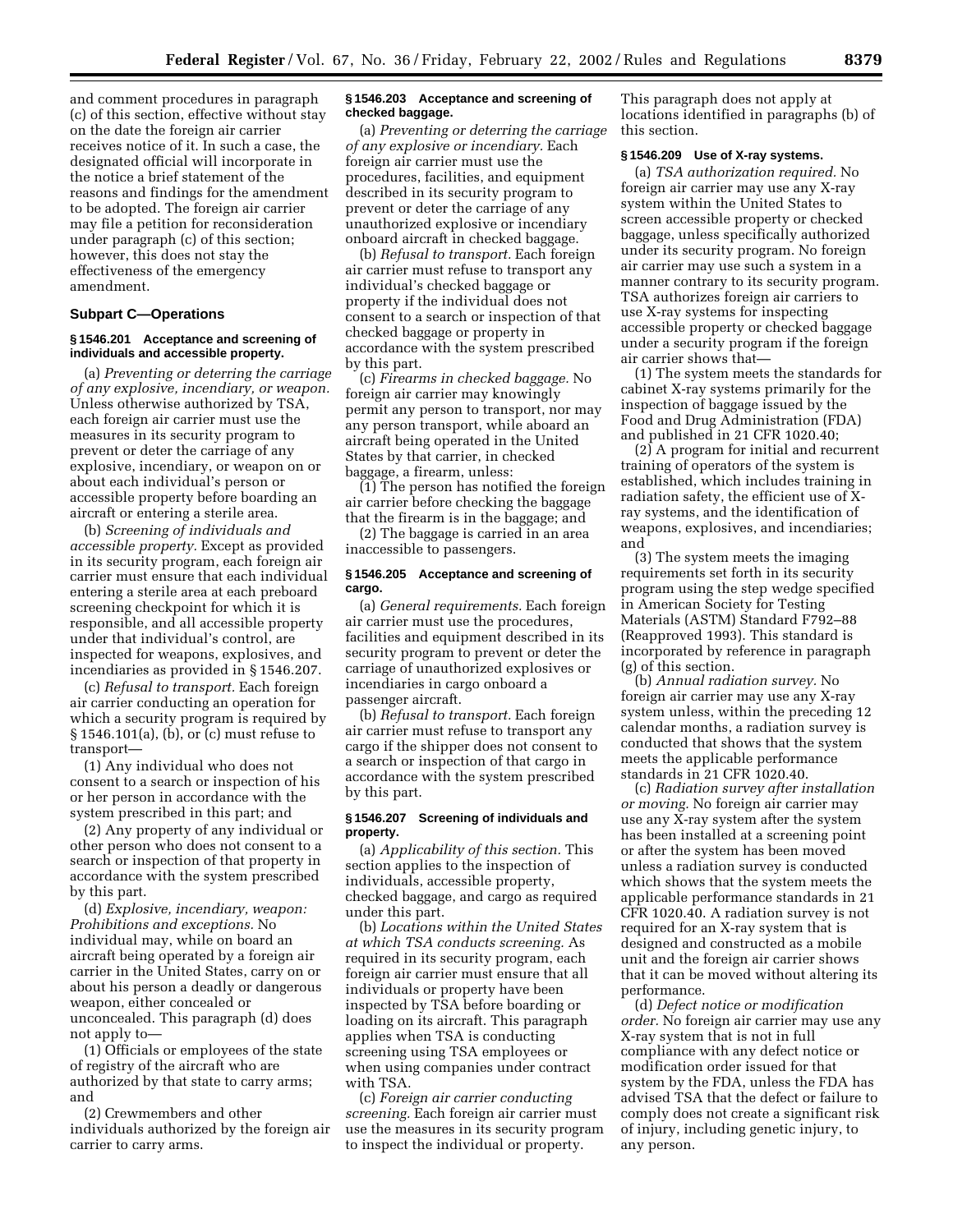(e) *Signs and inspection of photographic equipment and film.* (1) At locations at which a foreign air carrier uses an X-ray system to inspect accessible property the foreign air carrier must ensure that a sign is posted in a conspicuous place at the screening checkpoint.

(2) At locations at which a foreign air carrier or TSA uses an X-ray system to inspect checked baggage the foreign air carrier must ensure that a sign is posted in a conspicuous place where the foreign air carrier accepts checked baggage.

(3) The signs required under this paragraph must notify individuals that such items are being inspected by an Xray and advise them to remove all X-ray, scientific, and high-speed film from accessible property and checked baggage before inspection. This sign must also advise individuals that they may request that an inspection be made of their photographic equipment and film packages without exposure to an Xray system. If the X-ray system exposes any accessible property or checked baggage to more than one milliroentgen during the inspection, the sign must advise individuals to remove film of all kinds from their articles before inspection.

(4) If requested by individuals, their photographic equipment and film packages must be inspected without exposure to an X-ray system.

(f) *Radiation survey verification after installation or moving.* Each foreign air carrier must maintain at least one copy of the results of the most recent radiation survey conducted under paragraph (b) or (c) of this section and must make it available for inspection upon request by TSA at each of the following locations—

(1) The foreign air carrier's principal business office; and

(2) The place where the X-ray system is in operation.

(g) *Incorporation by reference.* The American Society for Testing and Materials (ASTM) Standard F792–88 (Reapproved 1993), ''Standard Practice for Design and Use of Ionizing Radiation Equipment for the Detection of Items Prohibited in Controlled Access Areas,'' is approved for incorporation by reference by the Director of the Federal Register pursuant to 5 U.S.C. 552(a) and 1 CFR part 51. ASTM Standard F792– 88 may be examined at the Department of Transportation (DOT) Docket, 400 Seventh Street SW, Room Plaza 401, Washington, DC 20590, or on DOT's Docket Management System (DMS) web page at *http://dms.dot.gov/search* (under docket number FAA–2001– 8725). Copies of the standard may be

examined also at the Office of the Federal Register, 800 North Capitol St., NW, Suite 700, Washington, DC. In addition, ASTM Standard F792–88 (Reapproved 1993) may be obtained from the American Society for Testing and Materials, 100 Barr Harbor Drive, West Conshohocken, PA 19428–2959.

(h) Each foreign air carrier must comply with the X-ray operator duty time limitations specified in its security program.

#### **§ 1546.211 Law enforcement personnel.**

(a) At airports within the United States not governed by part 1542 of this chapter, each foreign air carrier engaging in public charter passenger operations must—

(1) When using a screening system required by § 1546.101(a), (b), or (c), provide for law enforcement officers meeting the qualifications and standards, and in the number and manner, specified in part 1542; and

(2) When using an airplane having a passenger seating configuration of 31 or more but 60 or fewer seats for which a screening system is not required by § 1546.101(a), (b), or (c), arrange for law enforcement officers meeting the qualifications and standards specified in part 1542 of this chapter to be available to respond to an incident and provide to appropriate employees, including crewmembers, current information with respect to procedures for obtaining law enforcement assistance at that airport.

(b) At airports governed by part 1542 of this chapter, each foreign air carrier engaging in scheduled passenger operations or public charter passenger operations when using an airplane with a passenger seating configuration of 31 or more and 60 or fewer seats under § 1546.101(c), must arrange for law enforcement personnel meeting the qualifications and standards specified in part 1542 of this chapter to be available to respond to an incident and provide to appropriate employees, including crewmembers, current information with respect to procedures for obtaining law enforcement assistance at that airport.

## **Subpart D—Threat and Threat Response**

#### **§ 1546.301 Bomb or air piracy threats.**

No foreign air carrier may land or take off an airplane in the United States, in passenger operations, after receiving a bomb or air piracy threat against that airplane, unless the following actions are taken:

(a) If the airplane is on the ground when a bomb threat is received and the next scheduled flight of the threatened airplane is to or from a place in the

United States, the foreign air carrier ensures that the pilot in command is advised to submit the airplane immediately for a security inspection and an inspection of the airplane is conducted before the next flight.

(b) If the airplane is in flight to a place in the United States when a bomb threat is received, the foreign air carrier ensures that the pilot in command is advised immediately to take the emergency action necessary under the circumstances and a security inspection of the airplane is conducted immediately after the next landing.

(c) If information is received of a bomb or air piracy threat against an airplane engaged in an operation specified in paragraph (a) or (b) of this section, the foreign air carrier ensures that notification of the threat is given to the appropriate authorities of the State in whose territory the airplane is located or, if in flight, the appropriate authorities of the State in whose territory the airplane is to land.

## **Subpart E—Screener Qualifications When the Foreign Air Carrier Conducts Screening**

## **§ 1546.401 Applicability of this subpart.**

(a) *Foreign air carrier screening.* This subpart applies when the foreign air carrier is conducting inspections as provided in  $\S 1546.207(c)$ .

(b) *Current screeners.* As used in this subpart, ''current screener'' means each individual who first performed screening functions before the date the foreign air carrier must begin use of the new screener training program provided by TSA. Until November 19, 2002, each current screener must comply with § 1546.403. Until November 19, 2002, each foreign air carrier must apply § 1546.403 for each current screener. On and after November 19, 2002, each current screener must comply with §§ 1546.405 through 1546.411, and each foreign air carrier must comply with §§ 1546.405 through 1546.411 for such individuals.

(c) *New screeners.* As used in this subpart, ''new screener'' means each individual who first performs screening functions on and after TSA orders the foreign air carrier to begin use of the new screener training program provided by TSA. Each foreign air carrier must apply §§ 1546.405 through 1546.411 for new screeners.

## **§ 1546.403 Current screeners.**

The foreign air carrier must ensure that each current screener it uses to perform screening functions meet the qualifications and training standards set forth in its security program. This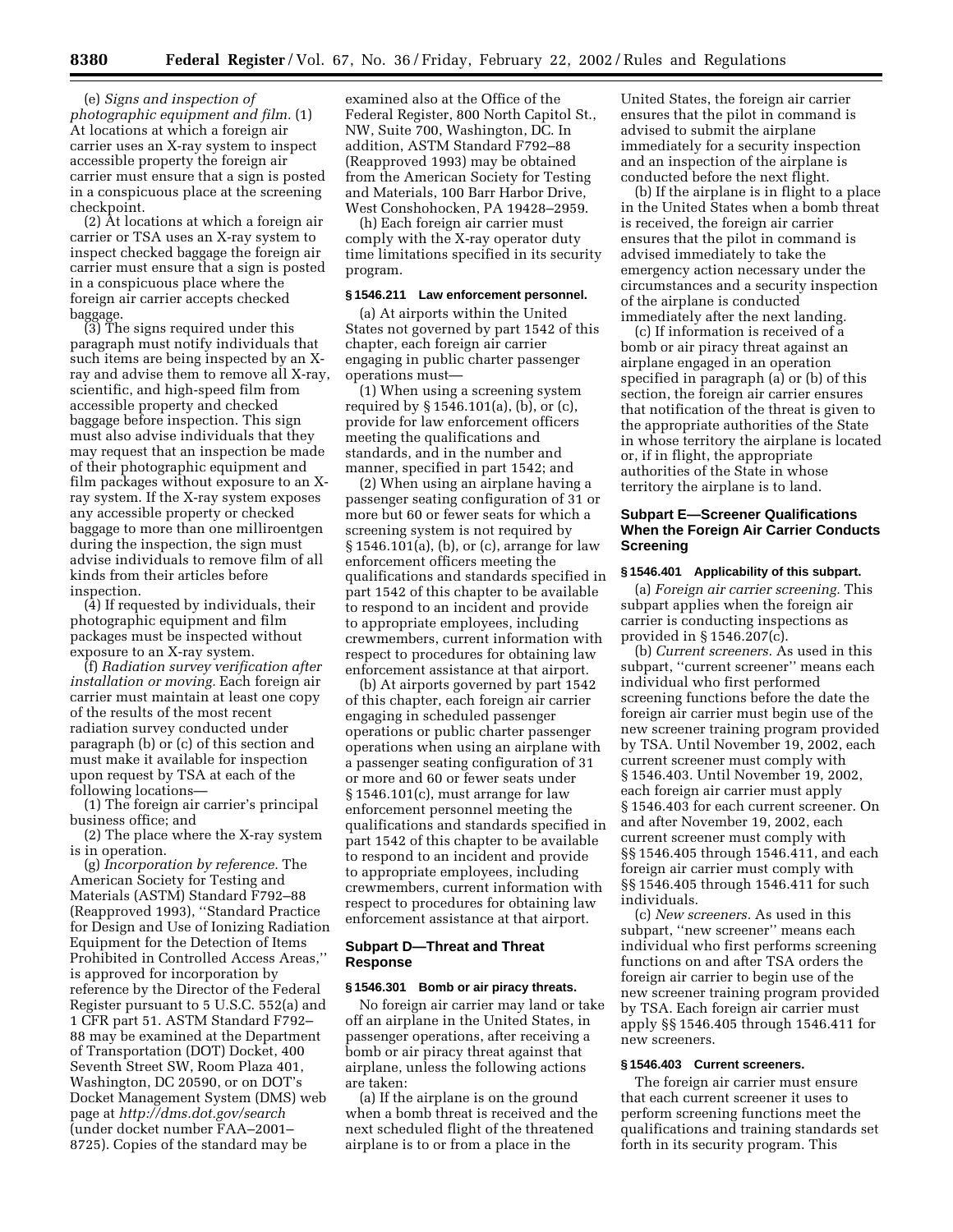section is no longer effective on and after November 19, 2002.

## **§ 1546.405 New screeners: Qualifications of screening personnel.**

(a) No individual subject to this subpart may perform a screening function unless that individual has the qualifications described in §§ 1546.405 through 1546.411. No foreign air carrier may use such an individual to perform a screening function unless that person complies with the requirements of §§ 1546.405 through 1546.411.

(b) A screener must have a satisfactory or better score on a screener selection test administered by TSA.

(c) A screener must be a citizen of the United States.

(d) A screener must have a high school diploma, a General Equivalency Diploma, or a combination of education and experience that TSA has determined to be sufficient for the individual to perform the duties of the position.

(e) A screener must have basic aptitudes and physical abilities including color perception, visual and aural acuity, physical coordination, and motor skills to the following standards:

(1) Screeners operating screening equipment must be able to distinguish on the screening equipment monitor the appropriate imaging standard specified in the foreign air carrier's security program.

(2) Screeners operating any screening equipment must be able to distinguish each color displayed on every type of screening equipment and explain what each color signifies.

(3) Screeners must be able to hear and respond to the spoken voice and to audible alarms generated by screening equipment at an active screening location.

(4) Screeners who perform physical searches or other related operations must be able to efficiently and thoroughly manipulate and handle such baggage, containers, cargo, and other objects subject to screening.

(5) Screeners who perform pat-downs or hand-held metal detector searches of individuals must have sufficient dexterity and capability to thoroughly conduct those procedures over an individual's entire body.

(f) A screener must have the ability to read, speak, and write English well enough to—

(1) Carry out written and oral instructions regarding the proper performance of screening duties;

(2) Read English language identification media, credentials, airline tickets, documents, air waybills, invoices, and labels on items normally encountered in the screening process;

(3) Provide direction to and understand and answer questions from English-speaking individuals undergoing screening; and

(4) Write incident reports and statements and log entries into security records in the English language.

(g) At locations outside the United States that are the last point of departure to the United States, and where the foreign air carrier has operational control over a screening function, the foreign air carrier may use screeners who do not meet the requirements of paragraph (f) of this section. At such locations the foreign air carrier may use screeners who are not United States citizens.

## **§ 1546.407 New screeners: Training, testing, and knowledge of individuals who perform screening functions.**

(a) *Training required.* Before performing screening functions, an individual must have completed initial, recurrent, and appropriate specialized training as specified in this section and the foreign air carrier's security program. No foreign air carrier may use any screener, screener in charge, or checkpoint security supervisor unless that individual has satisfactorily completed the required training. This paragraph does not prohibit the performance of screening functions during on-the-job training as provided in § 1544.409(b).

(b) *Use of training programs.* Training for screeners must be conducted under programs provided by TSA. Training programs for screeners-in-charge and checkpoint security supervisors must be conducted in accordance with the foreign air carrier's security program.

(c) *Classroom instruction.* Each screener must complete at least 40 hours of classroom instruction or successfully complete a program that TSA determines will train individuals to a level of proficiency equivalent to the level that would be achieved by such classroom instruction.

(d) *Screener readiness test.* Before beginning on-the-job training, a screener trainee must pass the screener readiness test prescribed by TSA.

(e) *On-the-job training and testing.* Each screener must complete at least 60 hours of on-the-job training and must pass an on-the-job training test prescribed by TSA. No foreign air carrier may permit a screener trainee to exercise independent judgment as a screener, until the individual passes an on-the-job training test prescribed by TSA.

(f) *Knowledge requirements.* Each foreign air carrier must ensure that individuals performing as screeners,

screeners-in-charge, and checkpoint security supervisors for the foreign air carrier have knowledge of the provisions of this part, the foreign air carrier's security program, and applicable emergency amendments to the foreign air carrier's security program to the extent necessary to perform their duties.

## **§ 1546.409 New screeners: Integrity of screener tests.**

(a) *Cheating or other unauthorized conduct.* (1) Except as authorized by TSA, no person may—

(i) Copy or intentionally remove a test under this part;

(ii) Give to another or receive from another any part or copy of that test;

(iii) Give help on that test to or receive help on that test from any person during the period that the test is being given; or

(iv) Use any material or aid during the period that the test is being given.

(2) No person may take any part of that test on behalf of another person.

(3) No person may cause, assist, or participate intentionally in any act prohibited by this paragraph (a).

(b) *Administering and monitoring screener tests.* (1) Each foreign air carrier must notify TSA of the time and location at which it will administer each screener readiness test required under § 1544.405 (d).

(2) Either TSA or the foreign air carrier must administer and monitor the screener readiness test. Where more than one foreign air carrier or foreign air carrier uses a screening location, TSA may authorize an employee of one or more of the foreign air carriers or foreign air carriers to monitor the test for a trainee who will screen at that location.

(3) If TSA or a representative of TSA is not available to administer and monitor a screener readiness test, the foreign air carrier must provide a direct employee to administer and monitor the screener readiness test.

(4) An foreign air carrier employee who administers and monitors a screener readiness test must not be an instructor, screener, screener-in-charge, checkpoint security supervisor, or other screening supervisor. The employee must be familiar with the procedures for administering and monitoring the test and must be capable of observing whether the trainee or others are engaging in cheating or other unauthorized conduct.

## **§ 1546.411 New screeners: Continuing qualifications for screening personnel.**

(a) *Impairment.* No individual may perform a screening function if he or she shows evidence of impairment, such as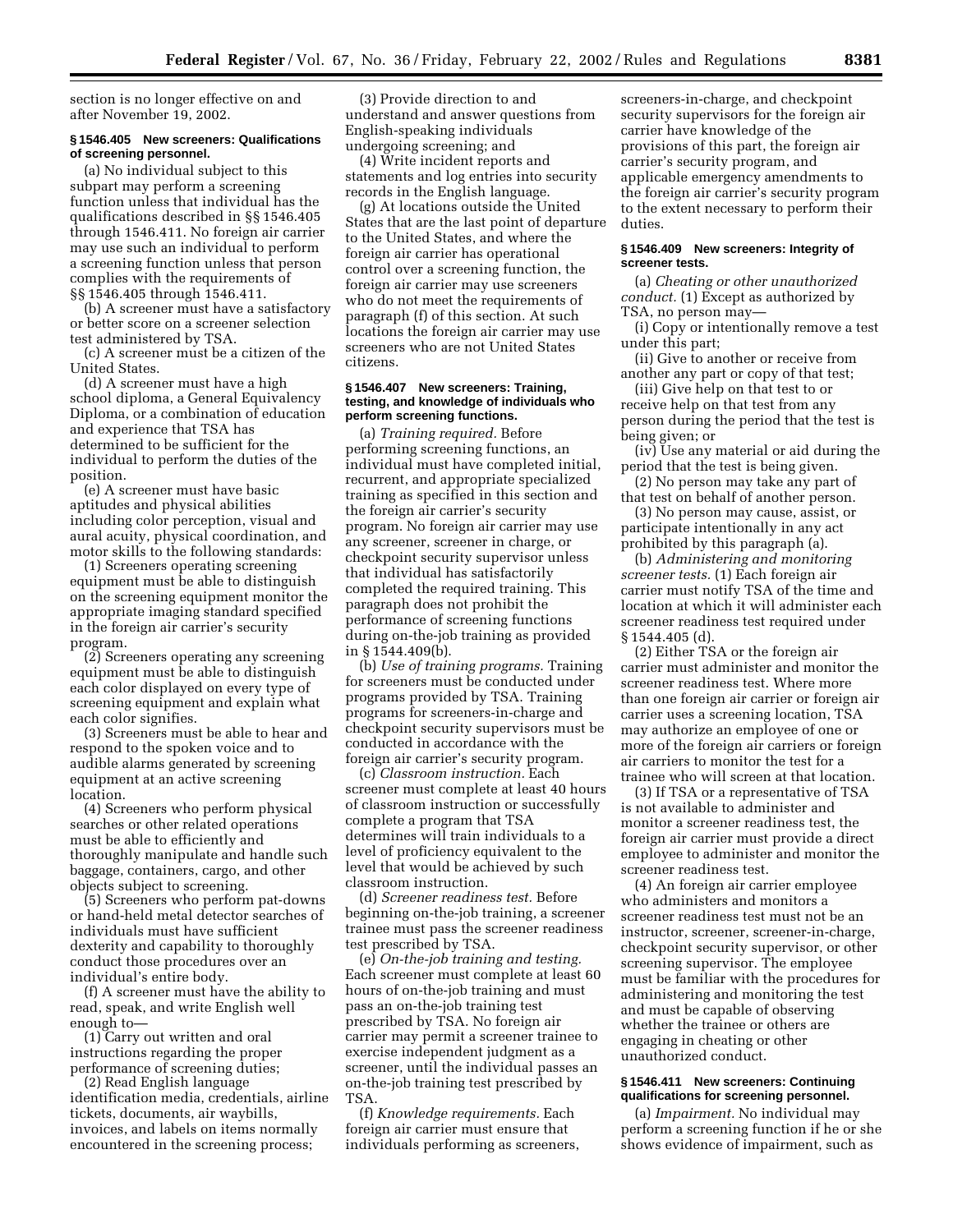impairment due to illegal drugs, sleep deprivation, medication, or alcohol.

(b) *Training not complete.* An individual who has not completed the training required by § 1546.405 may be deployed during the on-the-job portion of training to perform security functions provided that the individual—

(1) Is closely supervised; and

(2) Does not make independent judgments as to whether individuals or property may enter a sterile area or aircraft without further inspection.

(c) *Failure of operational test.* No foreign air carrier may use an individual to perform a screening function after that individual has failed an operational test related to that function, until that individual has successfully completed the remedial training specified in the foreign air carrier's security program.

(d) *Annual proficiency review.* Each individual assigned screening duties shall receive an annual evaluation. The foreign air carrier must conduct and document an annual evaluation of each individual who performs screening functions. An individual who performs screening functions may not continue to perform such functions unless the evaluation demonstrates that the individual—

(1) Continues to meet all qualifications and standards required to perform a screening function;

(2) Has a satisfactory record of performance and attention to duty based on the standards and requirements in the foreign air carrier's security program; and

(3) Demonstrates the current knowledge and skills necessary to courteously, vigilantly, and effectively perform screening functions.

8. Add new part 1548 to Chapter XII, subchapter C.

## **PART 1548—INDIRECT AIR CARRIER SECURITY**

Sec.

- 1548.1 Applicability of this part.
- 1548.3 TSA inspection authority.
- 1548.5 Adoption and implementation of the security program.
- 1548.7 Approval and amendments of the security program.
- 1548.9 Acceptance of cargo.

**Authority:** 49 U.S.C. 114, 5103, 40119, 44901–44905, 44913–44914, 44916–44917, 44932, 44935–44936, 46105.

#### **§ 1548.1 Applicability of this part.**

This part prescribes aviation security rules governing each indirect air carrier engaged indirectly in the air transportation of property on passenger aircraft.

#### **§ 1548.3 TSA inspection authority.**

(a) Each indirect air carrier must allow TSA, at any time or place, to make any inspections or tests, including copying records, to determine compliance of an airport operator, aircraft operator, foreign air carrier, indirect air carrier, or airport tenant with—

(1) This subchapter, and any security program approved under this subchapter, and part 1520 of this chapter; and

(2) 49 U.S.C. Subtitle VII, as amended. (b) At the request of TSA, each indirect air carrier must provide evidence of compliance with this subchapter and its indirect air carrier security program, including copies of records.

## **§ 1548.5 Adoption and implementation of the security program.**

(a) *Security program required.* Each indirect air carrier must adopt and carry out a security program that meets the requirements of this section.

(b) *General requirements.* The security program must:

(1) Provide for the safety of persons and property traveling in air transportation against acts of criminal violence and air piracy and the introduction of any unauthorized explosive or incendiary into cargo aboard a passenger aircraft.

(2) Be in writing and signed by the indirect air carrier.

(3) Be approved by TSA.

(c) *Content.* Each security program under this part must—

(1) Be designed to prevent or deter the unauthorized introduction of any explosive or incendiary device into any package cargo intended for carriage by air;

(2) Include the procedures and description of the facilities and equipment used to comply with the requirements of § 1548.9 regarding the acceptance of cargo.

(d) *Availability.* Each indirect air carrier having a security program must:

(1) Maintain an original of the security program at its corporate office.

(2) Have accessible a complete copy, or the pertinent portions of its security program, or appropriate implementing instructions, at each office where cargo is accepted. An electronic version is adequate.

(3) Make a copy of the security program available for inspection upon the request of TSA.

(4) Restrict the distribution, disclosure, and availability of information contained in its security program to persons with a need to know, as described in part 1520 of this chapter.

(5) Refer requests for such information by other persons to TSA.

## **§ 1548.7 Approval and amendments of the security program.**

(a) *Initial approval of security program.* Unless otherwise authorized by TSA, each indirect air carrier required to have a security program under this part must submit its proposed security program to the designated official for approval at least 90 calendar days before the date of intended operations. The proposed security program must meet the requirements applicable to its operation as described in § 1540.5. Such request will be processed as follows:

(1) The designated official, within 30 calendar days after receiving the proposed indirect air carrier security program, will either approve the program or give the indirect air carrier written notice to modify the program to comply with the applicable requirements of this part.

(2) The indirect air carrier may either submit a modified security program to the designated official for approval, or petition the Under Secretary to reconsider the notice to modify within 30 calendar days of receiving a notice to modify. A petition for reconsideration must be filed with the designated official.

(3) The designated official, upon receipt of a petition for reconsideration, either amends or withdraws the notice, or transmits the petition, together with any pertinent information, to the Under Secretary for reconsideration. The Under Secretary disposes of the petition within 30 calendar days of receipt by either directing the designated official to withdraw or amend the notice to modify, or by affirming the notice to modify.

(b) *Amendment requested by an indirect air carrier.* An indirect air carrier may submit a request to the designated official to amend its security program as follows:

(1) The request for amendment must be filed with the designated official at least 45 calendar days before the date it proposes for the amendment to become effective, unless a shorter period is allowed by the designated official.

(2) Within 30 calendar days after receiving a proposed amendment, the designated official, in writing, either approves or denies the request to amend.

(3) An amendment to an indirect air carrier security program may be approved if the designated official determines that safety and the public interest will allow it, and if the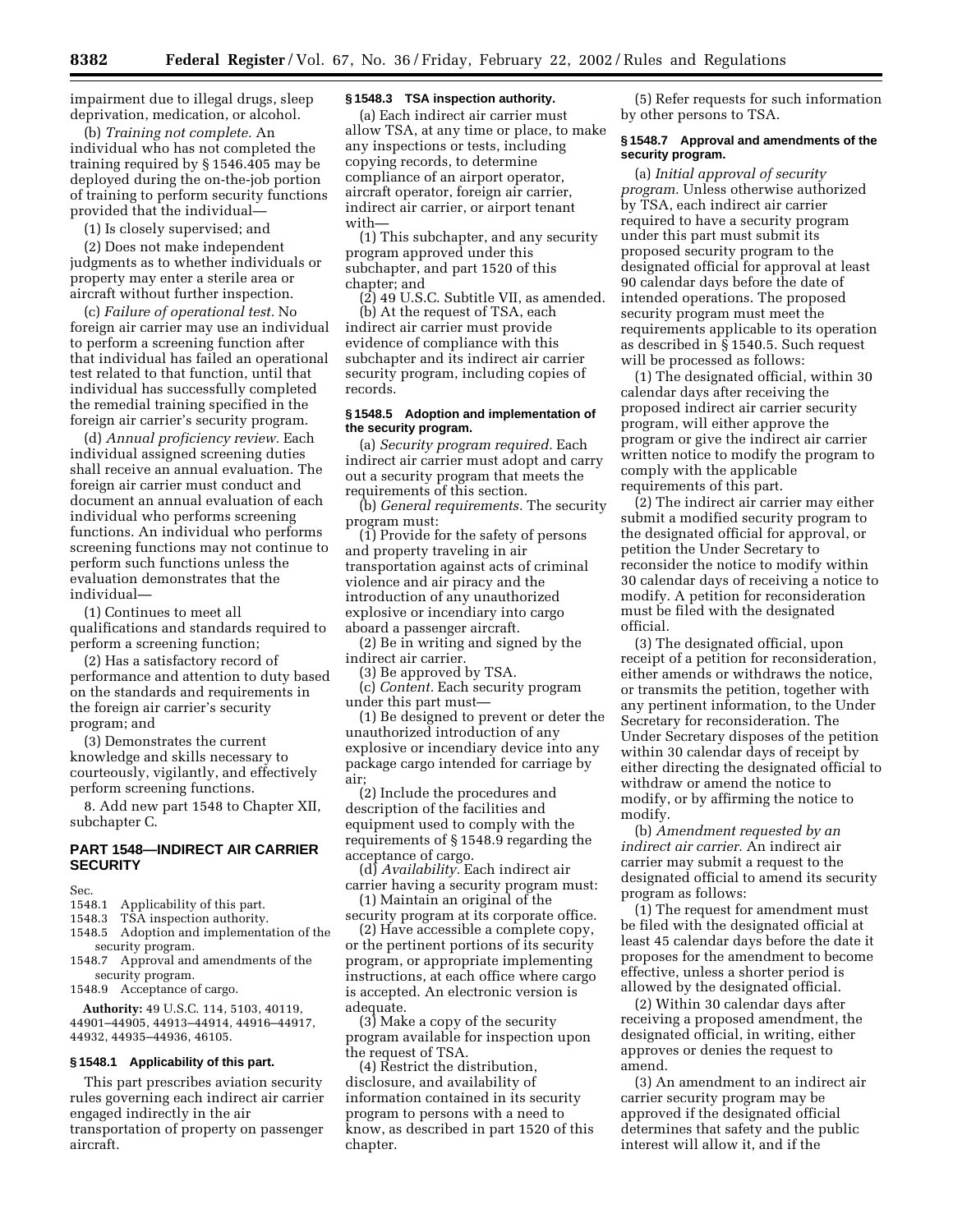proposed amendment provides the level of security required under this part.

(4) Within 30 calendar days after receiving a denial, the indirect air carrier may petition the Under Secretary to reconsider the denial. A petition for reconsideration must be filed with the designated official.

(5) Upon receipt of a petition for reconsideration, the designated official either approves the request to amend or transmits the petition, together with any pertinent information, to the Under Secretary for reconsideration. The Under Secretary will dispose of the petition within 30 calendar days of receipt by either directing the designated official to approve the amendment or by affirming the denial.

(c) *Amendment by TSA.* If safety and the public interest require an amendment, the designated official may amend a security program as follows:

(1) The designated official notifies the indirect air carrier, in writing, of the proposed amendment, fixing a period of not less than 30 calendar days within which the indirect air carrier may submit written information, views, and arguments on the amendment.

(2) After considering all relevant material, the designated official notifies the indirect air carrier of any amendment adopted or rescinds the notice. If the amendment is adopted, it becomes effective not less than 30 calendar days after the indirect air carrier receives the notice of amendment, unless the indirect air carrier petitions the Under Secretary to reconsider no later than 15 calendar days before the effective date of the amendment. The indirect air carrier must send the petition for reconsideration to the designated official. A timely petition for reconsideration stays the effective date of the amendment.

(3) Upon receipt of a petition for reconsideration, the designated official either amends or withdraws the notice or transmits the petition together, with any pertinent information, to the Under Secretary for reconsideration. The Under Secretary disposes of the petition within 30 calendar days of receipt by either directing the designated official to withdraw or amend the notice or by affirming the amendment.

(d) *Emergency amendments.* If the designated official finds that there is an emergency requiring immediate action with respect to safety in air transportation or in air commerce that makes procedures in this section contrary to the public interest, the designated official may issue an amendment, without the prior notice and comment procedures in paragraph

(c) of this section, effective without stay on the date that the indirect air carrier receives notice of it. In such a case, the designated official will incorporate in the notice a brief statement of the reasons and findings for the amendment to be adopted. The indirect air carrier may file a petition for reconsideration under paragraph (c) of this section; however, this will not stay the effective date of the emergency amendment.

#### **§ 1548.9 Acceptance of cargo.**

(a) *Preventing or deterring the carriage of any explosive or incendiary.* Each indirect air carrier must use the facilities, equipment, and procedures described in its security program to prevent or deter the carriage of any unauthorized explosive or incendiary on board a passenger aircraft in cargo.

(b) *Refusal to transport.* Each indirect air carrier must refuse to offer for transport on a passenger aircraft any cargo if the shipper does not consent to a search or inspection of that cargo in accordance with this part, and part 1544 or 1546 of this chapter. The indirect air carrier must search or inspect cargo, and must request the shipper for consent to search or inspect cargo, as provided in the indirect air carrier's security program.

9. Add new part 1550 to Chapter XII, subchapter C.

## **PART 1550—AIRCRAFT SECURITY UNDER GENERAL OPERATING AND FLIGHT RULES**

Sec.

- 1550.1 Applicability of this part.
- 1550.3 TSA inspection authority.
- 1550.5 Operations using a sterile area.

1550.7 Operations in aircraft of 12,500 pounds or more.

**Authority:** 49 U.S.C. 114, 5103, 40119, 44901–44907, 44913–44914, 44916–44918, 44935–44936, 44942, 46105.

## **§ 1550.1 Applicability of this part.**

This part applies to the operation of aircraft for which there are no security requirements in other parts of this subchapter.

## **§ 1550.3 TSA inspection authority.**

(a) Each aircraft operator subject to this part must allow TSA, at any time or place, to make any inspections or tests, including copying records, to determine compliance with—

(1) This subchapter and any security program or security procedures under this subchapter, and part 1520 of this chapter; and

(2) 49 U.S.C. Subtitle VII, as amended. (b) At the request of TSA, each aircraft operator must provide evidence of compliance with this part and its

security program or security procedures, including copies of records.

#### **§ 1550.5 Operations using a sterile area.**

(a) *Applicability of this section.* This section applies to all aircraft operations in which passengers, crewmembers, or other individuals are enplaned from or deplaned into a sterile area, except for scheduled passenger operations, public charter passenger operations, and private charter passenger operations, that are in accordance with a security program issued under part 1544 or 1546 of this chapter.

(b) *Procedures.* Any person conducting an operation identified in paragraph (a) of this section must conduct a search of the aircraft before departure and must screen passengers, crewmembers, and other individuals and their accessible property (carry-on items) before boarding in accordance with security procedures approved by TSA.

(c) *Sensitive security information.* The security program procedures approved by TSA for operations specified in paragraph (a) of this section are sensitive security information. The operator must restrict the distribution, disclosure, and availability of information contained in the security procedures to persons with a need to know as described in part 1520 of this chapter.

(d) *Compliance date.* Persons conducting operations identified in paragraph (a) of this section must implement security procedures on October 6, 2001.

(e) *Waivers.* TSA may permit a person conducting an operation under this section to deviate from the provisions of this section if TSA finds that the operation can be conducted safely under the terms of the waiver.

## **§ 1550.7 Operations in aircraft of 12,500 pounds or more.**

(a) *Applicability of this section.* This section applies to each aircraft operation conducted in an aircraft with a maximum certificated takeoff weight of 12,500 pounds or more except for those operations specified in § 1550.5 and those operations conducted under a security program under part 1544 or 1546 of this chapter.

(b) *Procedures.* Any person conducting an operation identified in paragraph (a) of this section must conduct a search of the aircraft before departure and screen passengers, crewmembers, and other persons and their accessible property (carry-on items) before boarding in accordance with security procedures approved by TSA.